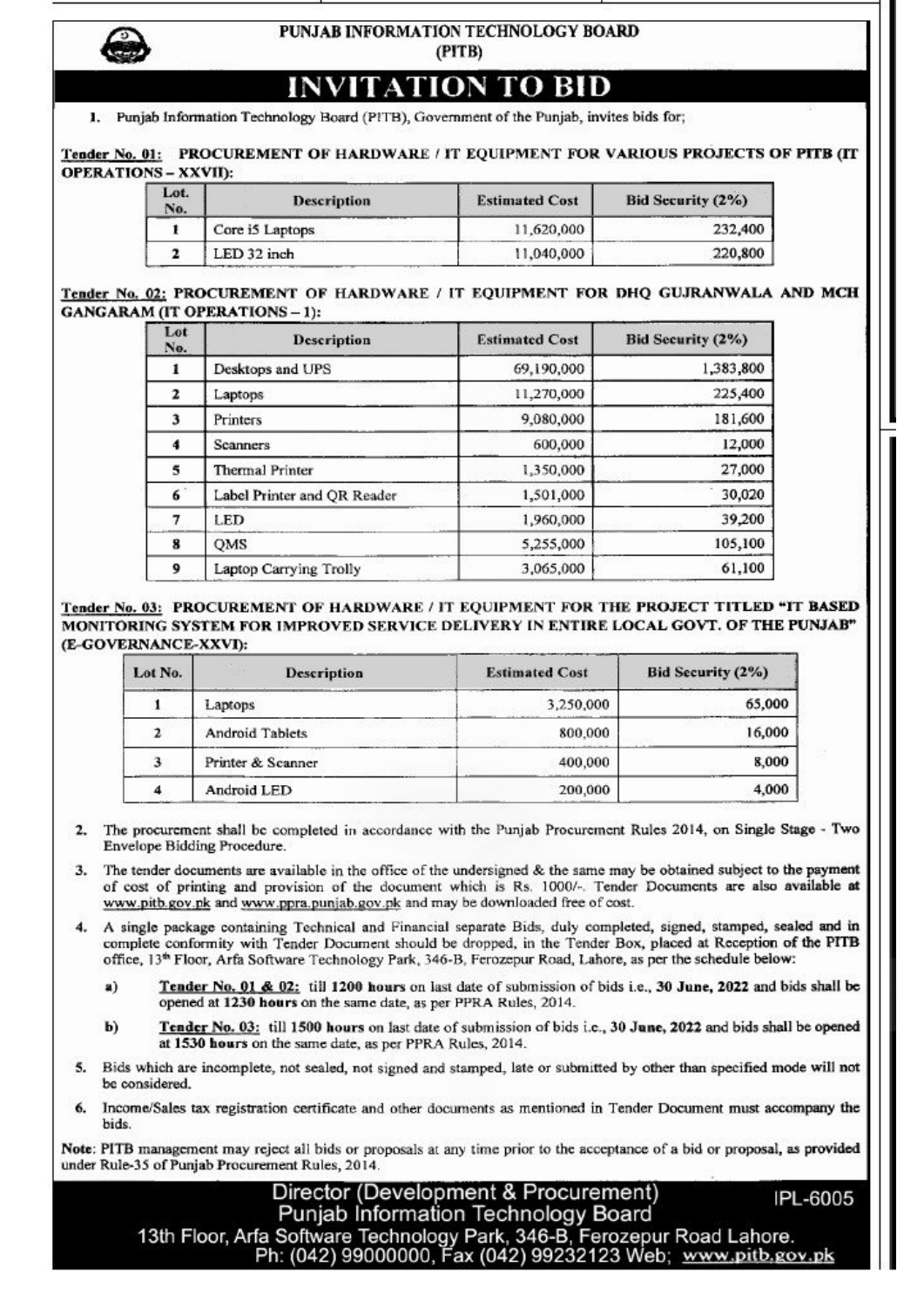# **Tender Document**

**Tender No. 109062022-1**

# **PROCUREMENT OF HARDWARE / IT EQUIPMENT FOR THE PROJECT TITLED "IT BASED MONITORING SYSTEM FOR IMPROVED SERVICE DELIVERY IN ENTIRE LOCAL GOVT. OF THE PUNJAB" (E-GOVERNANCE-XXVI)**



# **Punjab Information Technology Board (PITB)**

13<sup>th</sup> Floor, Arfa Software Technology Park (ASTP), 346-B, Ferozepur Road, Lahore, Pakistan Phone: (+ 92) (42) (99000000), Fax: (+92) (42) (99232123) URL: www.pitb.gov.pk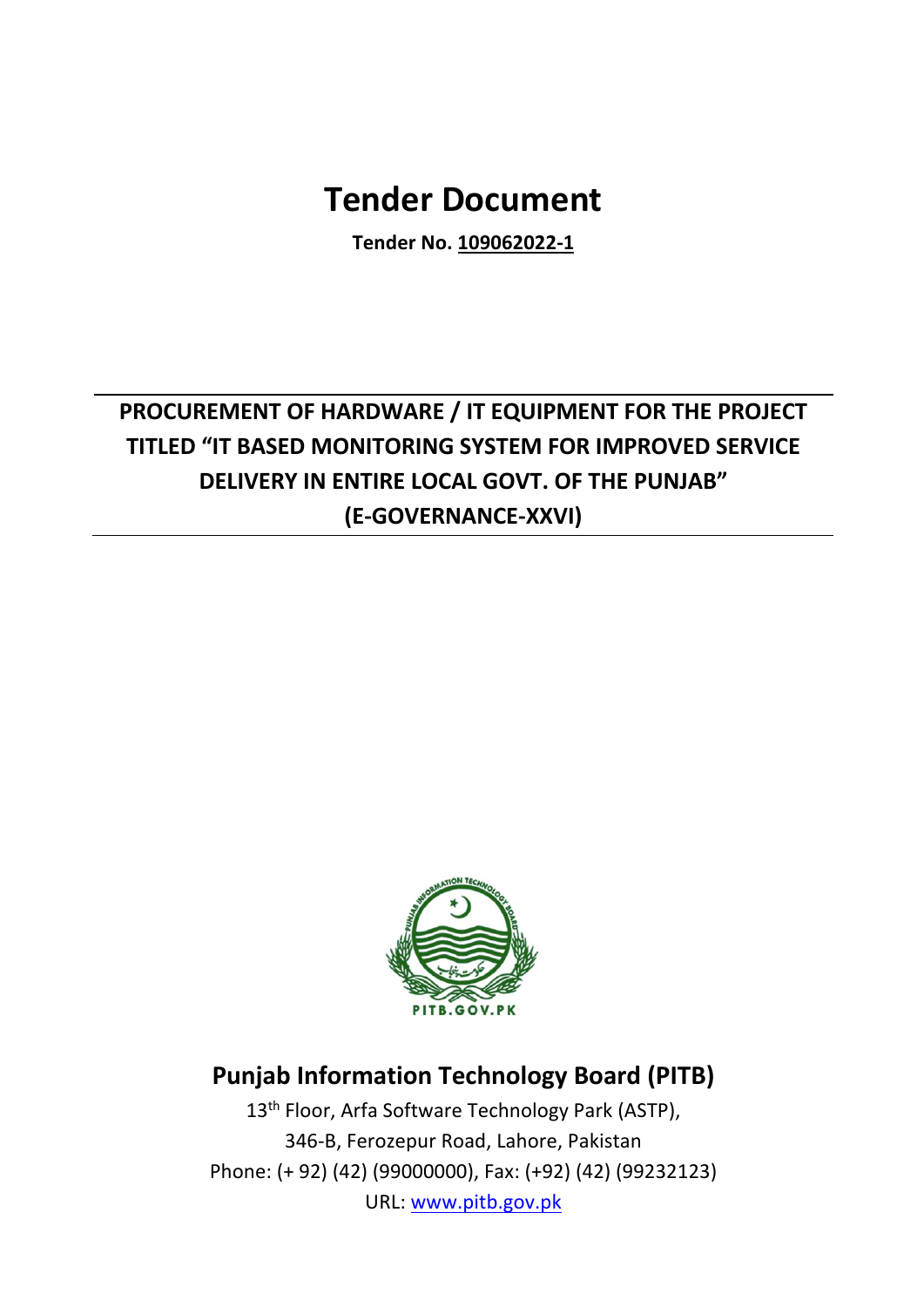# **Table of Contents**

| 1.  |  |
|-----|--|
| 2.  |  |
|     |  |
| з.  |  |
| 4.  |  |
| 5.  |  |
| 6.  |  |
| 7.  |  |
| 8.  |  |
| 9.  |  |
| 10. |  |
| 11. |  |
| 12. |  |
| 13. |  |
| 14. |  |
| 15. |  |
| 16. |  |
| 17. |  |
| 18. |  |
| 19. |  |
| 20. |  |
| 21. |  |
| 22. |  |
| 23. |  |
| 24. |  |
|     |  |
|     |  |
| 27. |  |
|     |  |
|     |  |
|     |  |
|     |  |
|     |  |
|     |  |
| 33. |  |
| 34. |  |
| 35. |  |
| 36. |  |
| 37. |  |
| 38. |  |
| 39. |  |
|     |  |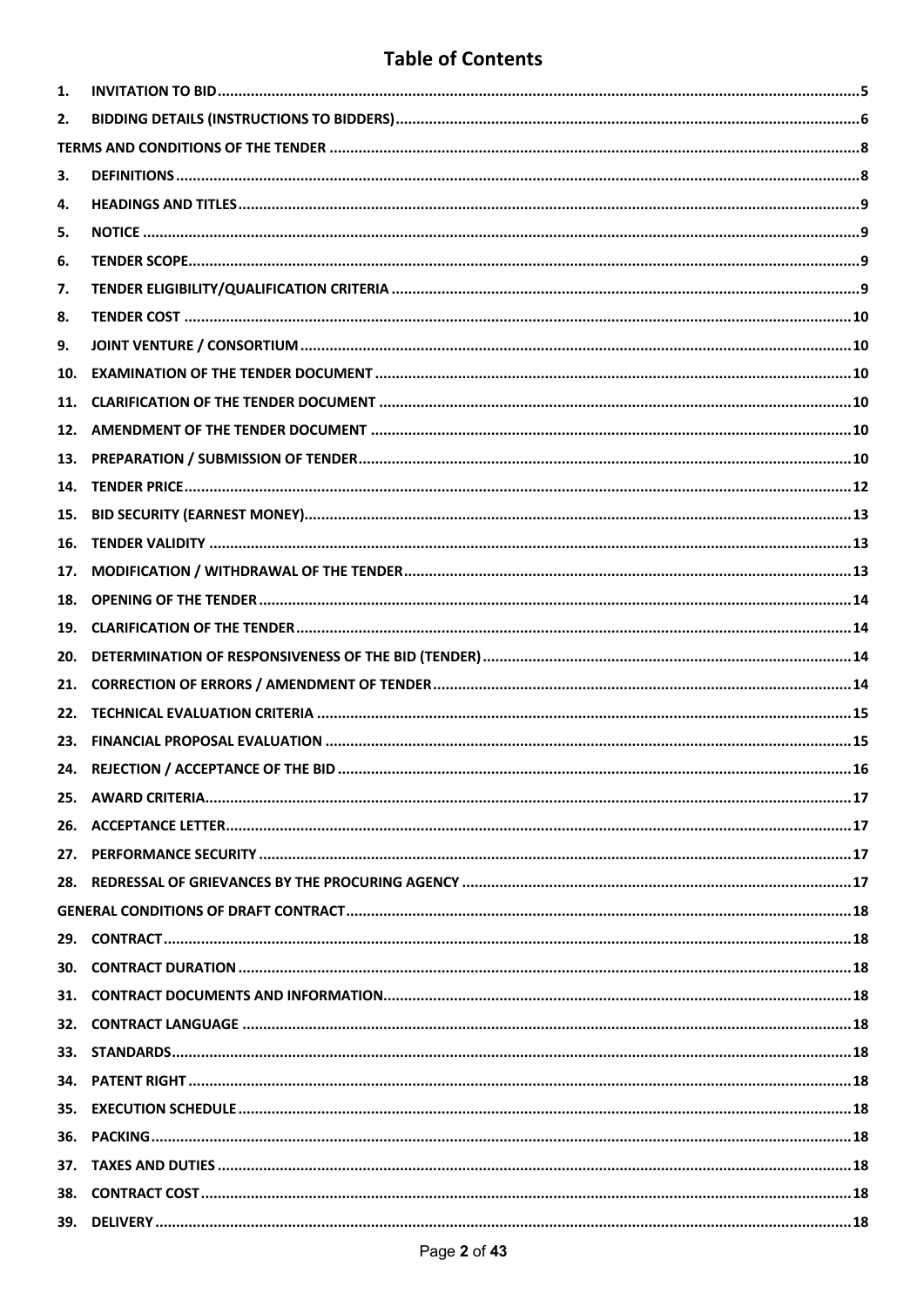| 41. |  |  |  |  |  |  |
|-----|--|--|--|--|--|--|
| 42. |  |  |  |  |  |  |
| 43. |  |  |  |  |  |  |
| 44. |  |  |  |  |  |  |
| 45. |  |  |  |  |  |  |
| 46. |  |  |  |  |  |  |
| 47. |  |  |  |  |  |  |
| 48. |  |  |  |  |  |  |
|     |  |  |  |  |  |  |
| 50. |  |  |  |  |  |  |
| 51. |  |  |  |  |  |  |
| 52. |  |  |  |  |  |  |
| 53. |  |  |  |  |  |  |
| 54. |  |  |  |  |  |  |
| 55. |  |  |  |  |  |  |
| 56. |  |  |  |  |  |  |
| 57. |  |  |  |  |  |  |
| 58. |  |  |  |  |  |  |
| 59. |  |  |  |  |  |  |
| 60. |  |  |  |  |  |  |
| 61. |  |  |  |  |  |  |
| 62. |  |  |  |  |  |  |
| 63. |  |  |  |  |  |  |
|     |  |  |  |  |  |  |
|     |  |  |  |  |  |  |
|     |  |  |  |  |  |  |
|     |  |  |  |  |  |  |
|     |  |  |  |  |  |  |
|     |  |  |  |  |  |  |
|     |  |  |  |  |  |  |
|     |  |  |  |  |  |  |
|     |  |  |  |  |  |  |
|     |  |  |  |  |  |  |
|     |  |  |  |  |  |  |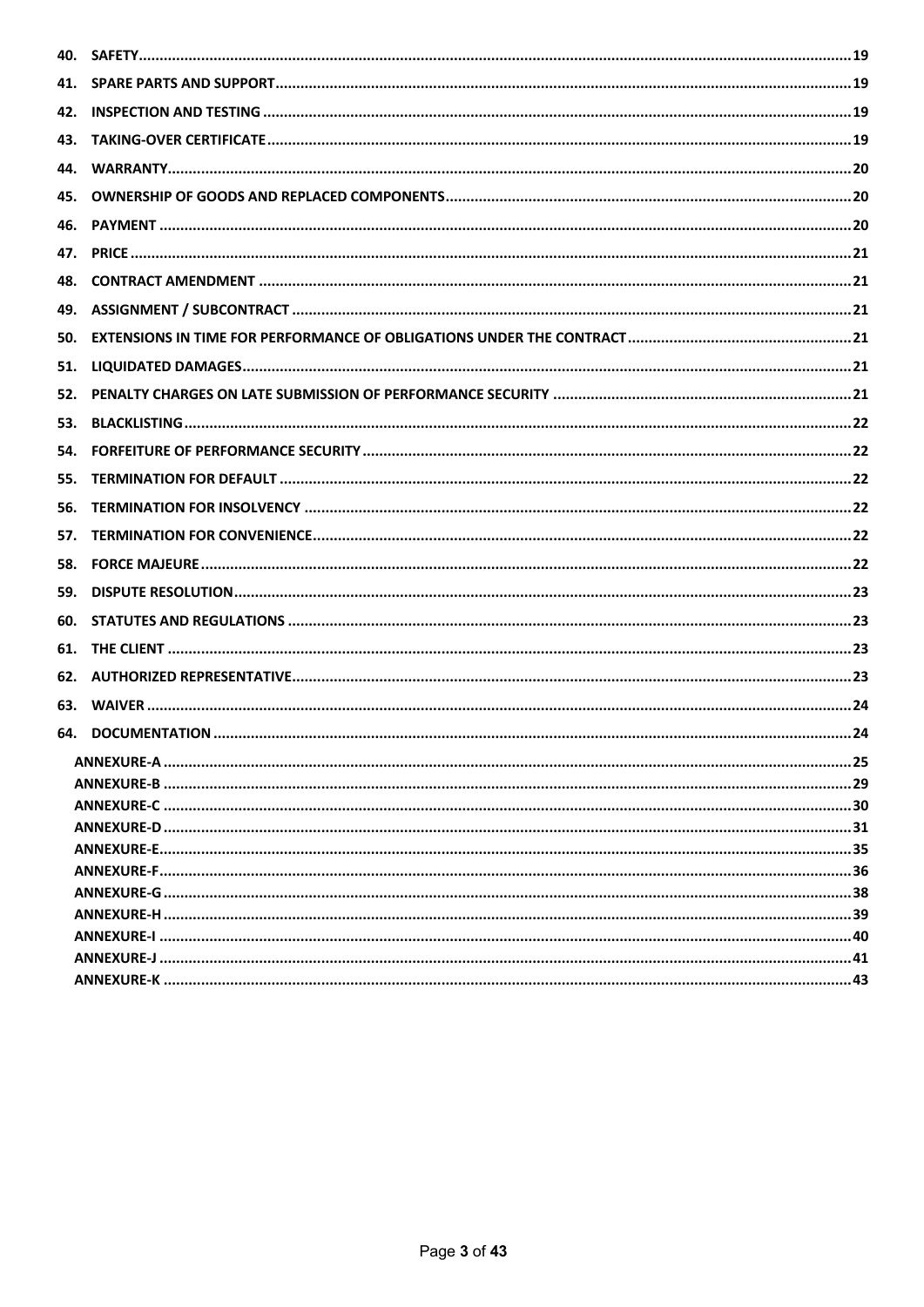## **IMPORTANT NOTE:**

Bidders must ensure that they submit all the required documents indicated in the Bidding Documents without fail. Bids received without, undertakings, valid documentary evidence, supporting documents and the manner for the various requirements mentioned in the Bidding Documents or test certificates are liable to be rejected at the initial stage itself. The data sheets, valid documentary evidences for the critical components as detailed hereinafter should be submitted by the Bidder for scrutiny.

## **APPLICABILITY OF PUNJAB PROCUREMENT RULES, 2014**

This Bidding Process will be governed under Punjab Procurement Rules, 2014, as amended from time to time and instructions of the Government of the Punjab received during the completion of the project.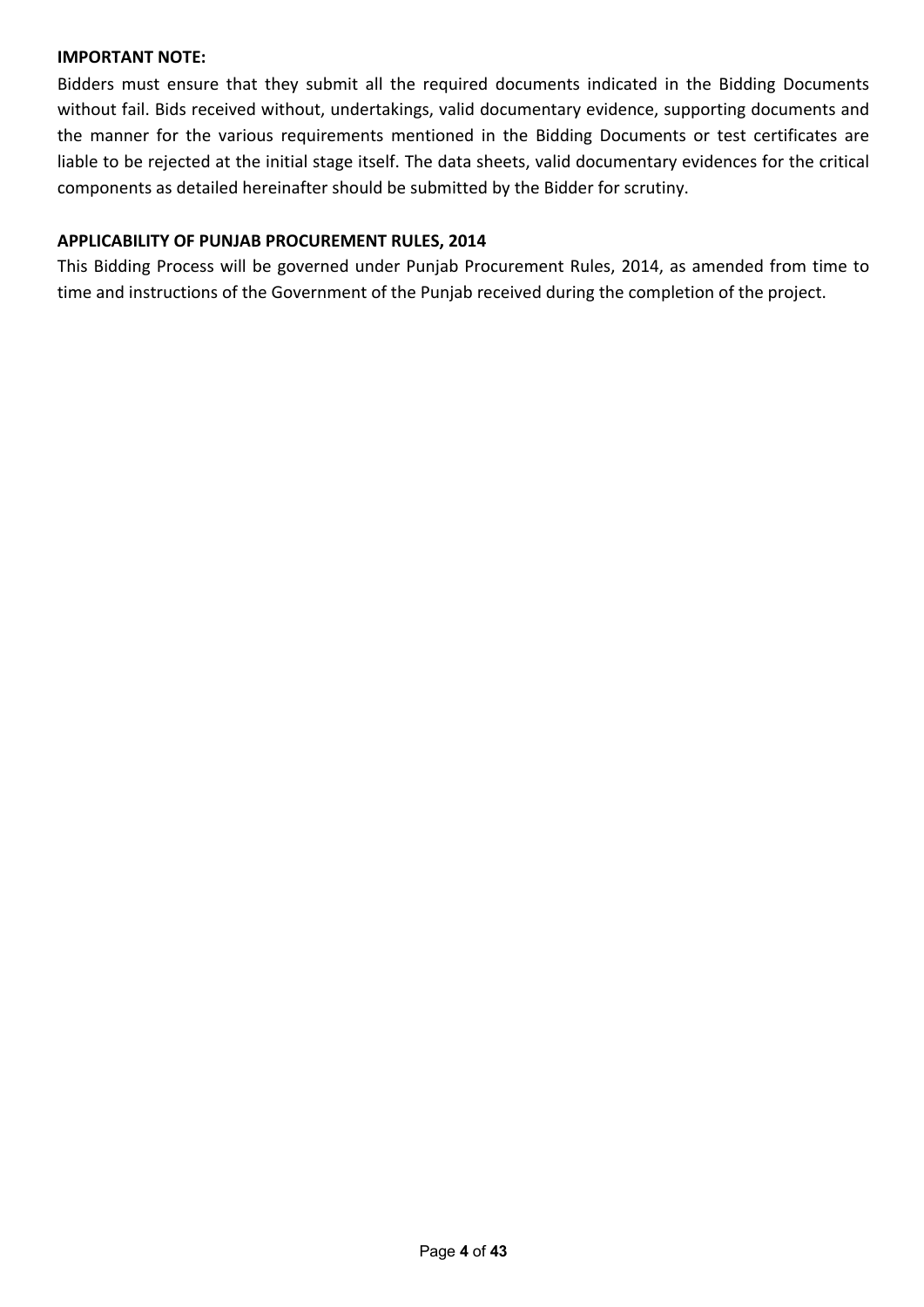## **1. INVITATION TO BID**

#### **1.1 PPRA Rules to be followed**

Punjab Procurement Rules, 2014 will be strictly followed. These may be obtained from PPRA's website. In this document, unless otherwise mentioned to the contrary, "Rule" means a Rule under the Punjab Procurement Rules, 2014.

#### **1.2 Mode of Advertisement(s)**

As per Rule 12(2), this Tender is being placed online at websites of the Purchaser and PPRA, as well as being advertised in print media.

The tender document is available in the office of Punjab Information Technology Board, 13th Floor, Arfa Software Technology Park, 346-B, Ferozepur Road, Lahore & the same may be obtained subject to the payment of cost of printing and provision of the document which is Rs. 1,000/-. Tender Document is also available at www.pitb.gov.pk and www.ppra.punjab.gov.pk and may be downloaded free of cost.

All prospective bidders are required to collect a Challan Form from the Procurement Assistant, PITB at above given address; to submit an amount of Rs. 1,000/- in PITB's account. The deposit slip / Challan Form must accompany respective bid.

#### **1.3 Type of Open Competitive Bidding**

As per Rule 38(2)(a), Single Stage - Two Envelope Bidding Procedure shall be followed. The said procedure is reproduced as follows:

- (i) The bid shall be a single package consisting of two separate envelopes, containing separately the financial and the technical proposals;
- (ii) The envelopes shall be marked as "Financial Proposal" and "Technical Proposal";
- (iii) In the first instance, the "Technical Proposal" shall be opened and the envelope marked as "Financial Proposal" shall be retained unopened in the custody of the procuring agency;
- (iv) The procuring agency shall evaluate the technical proposal in the manner prescribed in advance, without reference to the price and shall reject any proposal which does not conform to the specified requirements;
- (v) During the technical evaluation no amendments in the technical proposal shall be permitted;
- (vi) After the evaluation and approval of the technical proposals, the procuring agency shall open the financial proposals of the technically accepted bids, publically at a time, date and venue announced and communicated to the bidders in advance, within the bid validity period;
- (vii) The financial proposal of the bids found technically non-responsive shall be retained unopened and shall be returned on the expiry of the grievance period or the decision of the complaint, if any, filed by the non-responsive bidder, whichever is later; provided that the procuring agency may return the sealed financial proposal earlier if the disqualified or non-responsive bidder, contractor or consultant submits an affidavit, through an authorized representative, to the effect that he is satisfied with the proceedings of the procuring agency; and
- (viii) The lowest evaluated bidder shall be awarded the contract.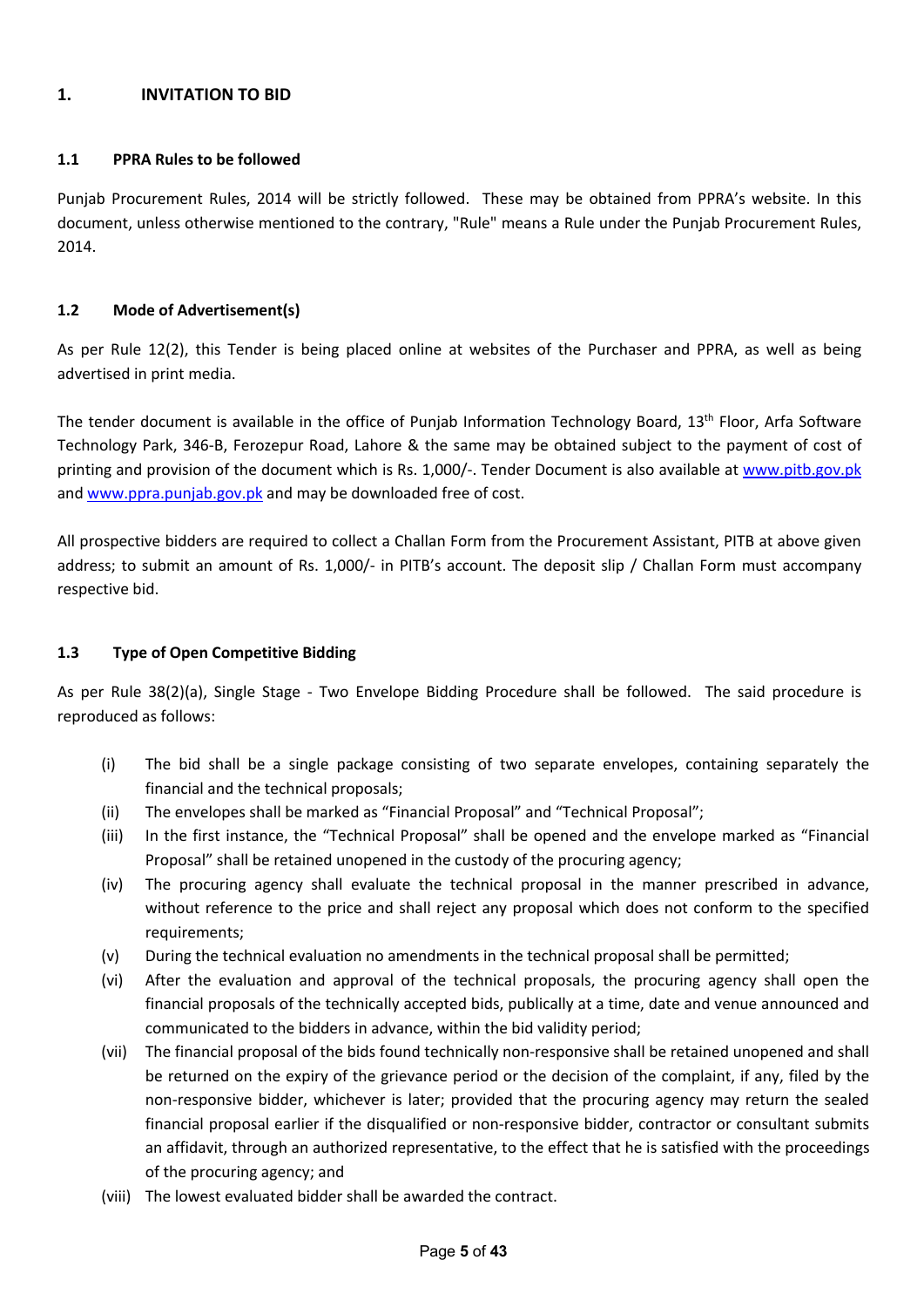## **2. BIDDING DETAILS (INSTRUCTIONS TO BIDDERS)**

All bids must be accompanied by Bid Security (Earnest Money), as part of financial bid and as per provisions of the clause "Bid Security" of this document in favor of **"Punjab Information Technology Board"**. The complete bids as per required under this tender document, must be delivered into the Tender Box, placed at reception of Punjab Information Technology Board, Lahore, not later than **1500 hours** on last date of submission of bids i.e., **30 June, 2022** late bids shall not be considered. The Technical bids shall be publicly opened in the Committee Room of Punjab Information Technology Board, 13th Floor, Arfa Software Technology Park, 346-B, Ferozepur Road, Lahore, at **1530 hours** on **30 June, 2022**. In case the last date of bid submission falls in / within the official holidays / weekends of the Purchaser, the last date for submission of the bids shall be the next working day.

Queries of the Bidders (if any) for seeking clarifications regarding the specifications of the Goods/Equipment must be received in writing to the Purchaser till **17 June, 2022.** Any query received after said date may not be entertained. All queries shall be responded to within due time. PITB will host a pre-bid meeting at **1500 hours** on **20**  June 2022, at PITB premises (13<sup>th</sup> Floor, Arfa Software Technology Park, 346-B, Ferozepur Road, Lahore).

The bidder shall submit bids which comply with the Bidding Document. **Alternative bids and options shall not be considered**. The attention of bidders is drawn to the provisions of this tender document Clause regarding **"Determination of Responsiveness of Bid" and "Rejection / Acceptance of the Tender"** for making their bids substantially responsive to the requirements of the Bidding Document.

It will be the responsibility of the Bidder that all factors have been investigated and considered while submitting the Bid and no claim whatsoever including those of financial adjustments to the contract awarded under this Bid Process will be entertained by the Purchaser. Neither any time schedule, nor financial adjustments arising thereof shall be permitted on account of failure by the Bidder.

It must be clearly understood that the Terms and Conditions and Specifications are intended to be strictly enforced. No escalation of cost except arising from increase in quantity by the Bidder on the demand and approval of the Purchaser will be permitted throughout the period of completion of the contract.

The Bidder should be fully and completely responsible for all the deliveries and deliverables to the Purchaser.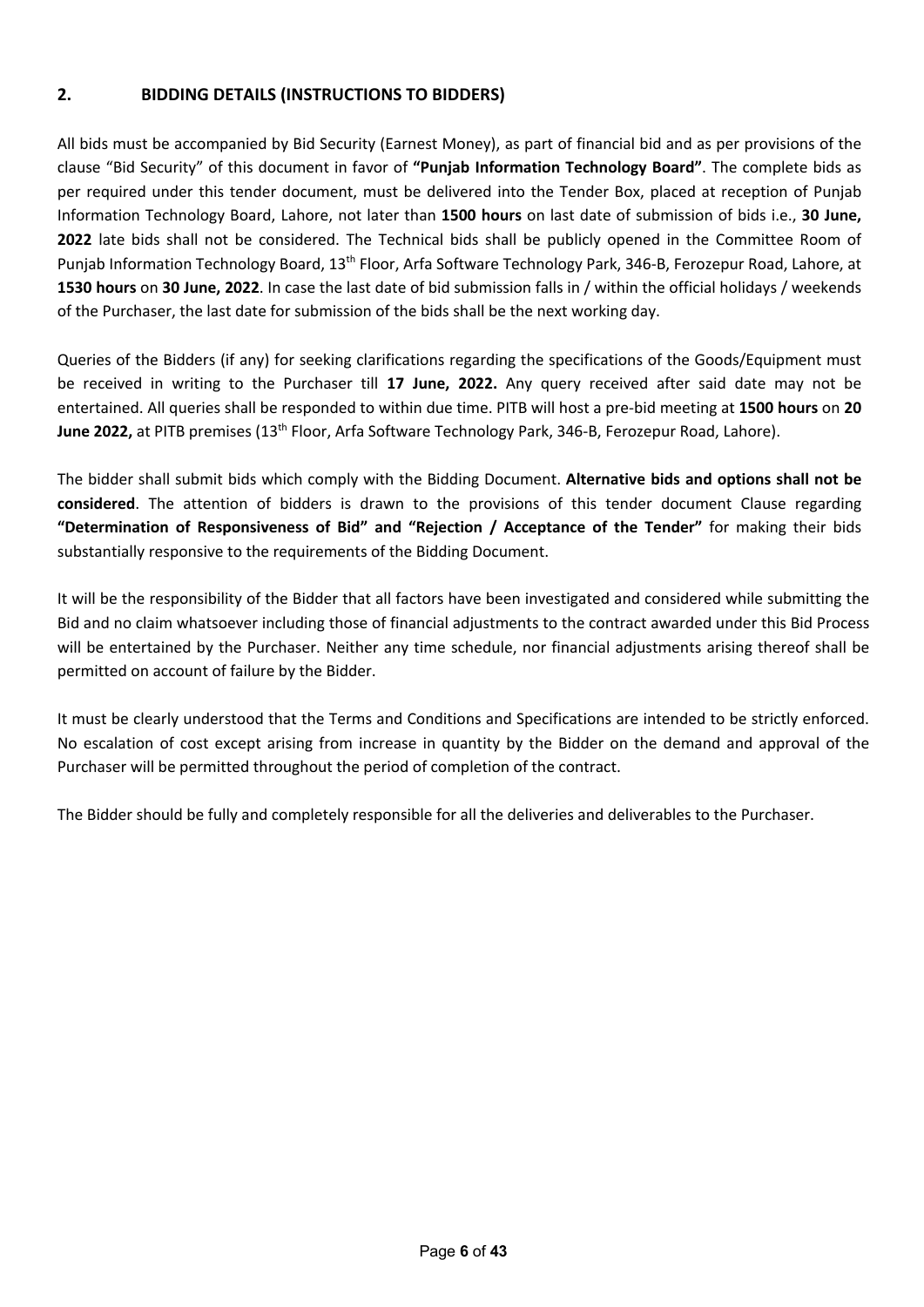The Primary Contact & Secondary Contact for all correspondence in relation to this bid is as follows:

| <b>Primary Contact</b>                                        | <b>Primary Contact</b>                                        |  |  |
|---------------------------------------------------------------|---------------------------------------------------------------|--|--|
| <b>Bilal Javaid Butt</b>                                      | <b>Mariam Zaib</b>                                            |  |  |
| Program Manager (Operations),                                 | Senior Programme Manager,                                     |  |  |
| Email: bilal.javed@pitb.gov.pk                                | Email: mariam.zaib@pitb.gov.pk                                |  |  |
| 13 <sup>th</sup> Floor, Arfa Software Technology Park, 346-B, | 13 <sup>th</sup> Floor, Arfa Software Technology Park, 346-B, |  |  |
| Ferozepur Road, Lahore, Pakistan.                             | Ferozepur Road, Lahore, Pakistan.                             |  |  |
| <b>Secondary Contact</b>                                      |                                                               |  |  |
| M. Jahanzaib Khan                                             |                                                               |  |  |
| Joint Director (e-Procurement)                                |                                                               |  |  |
| Email: jahanzaib.khan@pitb.gov.pk                             |                                                               |  |  |
| 13 <sup>th</sup> Floor, Arfa Software Technology Park, 346-B, |                                                               |  |  |
| Ferozepur Road, Lahore, Pakistan.                             |                                                               |  |  |

Bidders should note that during the period from the receipt of the bid and until further notice from the Primary Contact, all queries should be communicated via the Primary Contact and in writing (e-mail) only. In the case of an urgent situation where the Primary Contact cannot be contacted, the bidder may alternatively direct their enquiries through the Secondary Contact.

Bidders are also required to state, in their proposals, the name, title, contact number (landline, mobile), fax number and e-mail address of the bidder's authorized representative through whom all communications shall be directed until the process has been completed or terminated.

The Purchaser will not be responsible for any costs or expenses incurred by bidders in connection with the preparation or delivery of bids.

Failure to supply required items/services within the specified time period will invoke penalty as specified in this document.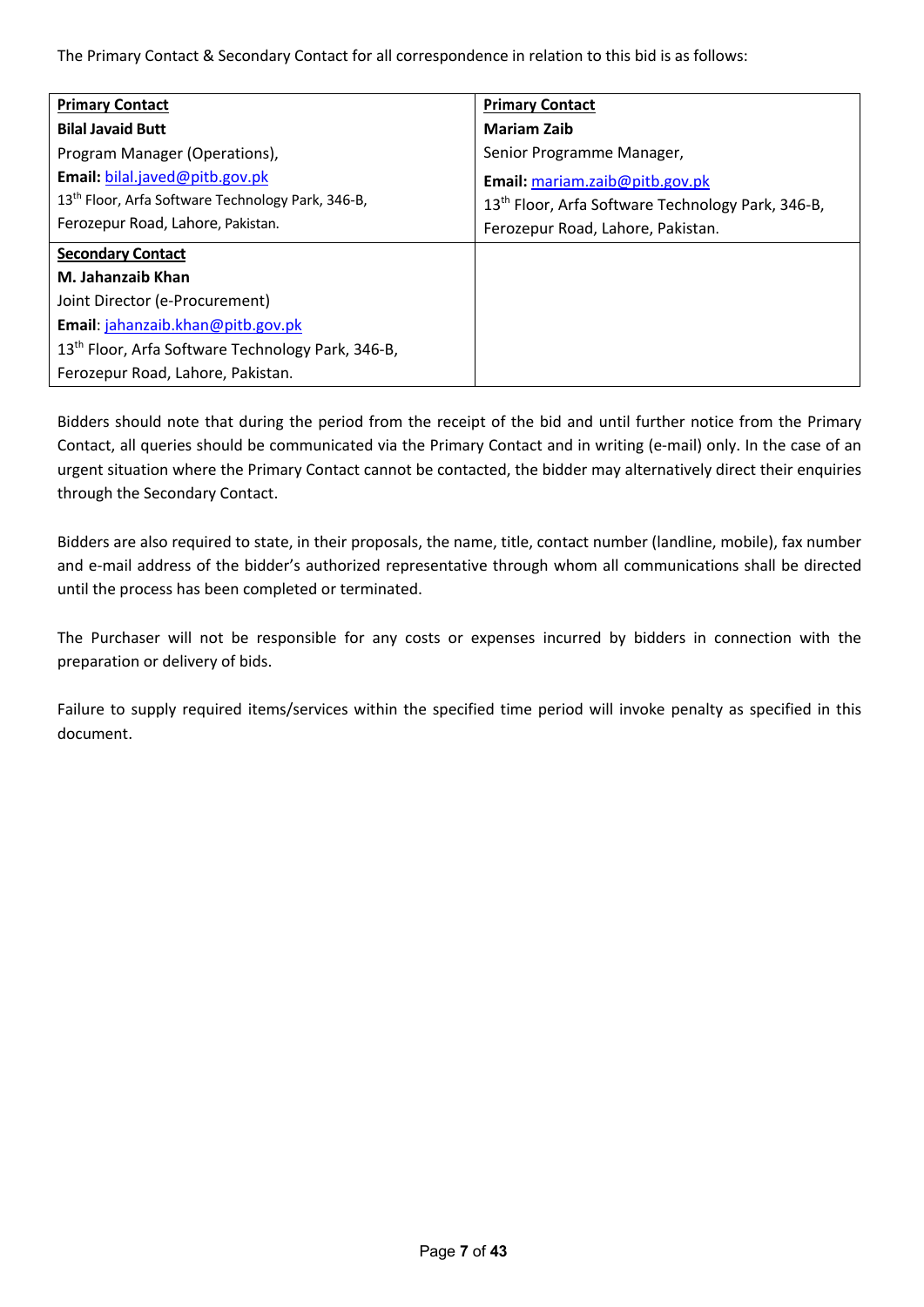# **TERMS AND CONDITIONS OF THE TENDER**

## **3. Definitions**

In this document, unless there is anything repugnant in the subject or context:

- 3.1 "Authorized Representative" means any representative appointed, from time to time, by the Client, the Purchaser or the Contractor.
- 3.2 "Availability and Reliability" means the probability that a component shall be operationally ready to perform its function when called upon at any point in time.
- 3.3 "Client" means the Project lead of technical wing of the Purchaser for whose' particular project the Goods / Services have been procured or any other person, duly appointed in writing, by the Client, for the time being or from time to time, to act as Client for the purposes of the Contract.
- 3.4 "Bidder" means the interested Firm/Company/Supplier/Distributors that may provide or provides the related equipment/goods etc. and related services to any of the public/private sector organization under the contract and have registered for the relevant business thereof.
- 3.5 "Commencement Date of the Contract" means the date of signing of the Contract between the Purchaser and the Contractor.
- 3.6 "Contract" means the agreement entered into between the Purchaser and the Contractor, as recorded in the Contract Form signed by the parties, including all Schedules and Attachments thereto and all documents incorporated by reference therein.
- 3.7 "Contractor / Vendor" means the Bidder whose bid has been accepted and awarded Letter of Intent for a specific item followed by the signing of Contract.
- 3.8 "Contract Price" means the price payable to the Contractor under the Contract for the full and proper performance of its contractual obligations.
- 3.9 "Contract Value" means that portion of the Contract Price adjusted to give effect to such additions or deductions as are provided for in the Contract which is properly apportion-able to the Goods or Services in question.
- 3.10 "Day" means calendar day.
- 3.11 "Force majeure shall mean any event, act or other circumstances not being an event, act or circumstances under the control of the purchaser or of the contractor. Non-availability of materials/supplies or of import license or of export permit shall not constitute Force majeure.
- 3.12 "Goods" means equipment, machinery, and/or other materials which the Contractor is required to supply to the Purchaser under the Contract against each Lot.
- 3.13 "Person" includes individual, association of persons, firm, company, corporation, institution and organization, etc., having legal capacity.
- 3.14 "Prescribed" means prescribed in the Tender Document.
- 3.15 "Purchaser" means the Punjab Information Technology Board (PITB) or any other person for the time being or from time to time duly appointed in writing by the Purchaser to act as Purchaser for the purposes of the Contract.
- 3.16 "Origin" shall be considered to be the place where the Goods are produced or from where the Services are provided. Goods are produced when, through manufacturing, processing or assembling of components, a commercially recognized product results that is substantially different in basic characteristics or in purpose or utility from its components. The origin of Goods and Services is distinct from the nationality of the Contractor.
- 3.17 "Services" means installation, configuration, deployment, commissioning, testing, training, support, after sale service, etc. of Goods and other such obligations which the Contractor is required to provide to the Purchaser under the Contract.
- 3.18 "Taking-Over Certificate" means the certificate to be issued by the Client to the Contractor, in accordance with the Contract.
- 3.19 "Works" means work to be done by the Contractor under the Contract.
- 3.20 "Eligible" is defined as any country or region that is allowed to do business in Pakistan by the law of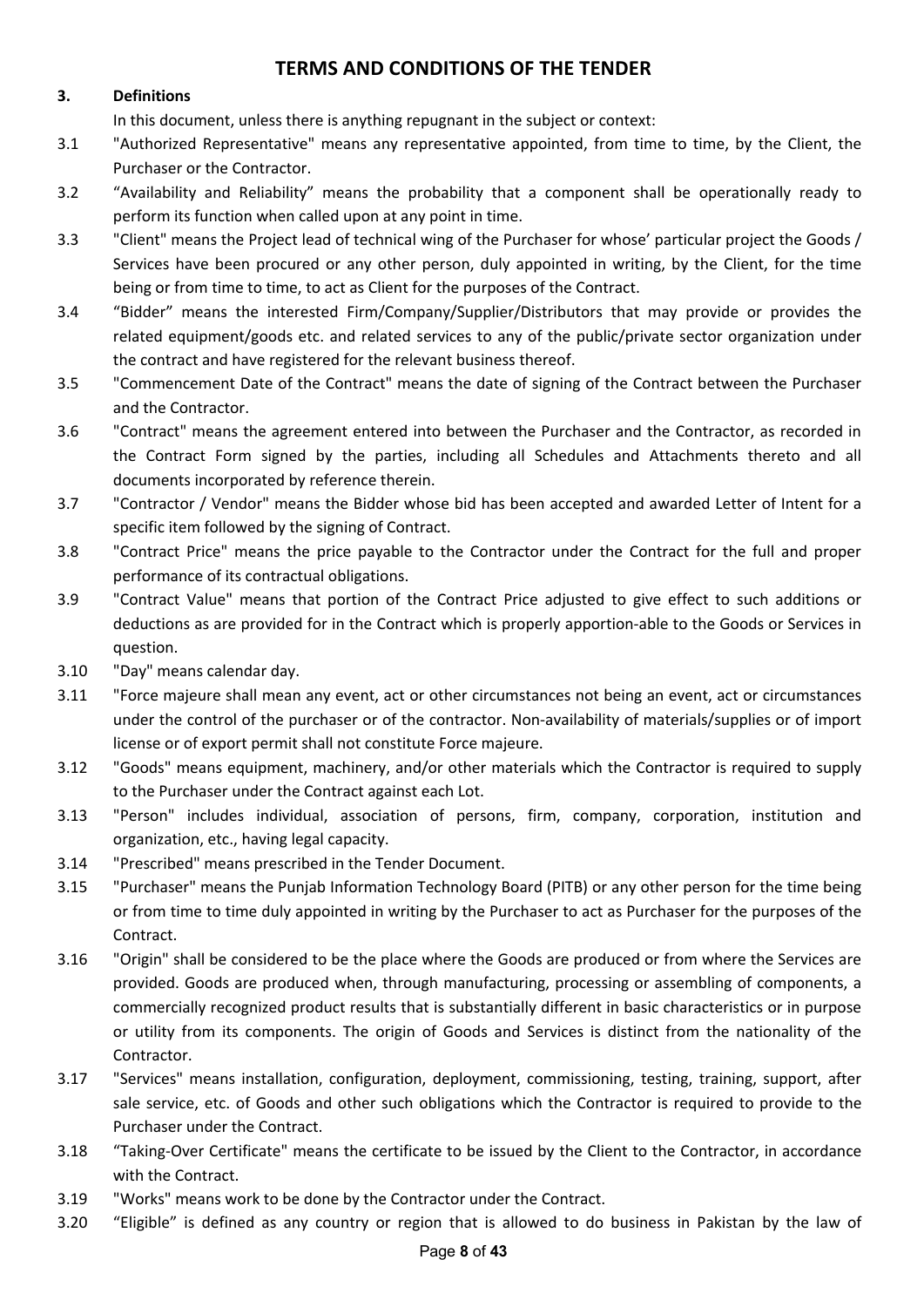Government of Pakistan.

## **4. Headings and Titles**

In this document, headings and titles shall not be construed to be part thereof or be taken into consideration in the interpretation of the document and words importing the singular only shall also include the plural and vice versa where the context so requires.

## **5. Notice**

- 5.1 In this document, unless otherwise specified, wherever provision is made for exchanging notice, certificate, order, consent, approval or instructions amongst the Contractor, the Purchaser and the Client, the same shall be:
	- 5.1.1 in writing;
	- 5.1.2 issued within reasonable time;
	- 5.1.3 served by sending the same by courier or registered post to their principal office in Pakistan or such other address as they shall notify for the purpose; and
	- 5.1.4 The words "notify", "certify", "order", "consent", "approve", "instruct", shall be construed accordingly.

## **6. Tender Scope**

- 6.1 Punjab Information Technology Board (PITB), (hereinafter referred to as "the Purchaser") invites / requests Proposals (hereinafter referred to as "the Tenders") for Supply/Installation of Hardware/IT Equipment, (Here in after referred to as "the Goods") and installation, configuration, deployment, commissioning, testing, after-sale support, of said Goods (Here in after referred to as "the Services") for the project titled "IT based monitoring system for improved service delivery in entire local govt. of the Punjab".
- 6.2 All the Goods will be delivered and deployed at Punjab Information Technology Board, Lahore, or as specified by the Purchaser at the time of delivery. Detail requirements and specifications are attached at **Annexure-A.**

## **7. Tender Eligibility/Qualification Criteria**

- 7.1 Eligible Bidder is a Bidder who:
	- 7.1.1 Has a registered / incorporated company / firm in Pakistan with relevant business experience of last one (1) year;
	- 7.1.2 Has valid Registration of General Sales Tax (GST) & National Tax Number (NTN);
	- 7.1.3 Authorization Certificate / document from the principal / manufacturer for Lot # 1;
	- 7.1.4 Has submitted bid for complete Lot(s) and relevant bid security against each Lot separately; Noncompliance of the same shall cause rejection of the bid;
	- 7.1.5 Has not been blacklisted by any of Provincial or Federal Government Department, anywhere in Pakistan (Submission of undertaking); for each lot; Blacklisting status of as publicized on PPRA's website, on the day of Bid Opening, will be considered final for the determination of eligibility;
	- 7.1.6 Conforms to the clause of "Responsiveness of Bid" given herein this tender document.
	- 7.1.7 Goods and Services can only be supplied / sourced / routed from "origin" in "eligible" member countries.
		- a. Eligible" is defined as any country or region that is allowed to do business in Pakistan by the law of Government of Pakistan.
		- b. "Origin" shall be considered to be the place where the Goods are produced or from which the Services are provided. Goods are produced when, through manufacturing, processing or substantial and major assembling of components, a commercially recognized product results that is substantially different in basic characteristics or in purpose or utility from its components.

**Note:** Verifiable documentary proof for all above requirements is a mandatory requirement, noncompliance will lead to disqualification.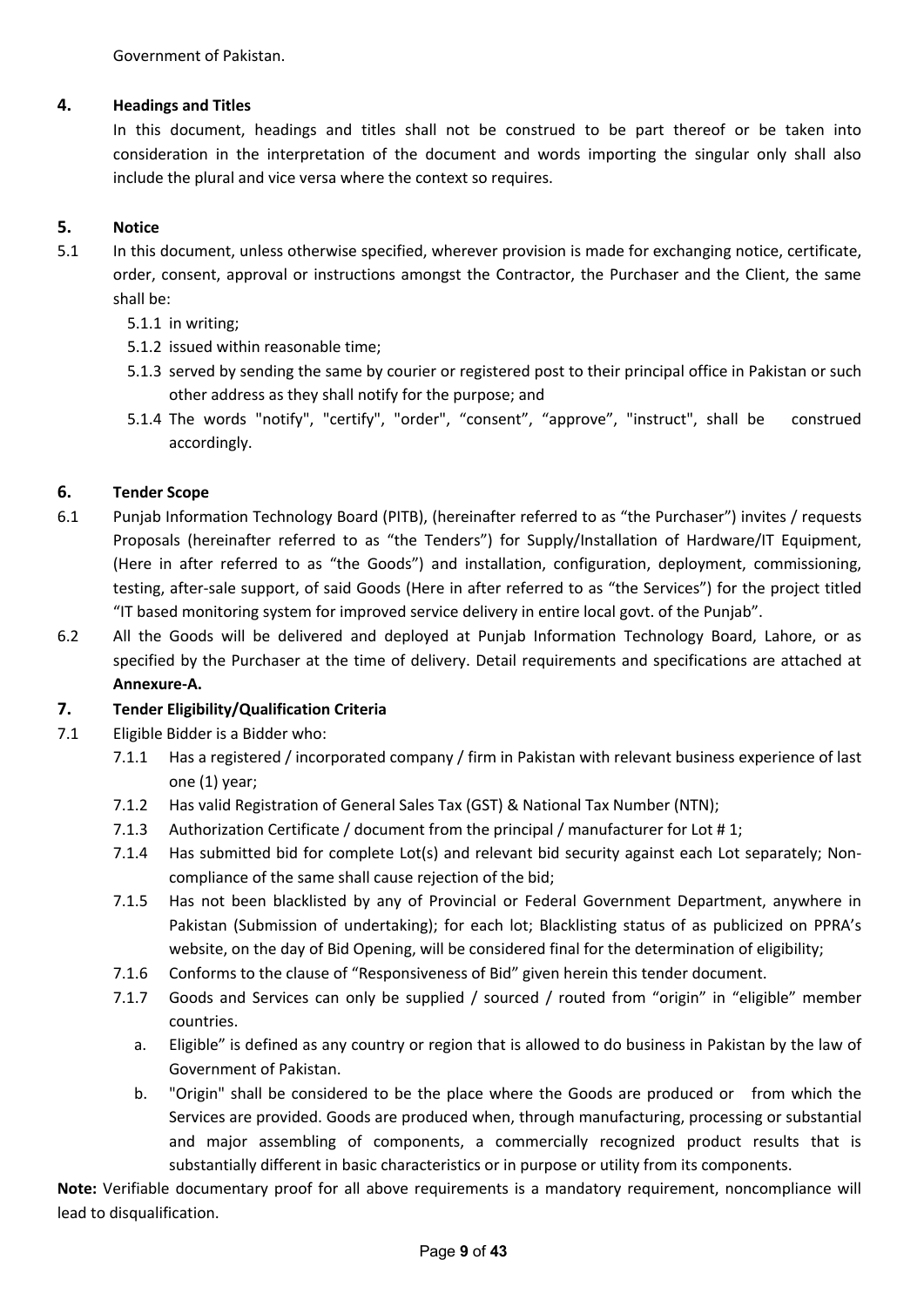## **8. Tender Cost**

The Bidder shall bear all costs / expenses associated with the preparation and submission of the Tender(s) and the Purchaser shall in no case be responsible / liable for those costs / expenses.

## **9. Joint Venture / Consortium**

Joint ventures / Consortiums are not eligible for this tender.

## **10. Examination of the Tender Document**

The Bidder is expected to examine the Tender Document, including all instructions and terms and conditions.

## **11. Clarification of the Tender Document**

The Bidder may require further information or clarification of the Tender Document, within **five (05)** calendar days of issuance of tender in writing. The clarification and its replies will be shared with all prospective bidders.

Bidders should note that during the period from the receipt of the bid and until further notice from the Primary Contact given herein this document, all queries should be communicated via the Primary Contact and in writing (e.g., e-mail & letter) only. In the case of an urgent situation where the Primary Contact cannot be contacted, the bidder may alternatively direct their enquiries through the Secondary Contact.

## **12. Amendment of the Tender Document**

- 12.1 The Purchaser may, at any time prior to the deadline for submission of the Tender, at its own initiative or in response to a clarification requested by the Bidder(s), amend the Tender Document, on any account, for any reason. All amendment(s) shall be part of the Tender Document and binding on the Bidder(s).
- 12.2 The Purchaser shall notify the amendment(s) in writing to the prospective Bidders as per Rule-25(4) of Punjab Procurement Rules, 2014.
- 12.3 The Purchaser may, at its exclusive discretion, amend the Tender Document to extend the deadline for the submission of the Tender as per Rule-29 of Punjab Procurement Rules, 2014.

## **13. Preparation / Submission of Tender**

- 13.1 The Bidder is allowed to bid for any or all lots separately.
- 13.2 The Tender and all documents relating to the Tender, exchanged between the Bidder and the Purchaser, shall be in English. Any printed literature furnished by the Bidder in another language shall be accompanied by an English translation which shall govern for purposes of interpretation of the Tender.
- 13.3 The Tender shall be filed in / accompanied by the prescribed Forms, Annexes, Schedules, Documents, Brochures, Literature, etc. which shall be typed, completely filled in, stamped and signed by the Bidder or his Authorized Representative. In case of copies, signed and stamped photocopies may be submitted. If volume of the bid contains various set(s) of documents the same must be properly numbered and tagged in binding shape
- 13.4 The Tender shall be in two parts i.e., the technical proposal and the financial proposal. Each proposal shall be in two sets i.e., the original and the copy. In the event of any discrepancy between the original and the duplicate, the original shall govern.
- 13.5 Technical Proposal shall comprise the following, **without quoting the price**:
	- 13.5.1 Technical Proposal Form (**Annexure-B**)
	- 13.5.2 Undertaking (All terms & conditions and qualifications listed anywhere in this tender document have been satisfactorily vetted) and Affidavit (Integrity Pact) (**Annexure-G&H**)
	- 13.5.3 Covering letter duly signed and stamped by authorized representative. (**Annexure-E**)
	- 13.5.4 Authorization Certificate / document from the principal / manufacturer for Lot # 1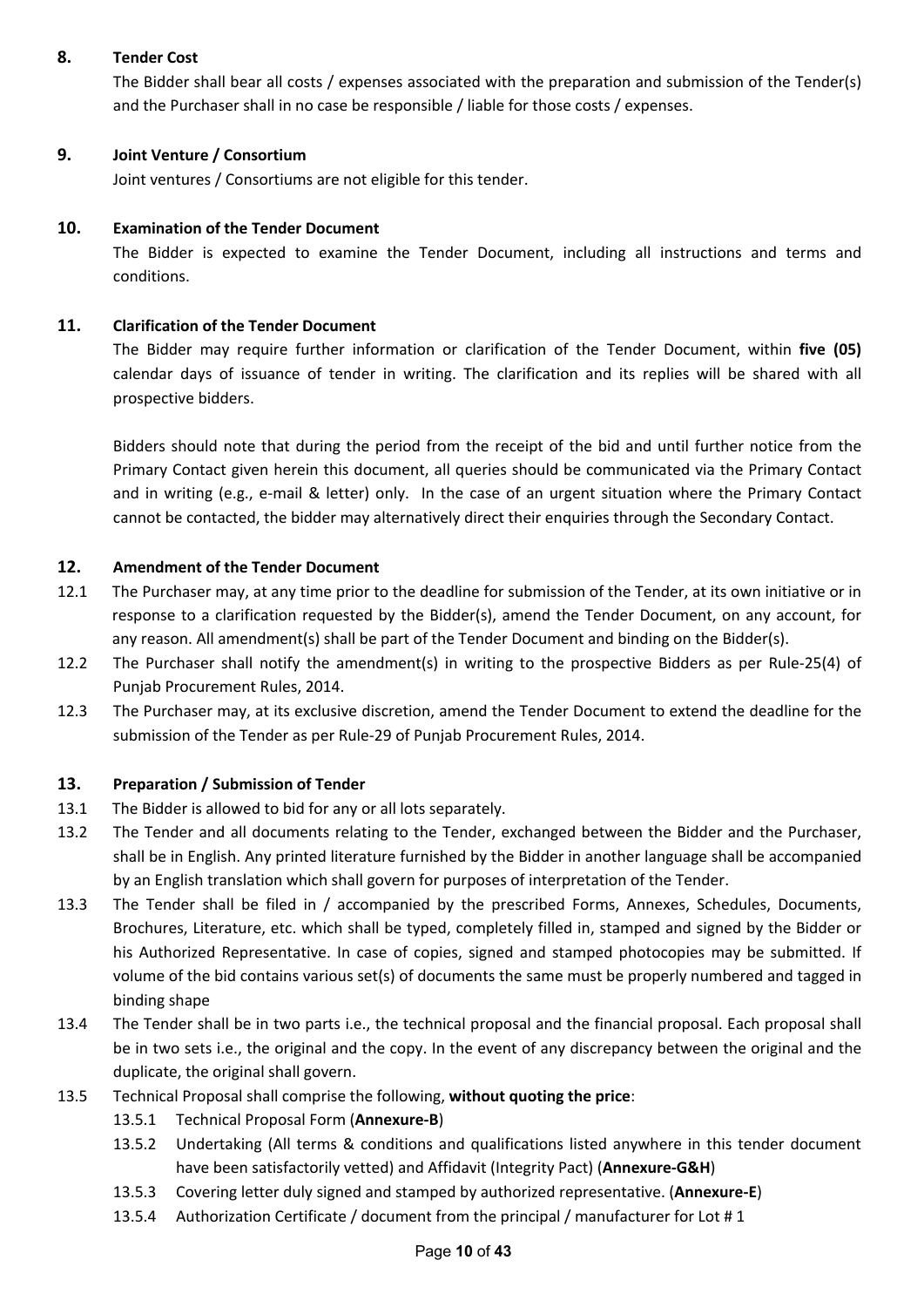- 13.5.5 Evidence of eligibility of the Bidder and the Goods / Services.
- 13.5.6 Evidence of conformity of the Goods / the Services to the Tender Document
- 13.5.7 Undertaking and Evidence that the quoted Goods are genuine, brand new, non- refurbished, unaltered in any way, of the most recent / current model, imported through proper channel, and incorporate all recent improvements in design and materials
- 13.5.8 Technical Brochures / Literature
- 13.5.9 Details of Warranty and After-Sale Service
- 13.5.10 Submission of undertaking that the firm is not blacklisted by any of Provincial or Federal Government Department, anywhere in Pakistan.
- 13.5.11 Valid Registration Certificate for Income Tax & Sales Tax
- 13.5.12 Power of Attorney, if an authorized representative is appointed (**Annexure-F**)
- 13.6 The Financial Proposal shall comprise the following:
	- 13.6.1 Financial Proposal Form **(Annexure-C)**
	- 13.6.2 Price Schedule (**Annexure-D**)
	- 13.6.3 Bid Security **(Earnest Money),** as per provisions of the clause Bid Security of this document.
- 13.7 The Bidder shall seal the Original Technical Proposal in an envelope duly marked as under:

Original Technical Tender for Tender Name. [Name of Tender] Tender No. **XXXXXX** Lot No.

[Name of the Purchaser] [Address of the Purchaser]

[Name of the Bidder] [Address of the Bidder] [Phone No. of the Bidder]

13.8 The Bidder shall seal the Duplicate Technical Tender in an envelope duly marked as under:

Duplicate Technical Proposal for Tender Name. [Name of Tender] Tender No. **XXXXXX** Lot No.

[Name of the Purchaser] [Address of the Purchaser]

[Name of the Bidder] [Address of the Bidder] [Phone No. of the Bidder]

- 13.9 The Bidder shall follow the same process for the Financial Tender.
- 13.10 The Bidder shall again seal the sealed envelopes of Original Technical Proposal and the Original Financial Proposal in an outer envelope, duly marking the envelope as under: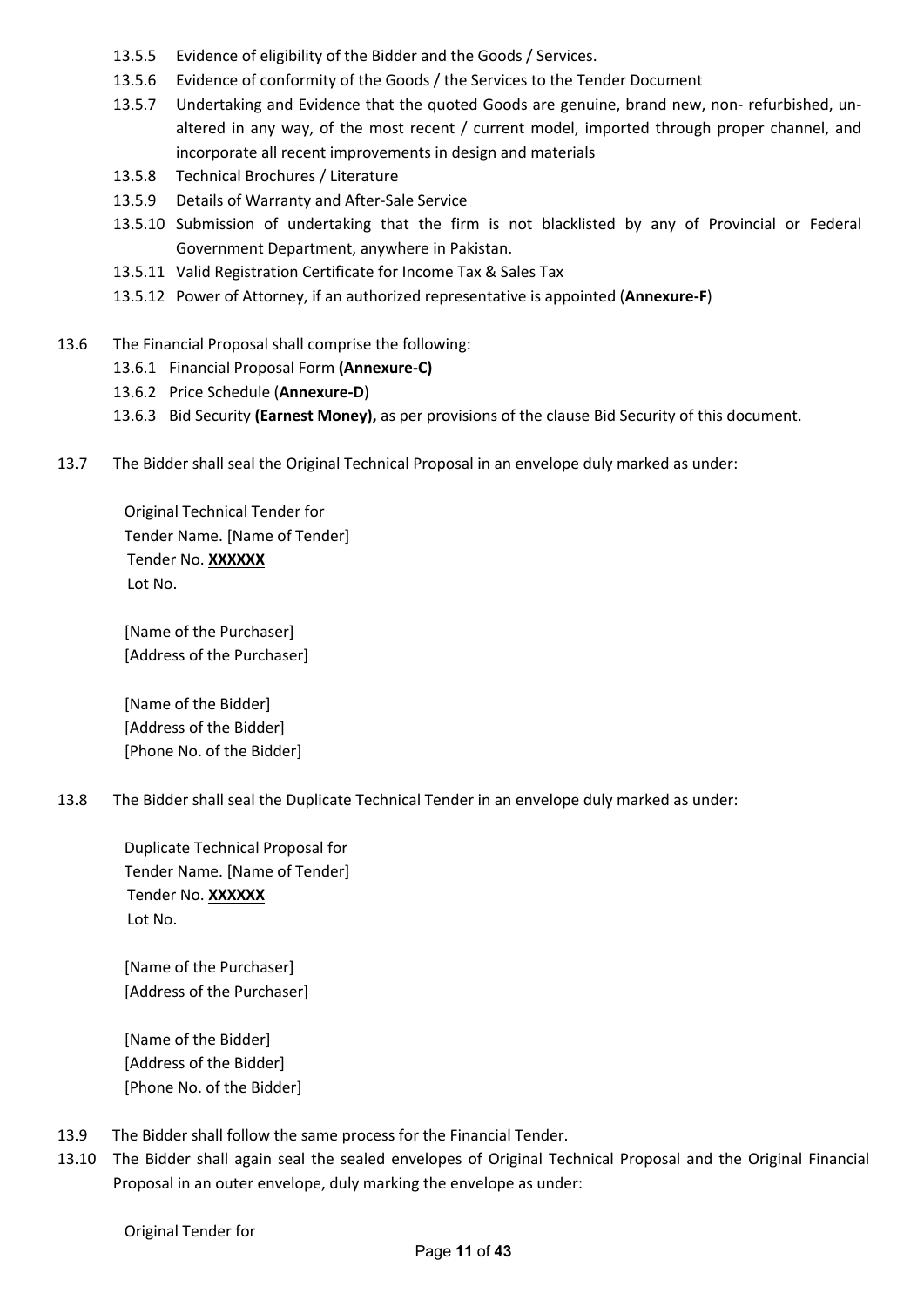Tender Name. [Name of Tender] Tender No. **XXXXXX** Lot No.

Strictly Confidential

[Name of the Purchaser] [Address of the Purchaser]

[Name of the Bidder] [Address of the Bidder] [Phone No. of the Bidder]

13.11 The Bidder shall again seal the sealed envelopes of Duplicate Technical Proposal and the Duplicate Financial Proposal in an outer envelope, duly marking the envelope as under:

Duplicate Tender for Tender Name. [Name of Tender] Tender No. **XXXXXX** Lot No.

Strictly Confidential

[Name of the Purchaser] [Address of the Purchaser]

[Name of the Bidder] [Address of the Bidder] [Phone No. of the Bidder]

- 13.12 The Bidder may enclose soft copies of the Technical Proposal, including all Forms, Annexes, Schedules, Documents, Brochures, Literature, etc., in the form of PDF and Scanned images, with the hard copies.
- 13.13 The Tender shall be dropped in the prescribed Tender Box placed at the Reception of the Purchaser's office, not later than **1500 hours** on last date of submission of bids. No late bid shall be accepted.
- 13.14 This is made obligatory to affix authorized signatures with official seal on all original and duplicate (copies) documents, annexures, copies, certificates, brochures, literature, letters, forms and all relevant documents as part of the bids submitted by the Bidder.

## **14. Tender Price**

- 14.1 The quoted price shall be:
	- 14.1.1 best / final / fixed and valid until completion of all obligations under the Contract i.e. not subject to variation / escalation;
	- 14.1.2 in Pak Rupees;
	- 14.1.3 inclusive of all taxes, duties, levies, insurance, freight, etc.;
	- 14.1.4 Including all charges up to the delivery point at various Punjab Government Offices in Punjab (if required).
- 14.2 If not specifically mentioned in the Tender(s), it shall be presumed that the quoted price is as per the above requirements.
- 14.3 Where no prices are entered against any item(s), the price of that item shall be deemed be free of charge,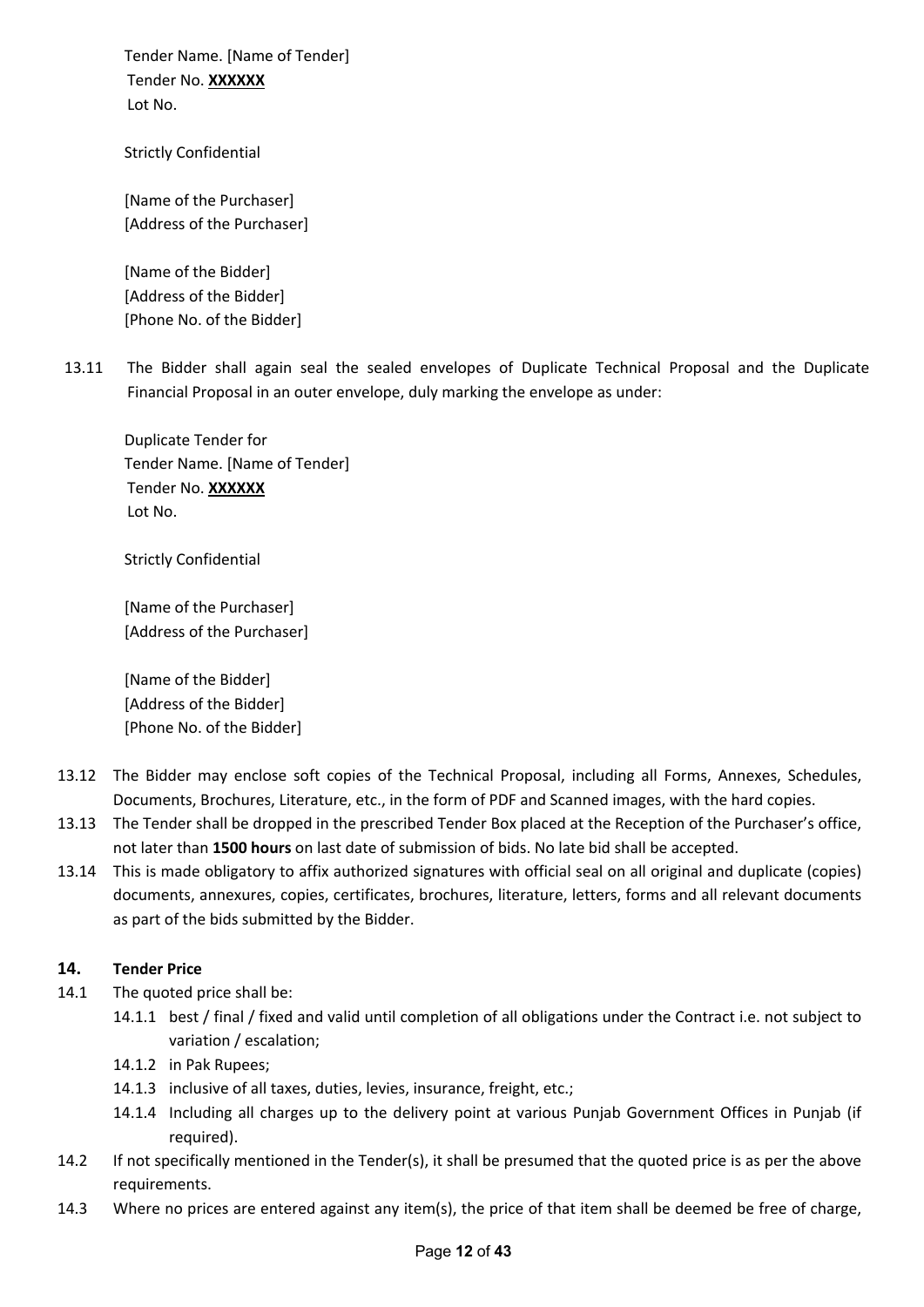and no separate payment shall be made for that item(s).

14.4 In case of locally produced Equipment/Service, the price shall include all customs duties and sales and other taxes already paid or payable on the components and raw materials used in the manufacture or assembly of the item. In case of Contract of imported Equipment/Services offered Ex-Warehouse/Off-the-Shelf from within the Purchaser's country, import duties and sales and other taxes already paid shall be shown separately (if required by the Purchaser).

## **15. Bid Security (Earnest Money)**

15.1 The bid security amount has been calculated as per provisions of Rule-27 "Bid Security" of PPRA Rules, 2014 (i.e., not exceeding five percent of the estimated cost), the Bidder shall furnish the Bid Security (Earnest Money) as under:

| Lot No.        | <b>Description</b>     | <b>Estimated Cost</b> | <b>Bid Security (2%)</b> |  |
|----------------|------------------------|-----------------------|--------------------------|--|
| $\mathbf{1}$   | Laptops                | 3,250,000             | 65,000                   |  |
| $\mathfrak{D}$ | <b>Android Tablets</b> | 800,000               | 16,000                   |  |
| 3              | Printer & Scanner      | 400,000               | 8,000                    |  |
| 4              | Android LED            | 200,000               | 4,000                    |  |

15.1.1 for fixed amounts as mentioned in following table against different lots:

- 15.1.2 denominated in Pak Rupees;
- 15.1.3 separately against each Lot given in this tender document;
- 15.1.4 As part of financial bid envelope;
- 15.1.5 in the form of Bank Guarantee / Demand Draft / Pay Order / Call Deposit Receipt in the name of the Purchaser;
- 15.1.6 Have a minimum validity period of **one hundred and twenty (120) days** from the last date for submission of the Tender or until furnishing of the Performance Security, whichever is later.
- 15.2 The Bid Security shall be forfeited by the Purchaser, on the occurrence of any / all of the following conditions:
	- 15.2.1 If the Bidder withdraws the Tender during the period of the Tender validity specified by the Bidder on the Tender Form; or
	- 15.2.2 If the Bidder does not accept the corrections of his Total Tender Price; or
	- 15.2.3 If the Bidder, having been notified of the acceptance of the Tender by the Purchaser during the period of the Tender validity, fails or refuses to furnish the Performance Security, in accordance with the Tender Document.
- 15.3 The Bid security shall be returned to the technically unsuccessful bidder/s with unopened / sealed financial bid. Whereas the financially unsuccessful bidder/s will be returned the Bid Security only after the award of contract. The Bid Security shall be returned to the successful Bidder upon furnishing of the Performance Security.

## **16. Tender Validity**

The Tender shall have a minimum validity period of **ninety (90) days** from the last date for submission of the Tender. The Purchaser may solicit the Bidder's consent to an extension of the validity period of the Tender. The request and the response thereto shall be made in writing. If the Bidder agrees to extension of validity period of the Tender, the validity period of the Bid Security shall also be suitably extended. The Bidder may refuse extension of validity period of the Tender, without forfeiting the Bid security.

## **17. Modification / Withdrawal of the Tender**

17.1 The Bidder may, by written notice served on the Purchaser, modify or withdraw the Tender after submission of the Tender, prior to the deadline for submission of the Tender.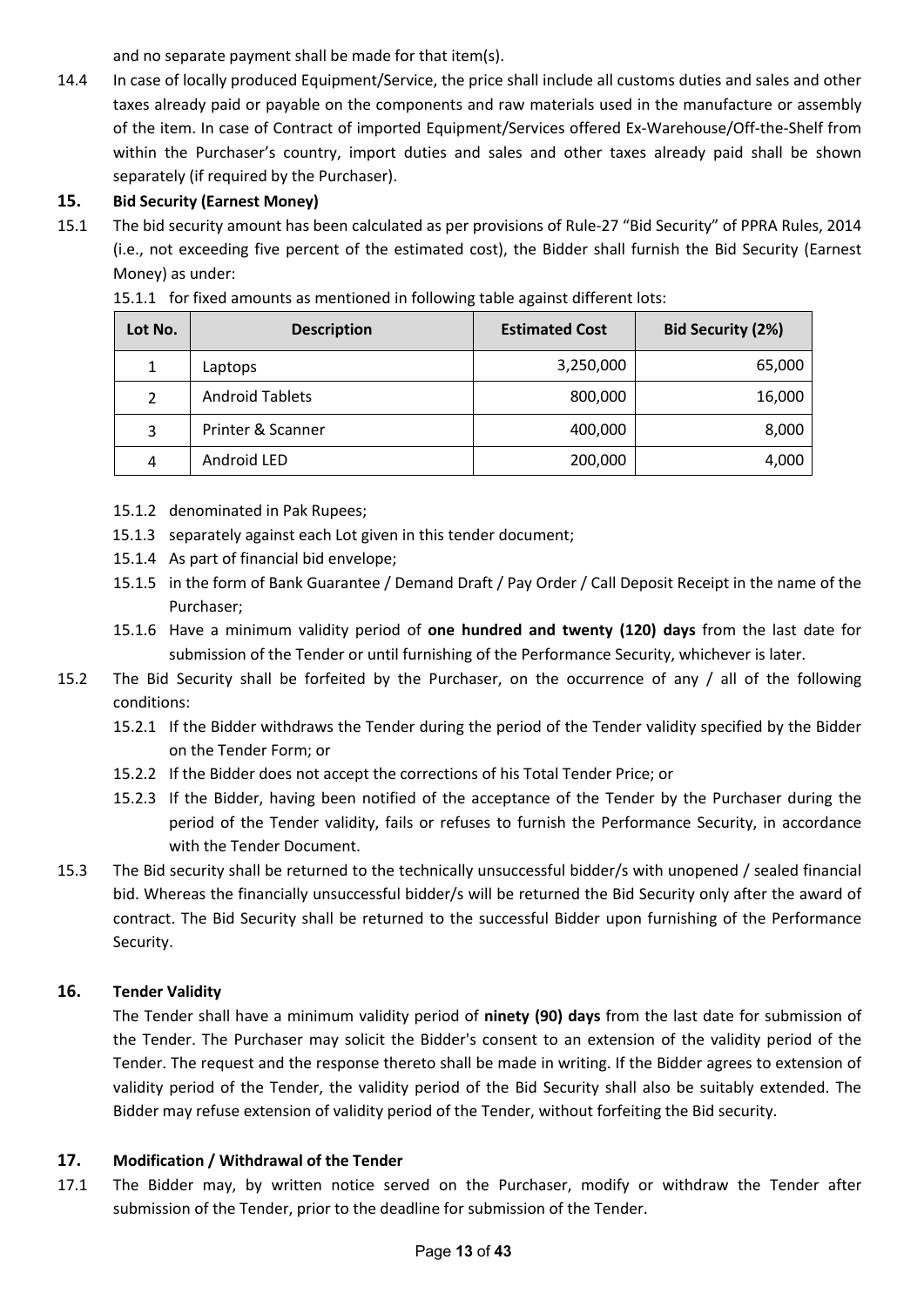17.2 The Tender, withdrawn after the deadline for submission of the Tender and prior to the expiration of the period of the Tender validity, shall result in forfeiture of the Bid Security.

## **18. Opening of the Tender**

- 18.1 Tenders (Technical Bids) shall be opened at **1530 hours** on the last date of submission of bids i.e., **30 June, 2022,** in the presence of the Bidder(s) for which they shall ensure their presence without further invitation, as per provision of Rule-30 of PPRA Rules, 2014. In case the last date of bid submission falls in / within the official holidays / weekends of the Purchaser, the last date for submission of the bids shall be the next working day.
- 18.2 The Bidder's name, modifications, withdrawal, security, attendance of the Bidder and such other details as the Purchaser may, at its exclusive discretion, consider appropriate, shall be announced and recorded.
- 18.3 No Bidder or its representative will be allowed to keep any digital device (camera, audio recorder, cell phone etc.) during tender opening meeting at given time and location.

## **19. Clarification of the Tender**

The Purchaser shall have the right, at his exclusive discretion, to require, in writing, further information or clarification of the Tender, from any or all the Bidder(s). No change in the price or substance of the Tender shall be sought, offered or permitted except as required to confirm the corrections of arithmetical errors discovered in the Tender. Acceptance of any such correction is sole discretion of the purchaser.

## **20. Determination of Responsiveness of the Bid (Tender)**

- 20.1 The Purchaser shall determine the substantial responsiveness of the Tender to the Tender Document, prior to the Tender evaluation, on the basis of the contents of the Tender itself without recourse to extrinsic evidence. For each Lot a substantially responsive Tender is one which:
	- 20.1.1 meets the eligibility criteria given herein this tender document/ the Goods / the Services against each lot;
	- 20.1.2 meets the Technical Specifications for the Goods / the Services against each Lot;
	- 20.1.3 meets the delivery period / point for the Goods / the Services against each Lot;
	- 20.1.4 in compliance with the rate and limit of liquidated damages against each Lot;
	- 20.1.5 offers fixed price quotations for the Goods / the Services against each Lot, whereby no optional offer / bid or price is allowed;
	- 20.1.6 is accompanied by the required Bid Security as part of financial bid envelope against each Lot;
	- 20.1.7 The original receipt of tender fee submitted, attached with technical bid envelope;
	- 20.1.8 In compliance with the Preparation/Submission of Tender in a manner prescribed in this tender document clause-13;
	- 20.1.9 Conforms to all terms and conditions of the Tender Document, without material deviation or reservation.
- 20.2 A material deviation or reservation is one which affects the scope, quality or performance of the Goods or limits the Purchaser's rights or the Bidder's obligations under the Contract.
- 20.3 The Tender determined as not substantially responsive shall not subsequently be made responsive by the Bidder by correction or withdrawal of the material deviation or reservation.

## **21. Correction of errors / Amendment of Tender**

- 21.1 The Tender shall be checked for any arithmetic errors which shall be rectified, as follows:
	- 21.1.1 If there is a discrepancy between the amount in figures and the amount in words for the Total Tender Price entered in the Tender Form, the amount which tallies with the Total Tender Price entered in the Price Schedule, shall govern.
	- 21.1.2 if there is a discrepancy between the unit rate and the total price entered in the price Schedule, resulting from incorrect multiplication of the unit rate by the quantity, the unit rate as quoted shall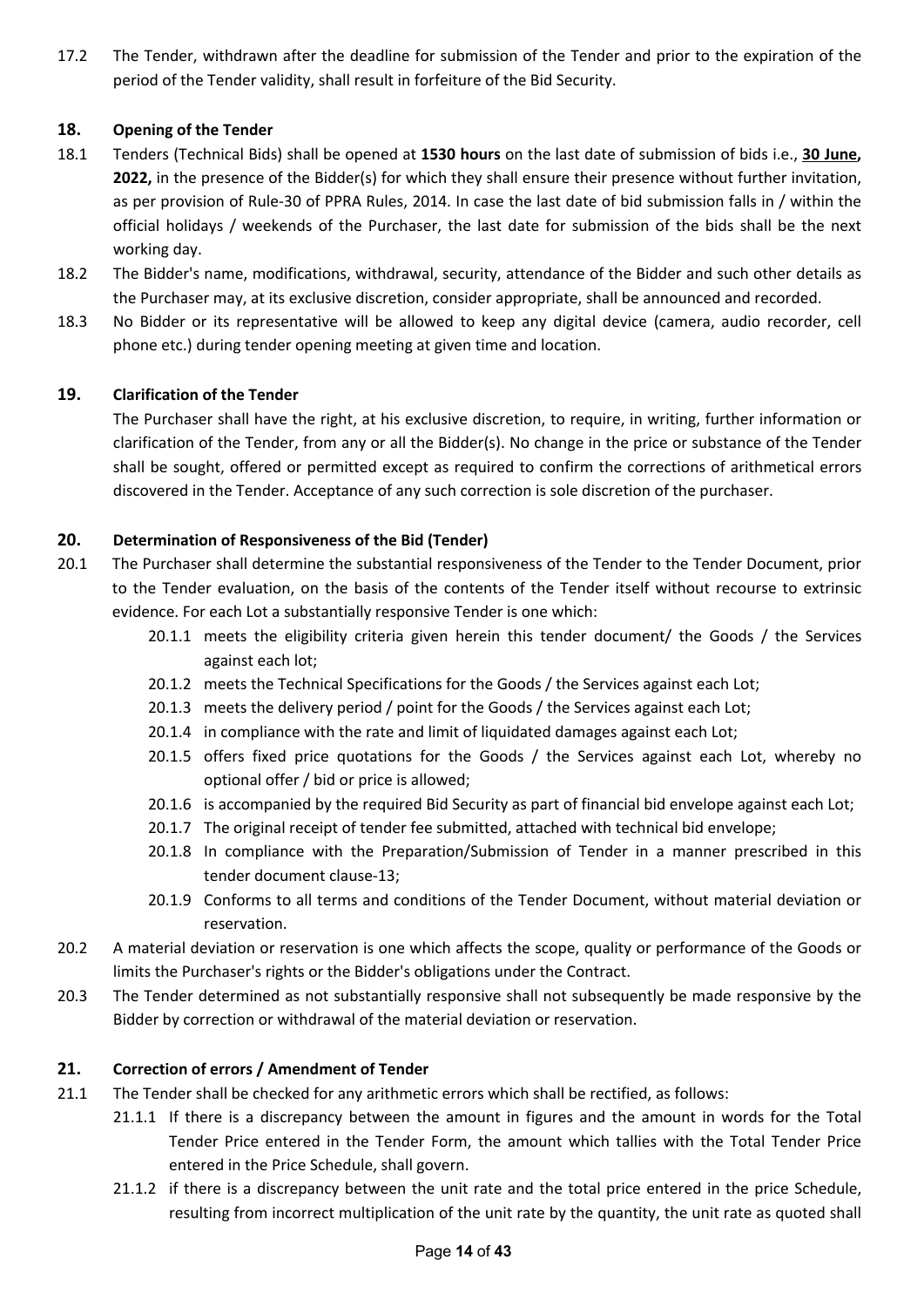govern and the total price shall be corrected, unless there is an obvious and gross misplacement of the decimal point in the unit rate, in which case the total price as quoted shall govern and the unit rate shall be corrected.

- 21.1.3 If there is a discrepancy in the actual sum of the itemized total prices and the total tender price quoted in the Price Schedule, the actual sum of the itemized total prices shall govern.
- 21.2 The Tender price as determined after arithmetic corrections shall be termed as the Corrected Total Tender Price which shall be binding upon the Bidder.
- 21.3 Adjustment shall be based on corrected Tender Prices. The price determined after making such adjustments shall be termed as Evaluated Total Tender Price.
- 21.4 No credit shall be given for offering delivery period earlier than the specified period.

## **22. TECHNICAL EVALUATION CRITERIA**

The Bidders who have duly complied with the Eligibility/Qualification and Evaluation Criteria against each Lot will be eligible for further processing.

The Bids which do not conform to the Technical Specifications or Bid conditions or the Bids from the Bidders without adequate capabilities for supply and maintenance / warranty services will be rejected.

The Technical proposals shall be evaluated by the technical evaluation committee in the light of following evaluation criteria:

| Category             | <b>Description</b>                                                                                                                                                                                                                                                                                                                                                                                                                                                                                                                                         |          |  |  |
|----------------------|------------------------------------------------------------------------------------------------------------------------------------------------------------------------------------------------------------------------------------------------------------------------------------------------------------------------------------------------------------------------------------------------------------------------------------------------------------------------------------------------------------------------------------------------------------|----------|--|--|
|                      | Valid Income Tax Registration *Registered for at least last one (1) year                                                                                                                                                                                                                                                                                                                                                                                                                                                                                   | Required |  |  |
|                      | Valid General Sales Tax Registration (Status = Active with FBR)                                                                                                                                                                                                                                                                                                                                                                                                                                                                                            | Required |  |  |
| Legal<br>(Mandatory) | <b>Single undertaking covering following aspects:</b><br>i. Submission of undertaking that the firm is not blacklisted by any of<br>Provincial or Federal Government Department anywhere in Pakistan.<br>ii. In full compliance of the Execution Schedule and Delivery Period mentioned<br>in tender document.<br>iii. Compliance to the technical specifications of equipment / goods (all items)<br>to be procured mentioned vide Annexure-A of this document and product<br>technical Brochure that should include specific make and model with clarity | Required |  |  |
|                      | of offered specifications must be enclosed with the bid (where applicable).<br>For Lot # 1: The quoted brand must be among the top five (05) selling brands as<br>per the latest Gartner / IDC report.                                                                                                                                                                                                                                                                                                                                                     | Required |  |  |
|                      | Authorization Certificate / document from the principal / manufacturer for Lot<br>#1                                                                                                                                                                                                                                                                                                                                                                                                                                                                       | Required |  |  |

#### **Note:**

- i. Verifiable documentary proof required for all above requirements. Bidder must include checklist for above requirements in their bid.
- ii. The result of the technical evaluation will be announced at least one (01) day before the opening of financial bids. Said one-day time will be given for the grievance regarding technical qualification / disqualification of the bidders. However, after lapse of given time between the declaration of technical evaluation report and opening of the financial, no grievance petition would be entertained concerning the technical qualification / disqualification of the bidder. The objection after the opening of the financial bid would remain restricted to the financial bid only.

## **23. FINANCIAL PROPOSAL EVALUATION**

23.1 Technically qualified/successful bidder(s) shall be called for opening of the Financial Proposal(s). The Financial Proposals will be opened in the presence of the Bidders at the time and venue indicated by the Purchaser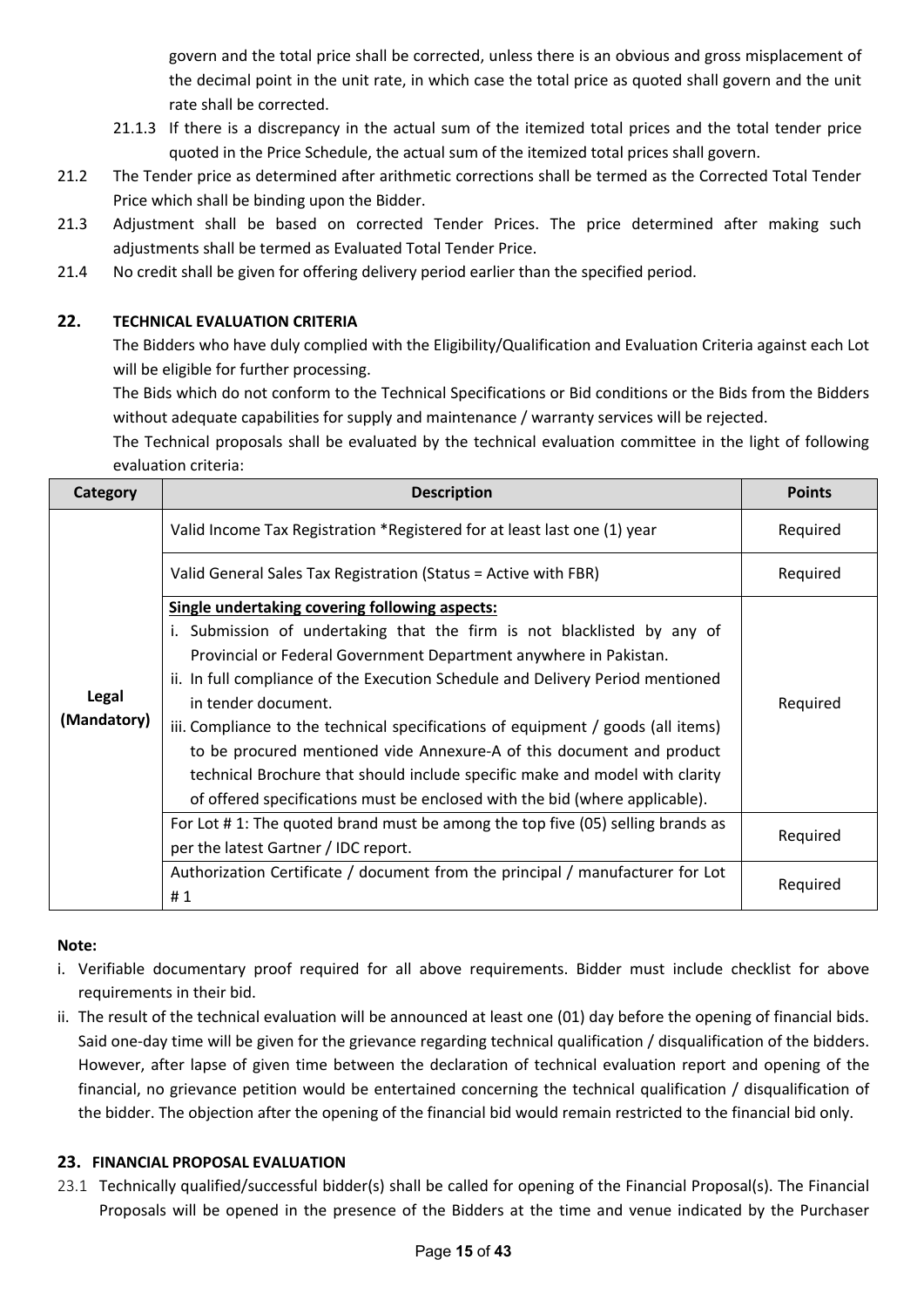accordingly. The technically Eligible/Successful Bidder(s) or their authorized representatives against each Lot shall be allowed to take part in the Financial Proposal(s) opening against their relevant Lot(s).

- 23.2 Financial Proposal evaluation will be conducted under the Punjab Procurement Rules, 2014. The Price evaluation will include all duties, taxes and expenses etc. In case of any exemption of duties and taxes made by the Government in favor of the Purchaser, the contractor shall be bound to adjust the same in the Financial Proposal.
	- 23.2.1 In cases of discrepancy between the cost/price quoted in Words and in Figures, the lower of the two will be considered.
	- 23.2.2 In evaluation of the price of an imported item, the price will be determined and considered inclusive of the customs and other import duties etc.;
	- 23.2.3 In evaluation of the price of articles/goods which are subject to excise duty, sales tax, income tax or any other tax or duty levied by the Government, the price will be determined and considered inclusive of such duties and taxes.
- 23.3 The Purchaser will not be responsible for any erroneous calculation of taxes and all differences arising out as above shall be fully borne by the Successful Bidder. - All payments shall be subject to any and all taxes, duties and levies applicable under the laws of Pakistan for the whole period starting from issuance of Letter of Intent (LOI) till termination of the signed contract in this regard.

## **24. Rejection / Acceptance of the Bid**

- 24.1 The Purchaser shall have the right, at his exclusive discretion, to increase/decrease the quantity of any or all item(s) without any change in unit prices or other terms and conditions, at the time of order placement. The Purchaser may reject all bids or proposals at any time prior to the acceptance of a bid or proposal. The Purchaser shall upon request communicate to any bidder, the grounds for its rejection of all bids or proposals, but shall not be required to justify those grounds. The Purchaser shall incur no liability, solely, by virtue of its invoking sub-rule (1) of Rule-35 of Punjab Procurement Rules, 2014 towards the bidders. However, bidders shall be promptly informed about the rejection of the bids, if any (As per Rule 35 of Punjab Procurement Rules, 2014).
- 24.2 The Tender shall be rejected if it is:
	- 24.2.1 substantially non-responsive in a manner prescribed in this tender document clause-20; or
	- 24.2.2 submitted in other than prescribed forms, annexes, schedules, documents / by other than specified mode; or
	- 24.2.3 incomplete, partial, conditional, alternative, late; or
	- 24.2.4 Bid not submitted separately against each Lot and relevant bid security is not submitted against each Lot separately; or
	- 24.2.5 subjected to interlineations / cuttings / corrections / erasures / overwriting; or
	- 24.2.6 the Bidder refuses to accept the corrected Total Tender Price; or
	- 24.2.7 the Bidder has conflict of interest with the Purchaser; or
	- 24.2.8 the Bidder tries to influence the Tender evaluation / Contract award; or
	- 24.2.9 the Bidder engages in corrupt or fraudulent practices in competing for the Contract award;
	- 24.2.10 the Bidder fails to meet all the requirements of Tender Eligibility/Qualification Criteria (Clause-7);
	- 24.2.11 the Bidder fails to meet the evaluation criteria requirements (clause-22);
	- 24.2.12 the Bidder has been blacklisted by any public or private sector organization;
	- 24.2.13 The Bidder has mentioned any financial implication(s) in the financial proposal that is in contradiction to this document and Government rules and regulations.
	- 24.2.14 There is any discrepancy between bidding documents and bidder's proposal i.e., any nonconformity or inconsistency or informality or irregularity in the submitted bid.
	- 24.2.15 The Bidder submits any financial conditions as part of its bid which are not in conformity with tender document.
	- 24.2.16 Non-submission of verifiable proofs against the mandatory as well as general documentary,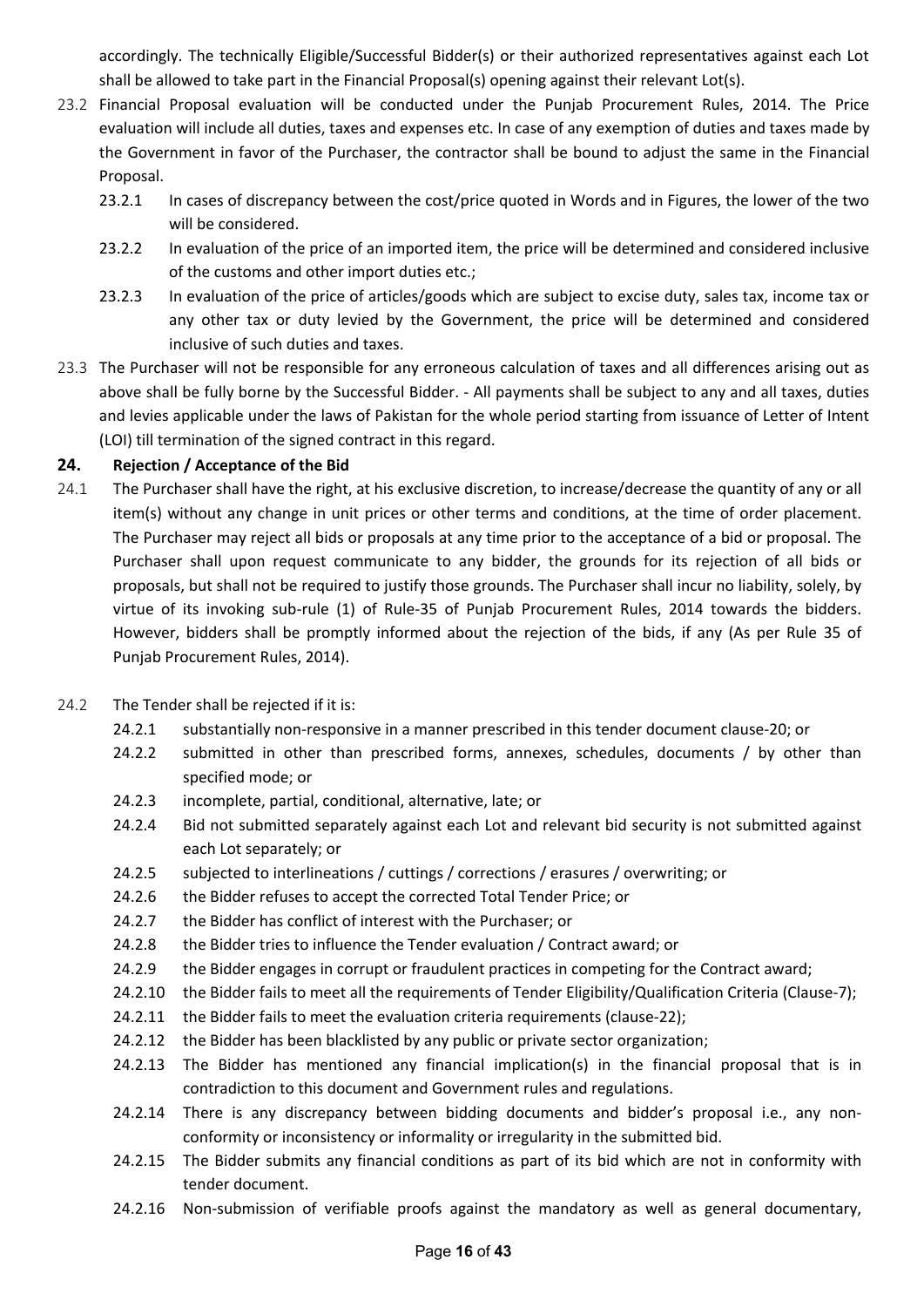qualification and eligibility related requirements.

24.2.17 If the rates quoted by vender are not workable or on higher side etc.

## **25. Award Criteria**

- 25.1. At first step, eligible bidder(s) as per clause-7 (Tender Eligibility) of this tender document fulfilling the qualification and technical evaluation criteria against each Lot will stand technically qualified.
- 25.2. At second step, technically qualified and successful bidder(s) will be evaluated in the light of all Pre-Conditions, necessary requisites and shall be selected on lowest cost quoted as per rules and fulfilling all codal formalities against each Lot, irrespective of their score in the previous step.

## **26. Acceptance Letter**

As per provisions of Rule (55) of Punjab Procurement Rules 2014, the Purchaser shall issue the Intent Letter to the successful Bidder, at least after 10 days of announcement of bid evaluation reports (Ref. Rule-37 of PPRA Rules, 2014) and prior to the expiry of the original validity period or extended validity period of the Tender, which shall constitute a contract, until execution of the formal Contract against each Lot.

## **27. Performance Security**

- 27.1 The successful Bidder/The Contractor against each Lot shall furnish Performance Security as under:
	- 27.1.1 within twenty-eight (28) days of the receipt of the Intent Letter from the Purchaser;
		- 27.1.2 LOT wise performance security (Separate for each LOT, if the bidder is successful for more than one LOT) would be submitted by the Bidder;
		- 27.1.3 in the form of a Bank Guarantee, issued by a scheduled bank operating in Pakistan, as per the format provided in the Tender Document, whereas, if the individual contract amount is < PKR 3 million, performance securities in the shape of demand draft / pay order may be accepted along with undertaking regarding its renewal by the Contractor before expiry, for required time period as per signed Contract;
		- 27.1.4 for a sum equivalent to 10% of the contract value;
		- 27.1.5 denominated in Pak Rupees;
	- 27.1.6 have a minimum validity period until the date of expiry of warranty period, support period or termination of services, or fulfillment of all obligations under the contract, whichever is later. Performance security shall not be acceptable with any validity less than the prescribed time period.
- 27.2 If the Contractor fails / delays provision of Performance Security within twenty-eight (28) days of the receipt of the Letter of Intent from the Purchaser, a sum of money @0.25% of the total Performance Security, for every day beyond twenty-eight (28) days of the receipt of the Letter of Intent from the Purchaser, will be deducted as Penalty Charges. Provided that total amount of Penalty Charges so deducted shall not exceed, an amount equal to the value of Bid Security.
- 27.3 Provided that partial delivery of items is allowed to the Contractor, as the case may be, according to the relevant Letter of Intent (LOI), Performance Security shall be returned upon completion of all ordered Goods/Services under the Contract.

## **28. Redressal of grievances by the procuring agency**

- 28.1 The Purchaser has constituted a committee comprising of odd number of persons, with proper powers and authorizations, to address the complaints of bidders that may occur prior to the entry into force of the procurement contract.
- 28.2 Any bidder feeling aggrieved by any act of the Purchaser after the submission of his bid may lodge a written complaint concerning his grievances not later than ten days after the announcement of the bid evaluation report.
- 28.3 The committee shall investigate and decide upon the complaint within fifteen days of the receipt of the complaint.
- 28.4 Mere fact of lodging of a complaint shall not warrant suspension of the procurement process.
- 28.5 Any bidder not satisfied with the decision of the committee of the Purchaser may lodge an appeal in the relevant court of jurisdiction.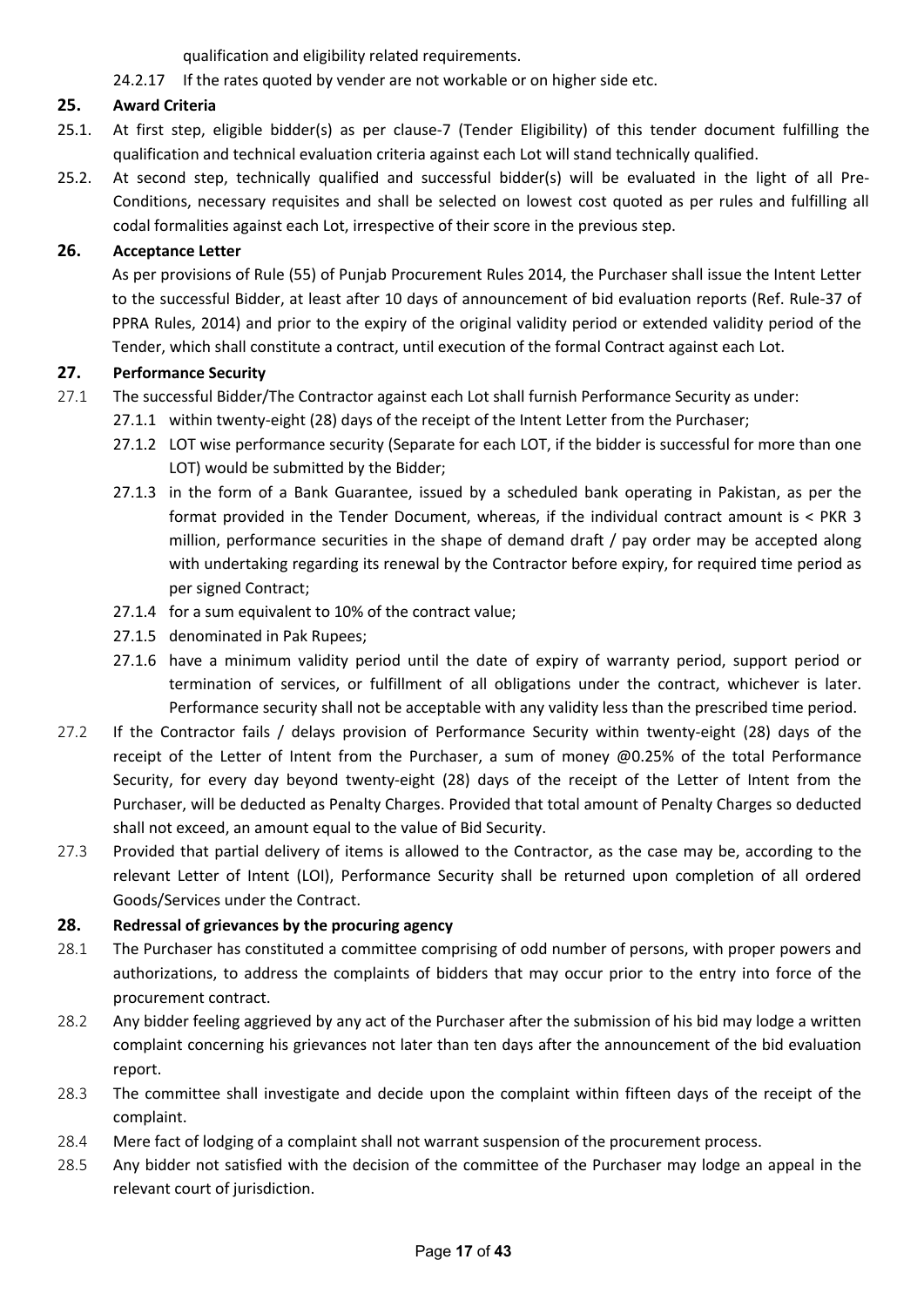# **General Conditions of Draft Contract**

#### **29. Contract**

The Purchaser shall send the Contract provided in the Tender Document, to the successful Bidder along with the Letter of Intent (LOI). Within twenty-eight (28) days from the issuance of Letter of Intent, the successful Bidder must sign the Contract.

### **30. Contract Duration**

The Contract duration shall be for the period of one (1) year for all lots, starting from the date of issuance of Letter of Intent (LOI), delivery, installation & commissioning of all Goods / Equipment / Items, till end of warranty / support period.

## **31. Contract Documents and Information**

The Contractor shall not, without the Purchaser's prior written consent, make use of the Contract, or any provision thereof, or any document(s), specifications, pattern(s), sample(s) or information furnished by or on behalf of the Purchaser in connection therewith, except for purposes of performing the Contract or disclose the same to any person other than a person employed by the Contractor in the performance of the Contract. Disclosure to any such employed person shall be made in confidence and shall extend only as far as may be necessary for purposes of such performance.

#### **32. Contract Language**

The Contract and all documents relating to the Contract, exchanged between the Contractor and the Purchaser, shall be in English. The Contractor shall bear all costs of translation to English and all risks of the accuracy of such translation.

#### **33. Standards**

The Goods supplied and the Services provided under this Contract shall conform to the authoritative latest industry standards.

#### **34. Patent Right**

The Contractor shall indemnify and hold the Purchaser harmless against all third-party claims of infringement of patent, trademark or industrial design rights arising from use of the Goods / the Service or any part thereof.

#### **35. Execution Schedule**

The Contractor shall deliver Goods / Ordered Equipment / services within sixteen (16) weeks for lot # 1 and eight (8) weeks for all remaining lots, from the issuance of Letter of Intent (LOI).

#### **36. Packing**

The Contractor shall provide such packing of the Goods as is sufficient to prevent their damage or deterioration during storage / transit to their final destination as indicated in the Contract. Packing case size and weights shall take into consideration, where appropriate, the remoteness of the final destination and withstand, without limitation, rough handling, exposure to extreme temperatures, salt and precipitation at all points in storage / transit. The Contractor shall arrange and pay for the packing of the Goods to the place of destination as specified in the Contract, and the cost thereof shall be included in the Contract Price.

#### **37. Taxes and Duties**

The Contractor shall be entirely responsible for all taxes, duties and other such levies imposed make inquiries on income tax / sales tax to the concerned authorities of Income Tax and Sales Tax Department, Government of Pakistan.

#### **38. Contract Cost**

The Contractor shall bear all costs / expenses associated with the preparation of the Contract and the Purchaser shall in no case be responsible / liable for those costs / expenses. The successful bidder shall provide legal stamp papers of relevant value according to Govt. rules and regulations for signing of the formal contract.

#### **39. Delivery**

39.1 Partial delivery of items, as per details given in relevant Letter of Intent, will be allowed to the Contractor.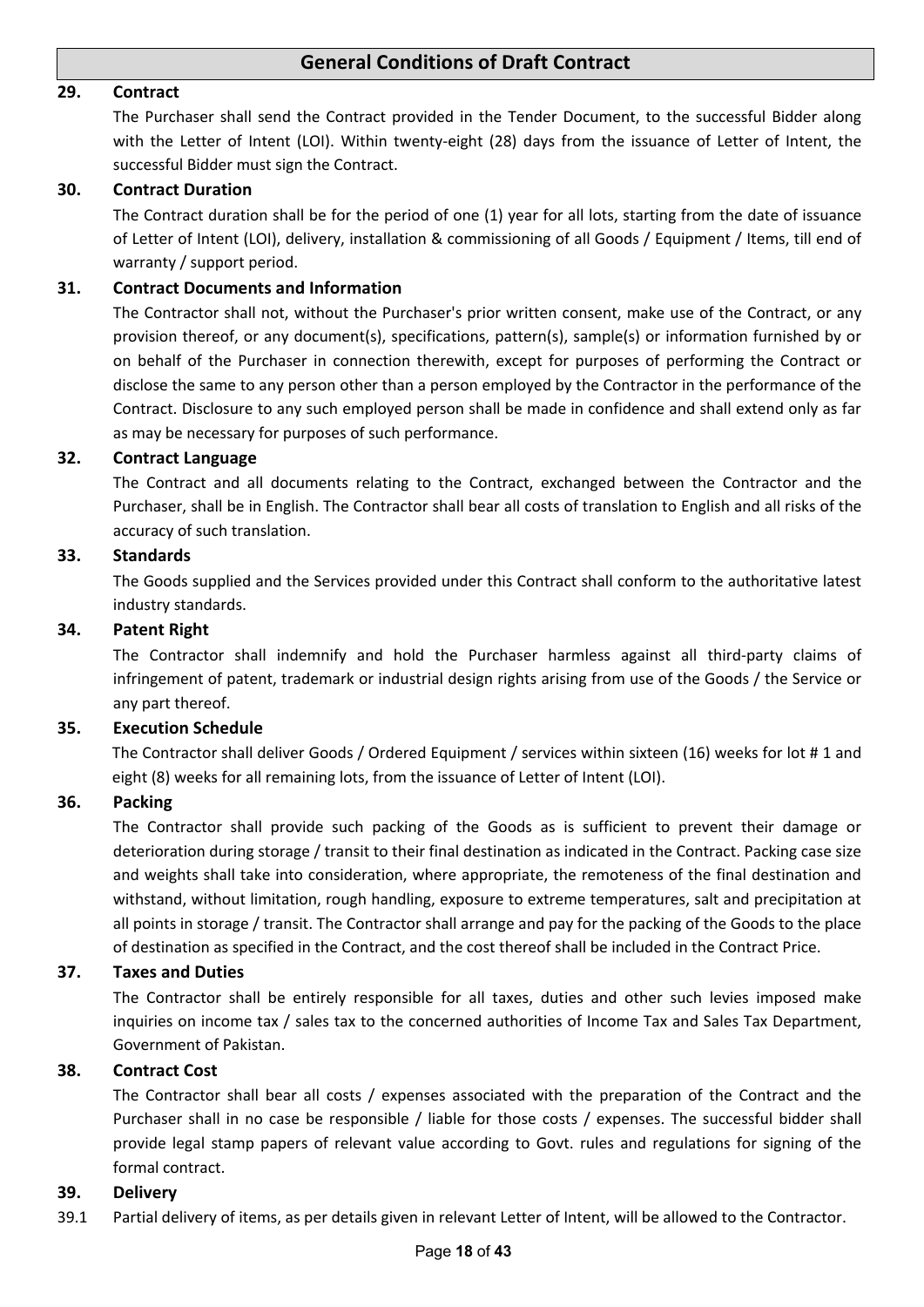- 39.2 The Contractor shall indicate his delivery approach clearly specifying the requirements for packing, shipping and unpacking of deliverable hardware with any associated/relevant software and its documentation. The approach shall address shipment of deliverables to the various designated (installation) sites. The approach shall also specify any special shipping constraints such as custom requirements, security requirements, access arrangement or loading dock requirements. The Contractor shall deliver the Goods at various locations in Pakistan, OR Punjab Information Technology Board, Lahore, as specified by the Purchaser at the time of delivery.
- 39.3 The Goods shall remain at the risk and under the physical custody of the Contractor until the delivery, testing and taking over of the Goods is completed.
- 39.4 The Contractor shall ensure that the partially delivered Goods shall be complete in all aspects to enable the testing and training to proceed without interruption. If it shall appear to the Client that the Goods have been or are likely to be delayed by reason of incomplete delivery or for any other reasons, he may require the Contractor at the expense of the Contractor to dispatch the missing items of the Goods or suitable replacements thereof to the site of delivery by the fastest available means including air freight.
- 39.5 In any circumstances changing of brand will not be acceptable. However, higher/latest model of the same brand can be delivered after approval of the purchaser.

## **40. Safety**

- 40.1 The Contractor shall be responsible for the embedding of safety features in the inherent design of the equipment, for elimination of identified hazards, including but not limited to high voltage, electromagnetic radiation, sharp points and edges, etc., and reduction of associated risk to personnel and equipment.
- 40.2 The Contractor shall be responsible for the addition of bilingual warnings and caution notices, where hazards cannot be eliminated or risks cannot be reduced.
- 40.3 The Contractor shall be responsible for the protection of the power sources, controls, and critical components of the redundant systems and subsystems by shielding or physical separation when possible.

## **41. Spare Parts and Support**

- 41.1 The Contractor shall ensure that the Goods provided by the Contractor, under the Contract are standard and of exact nature, and incorporate all recent improvements in design and materials, unless provided otherwise in the Contract.
- 41.2 The Contractor shall further ensure that the Goods provided by the Contractor, under the Contract shall have no defect, arising from design, materials, installation, configuration, or from any act or omission of the Contractor that may develop under normal use of the provided Goods.
- 41.3 The Contractor shall maintain sufficient backup stock of spare parts and tools locally at sites, for the maintenance of the supplied Goods, during the warranty period.

## **42. Inspection and Testing**

- 42.1 The Client shall inspect and test the Goods supplied, the Services provided or the Works carried out, under the Contract, to verify their conformity to the Technical Specifications.
- 42.2 The inspections and tests shall be conducted at the premises of the Contractor / at the final destination. If conducted at the premises of the Contractor, the Contractor shall provide all-reasonable facilities and assistance.
- 42.3 The Purchaser may reject the Goods, the Services or the Works if they fail to conform to the Technical Specifications, in any test(s) or inspection(s) and the Contractor shall either replace the rejected Goods, Services or Works or make all alterations necessary to meet the Technical Specifications, within three working days, free of cost to the Purchaser.
- 42.4 The Purchaser's post-delivery right to inspect, test and, where necessary, reject the Goods shall in no way be limited or waived by reason of pre-delivery inspection, testing or passing of the Goods.
- 42.5 Nothing contained in this document shall, in any way, release the Contractor from any Warranty or other obligations under the Contract.

## **43. Taking-Over Certificate**

43.1 The Contractor shall, by written notice served on the Client with a copy to the Purchaser, apply for a Taking-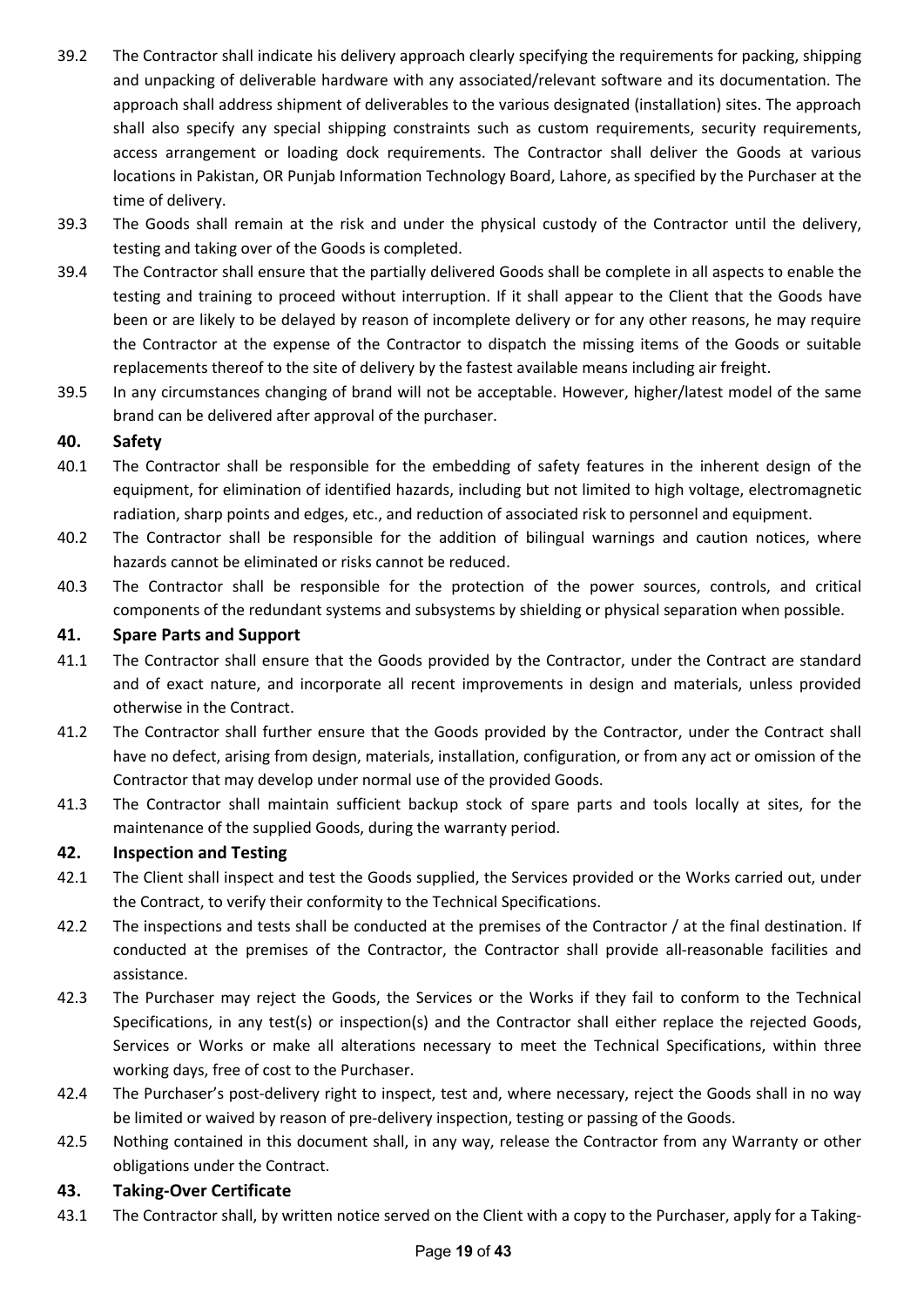Over Certificate.

- 43.2 The Client shall, within seven days of receipt of Contractor's application, either issue the Taking-Over Certificate to the Contractor with a copy to the Purchaser, stating the date of successful inspection / testing of the Goods or any portion thereof, for their intended purposes; or reject the application giving the reasons and specifying the work required to be done by the Contractor to enable the Taking-Over Certificate to be issued.
- 43.3 Nothing contained in this document shall, in any way, release the Contractor from any Warranty or other obligations under the Contract.

## **44. Warranty**

- 44.1 The Contractor shall warrant to the Purchaser that the Goods supplied by the Contractor, under the Contract are genuine, brand new, non- refurbished, un-altered in any way, of the most recent or current model, imported through proper channel, and incorporate all recent improvements in design and materials, unless provided otherwise in the Contract.
- 44.2 The Contractor shall further warrant that the Goods/Services supplied by the Contractor, under the Contract shall have no defect, arising from design, materials, workmanship or from any act or omission of the Contractor that may develop under normal use of the supplied Goods/Services.
- 44.3 The Contractor shall provide **Manufacturer's warranty for minimum one (1) year for all lots** (hereinafter referred as Warranty Period) after the issue of Taking-over Certificate in respect of Goods, the Services and the Works, or any portion thereof, as the case may be, which will include:
	- 44.3.1 Free, on-site repair / replacement of defective / damaged parts and labor, within one week of intimation in Lahore and Two weeks outside Lahore).
	- 44.3.2 On site Replacement of such defective / damaged Goods will be provided, if repair of such Goods involves a duration exceeding one week for Lahore and Two weeks outside Lahore.
- 44.4 The Warranty Period shall start from the date of installation / configuration / deployment of the Goods on site.
- 44.5 The Client shall, by written notice served on the Contractor with a copy to the Purchaser, promptly indicate any claim(s) arising under the warranty.
- 44.6 The Contractor shall, within the prescribed time period, after receipt of such notice, repair or replace the defective / damaged Goods or parts thereof on site, without any cost to the Purchaser.
- 44.7 The end user licenses, end user warranties and end user contracting support services shall be in the name of Purchaser, for the Goods supplied, the Services provided and the Works done, under the Contract.

## **45. Ownership of Goods and Replaced Components**

Goods to be supplied to the Purchaser, pursuant to the Contract, shall become the property of the Purchaser when the Goods are taken over by the Purchaser. Defective components to be replaced by the Contractor, pursuant to the Contract, shall become the property of the Contractor as and where it lies.

## **46. Payment**

- 46.1 Partial payments against partial delivery of items, as per details given in relevant Letter of Intent will be allowed to the Contractor.
- 46.2 The Contractor shall provide all necessary supporting documents along with invoice.
- 46.3 The Contractor shall submit an Application for Payment, to the Purchaser. The Application for Payment shall be accompanied by such invoices, receipts or other documentary evidence as the Purchaser may require; state the amount claimed; and set forth in detail, in the order of the Price Schedule, particulars of the Goods supplied, the Services provided and the Works done, up to the date of the Application for Payment and subsequent to the period covered by the last preceding Payment, if any.
- 46.4 The Purchaser shall get verified the details of Goods/Services delivered against the invoice from the concerned Technical Team of PITB and Payment shall be made on partial or complete delivery of Hardware, as the case may be, and after issuance of satisfactory certificate by concerned technical team of PITB, as per details given in relevant Letter of Intent.
- 46.5 The Purchaser shall pay the amount verified within thirty (30) days. Payment shall not be made in advance.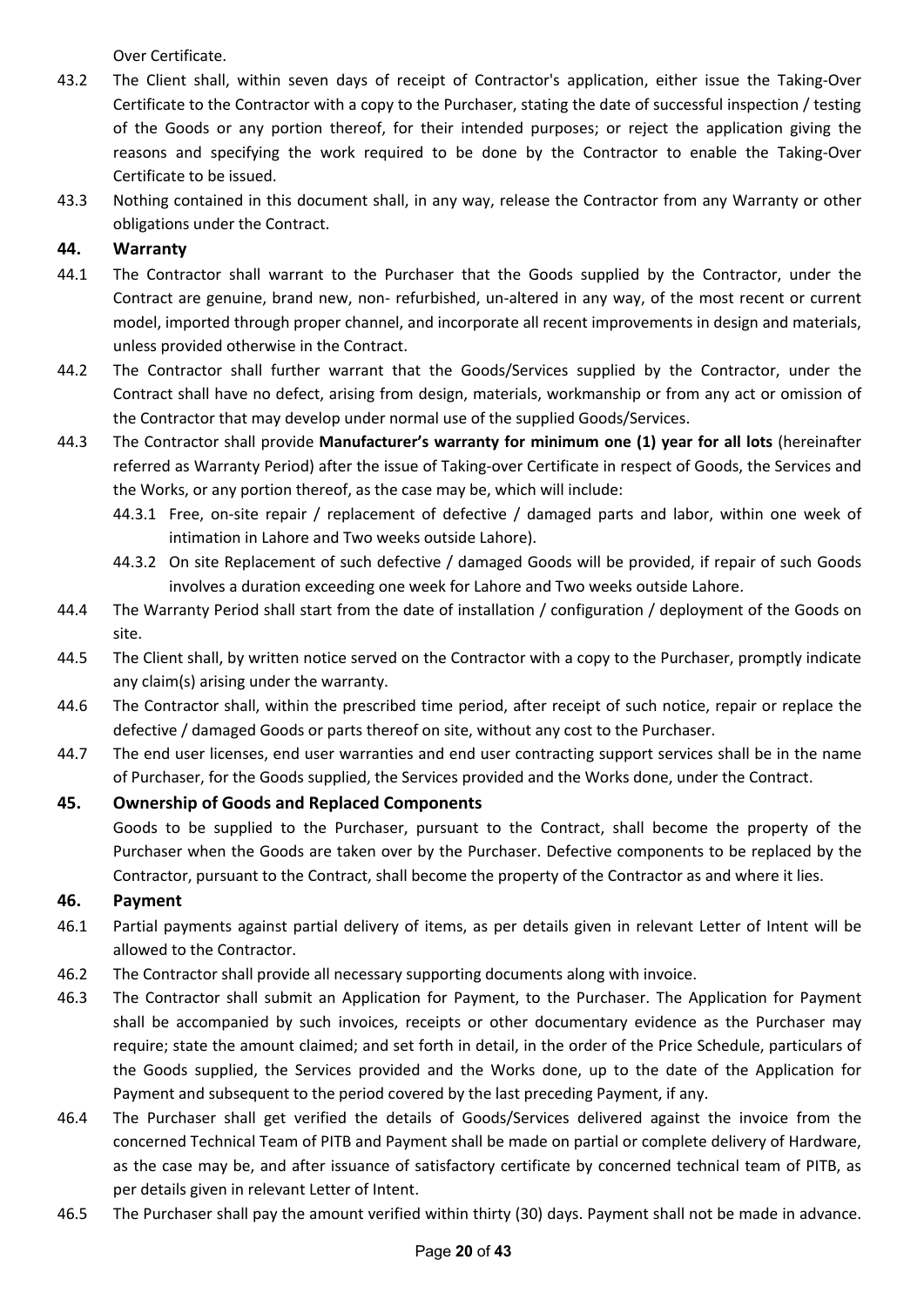The Purchaser shall make payment for the Goods supplied, the Services provided and the Works done as per, to the Contractor, as per Government policy, in Pak Rupees, through treasury cheque.

- 46.6 The Contractor shall cause the validity period of the performance security to be extended for such period(s) as the contract performance may be extended.
- 46.7 All payments shall be subject to any and all taxes, duties and levies applicable under the laws of Pakistan, for the whole period starting from issuance of Intent Letter till termination of the signed contract in this regard.

## **47. Price**

The Contractor shall not charge prices for the Goods supplied, the Services provided and for other obligations discharged, under the Contract, varying from the prices quoted by the Contractor in the Price Schedule.

## **48. Contract Amendment**

- 48.1 The Purchaser may at any time, by written notice served to the Contractor, alter or amend the contract for any identified need/requirement in the light of prevailing rules and regulations.
- 48.2 The Contractor shall not execute any Change until and unless the Purchaser has allowed the said Change, by written order served on the Contractor with a copy to the Client.
- 48.3 The Change, mutually agreed upon, shall constitute part of the obligations under this Contract, and the provisions of the Contract shall apply to the said Change.
- 48.4 No variation in or modification in the Contract shall be made, except by written amendment signed by both the Purchaser and the Contractor.

## **49. Assignment / Subcontract**

- 49.1 The Contractor shall not assign or sub-contract its obligations under the Contract, in whole or in part, except with the Purchaser's prior written consent.
- 49.2 The Contractor shall guarantee that any and all assignees / subcontractors of the Contractor shall, for performance of any part / whole of the work under the contract, comply fully with the terms and conditions of the Contract applicable to such part / whole of the work under the contract.

## **50. Extensions in time for performance of obligations under the Contract**

If the Contractor encounters conditions impeding timely performance of any of the obligations, under the Contract, at any time, the Contractor shall, by written notice served on the Purchaser with a copy to the Client, promptly indicate the facts of the delay, its likely duration and its cause(s). As soon as practicable after receipt of such notice, the Purchaser shall evaluate the situation and may, at its exclusive discretion, without prejudice to any other remedy it may have, by written order served on the Contractor with a copy to the Client, extend the Contractor's time for performance of its obligations under the Contract.

## **51. Liquidated Damages**

If the Contractor fails / delays in performance of any of the obligations, under the Contract / violates any of the provisions of the Contract / commits breach of any of the terms and conditions of the Contract the Purchaser may, without prejudice to any other right of action / remedy it may have, deduct from the Contract Price against undelivered portion, as liquidated damages, a sum of money @0.25% of the Contract Price which is attributable to such part of the Goods / the Services / the Works, in consequence of the failure / delay, be put to the intended use, for every day between the scheduled delivery date(s), with any extension of time thereof granted by the Purchaser, and the actual delivery date(s). Provided that the amount so deducted shall not exceed, in the aggregate, 10% of the Contract Price.

## **52. Penalty Charges on Late Submission of Performance Security**

If the Contractor fails / delays provision of Performance Security within twenty-eight (28) days of the receipt of the Letter of Intent from the Purchaser, a sum of money @0.25% of the total Performance Security, for every day beyond twenty-eight (28) days of the receipt of the Letter of Intent from the Purchaser, will be deducted as Penalty Charges. Provided that total amount of Penalty Charges so deducted shall not exceed, an amount equal to the value of Bid Security.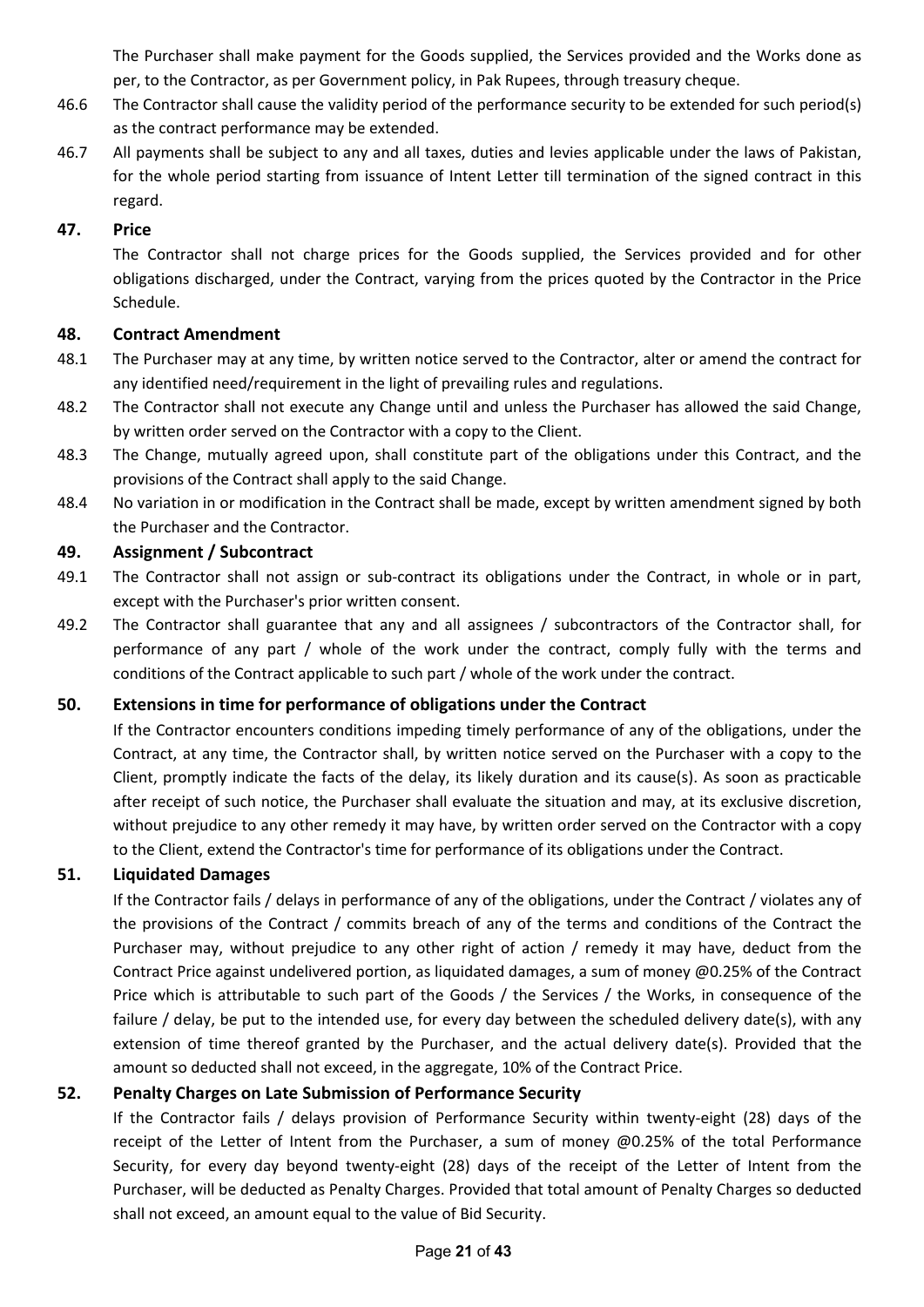## **53. Blacklisting**

If the Contractor fails / delays in performance of any of the obligations, under the Contract / violates any of the provisions of the Contract / commits breach of any of the terms and conditions of the Contract or found to have engaged in corrupt or fraudulent practices in competing for the award of contract or during the execution of the contract, the Purchaser may without prejudice to any other right of action / remedy it may have, blacklist the Contractor, for a stated period, for future tenders in public sector, as per provision of Punjab Procurement Rules, 2014 and PITB Procurement Regulations and Guidelines.

## **54. Forfeiture of Performance Security**

- 54.1 The Performance Security shall be forfeited by the Purchaser, on occurrence of any / all of the following conditions:
	- 54.1.1 If the Contractor commits a default under the Contract;
	- 54.1.2 If the Contractor fails to fulfill any of the obligations under the Contract;
	- 54.1.3 If the Contractor violates any of the terms and conditions of the Contract.
- 54.2 The Contractor shall cause the validity period of the performance security to be extended for such period(s) as the contract performance may be extended.
- 54.3 If the Contractor fails / delays in performance of any of the obligations, under the Contract / violates any of the provisions of the Contract / commits breach of any of the terms and conditions of the Contract the Purchaser may, without prejudice to any other right of action / remedy it may have, forfeit Performance Security of the Contractor.

## **55. Termination for Default**

If the Contractor fails / delays in performance of any of the obligations, under the Contract / violates any of the provisions of the Contract / commits breach of any of the terms and conditions of the Contract the Purchaser may, at any time, without prejudice to any other right of action / remedy it may have, by written notice served on the Contractor with a copy to the Client, indicate the nature of the default(s) and terminate the Contract, in whole or in part, without any compensation to the Contractor. Provided that the termination of the Contract shall be resorted to only if the Contractor does not cure its failure / delay, within fifteen working days (or such longer period as the Client may allow in writing), after receipt of such notice.

## **56. Termination for Insolvency**

If the Contractor becomes bankrupt or otherwise insolvent, the Purchaser may, at any time, without prejudice to any other right of action / remedy it may have, by written notice served on the Contractor with a copy to the Client, indicate the nature of the insolvency and terminate the Contract, in whole or in part, without any compensation to the Contractor.

## **57. Termination for Convenience**

- 57.1 Any of the parties may, at any time, by written notice served on the other party with a copy to the Client, terminate the Contract, in whole or in part, for its convenience, without any compensation to the other party.
- 57.2 The Goods and the Services, which are, complete or to be completed by the Contractor, within thirty working days after the receipt of such notice, shall be accepted by the Purchaser. For the remaining Goods / Services, the Purchaser may elect:
	- 57.1.1 to have any portion thereof completed and delivered; and/or
	- 57.1.2 to cancel the remainder and pay to the Contractor an agreed amount for partially completed Goods, Services, Works and materials / parts previously procured by the Contractor for the purpose of the Contract.

## **58. Force Majeure**

58.1 For the purpose of this contract "Force Majeure" means an event which is beyond the reasonable control of a party and which makes a party's performance of its obligations under the Contract impossible or so impractical as to be considered impossible under the circumstances, and includes, but is not limited to, War, Riots, Storm, Flood or other industrial actions (except where such strikes, lockouts or other industrial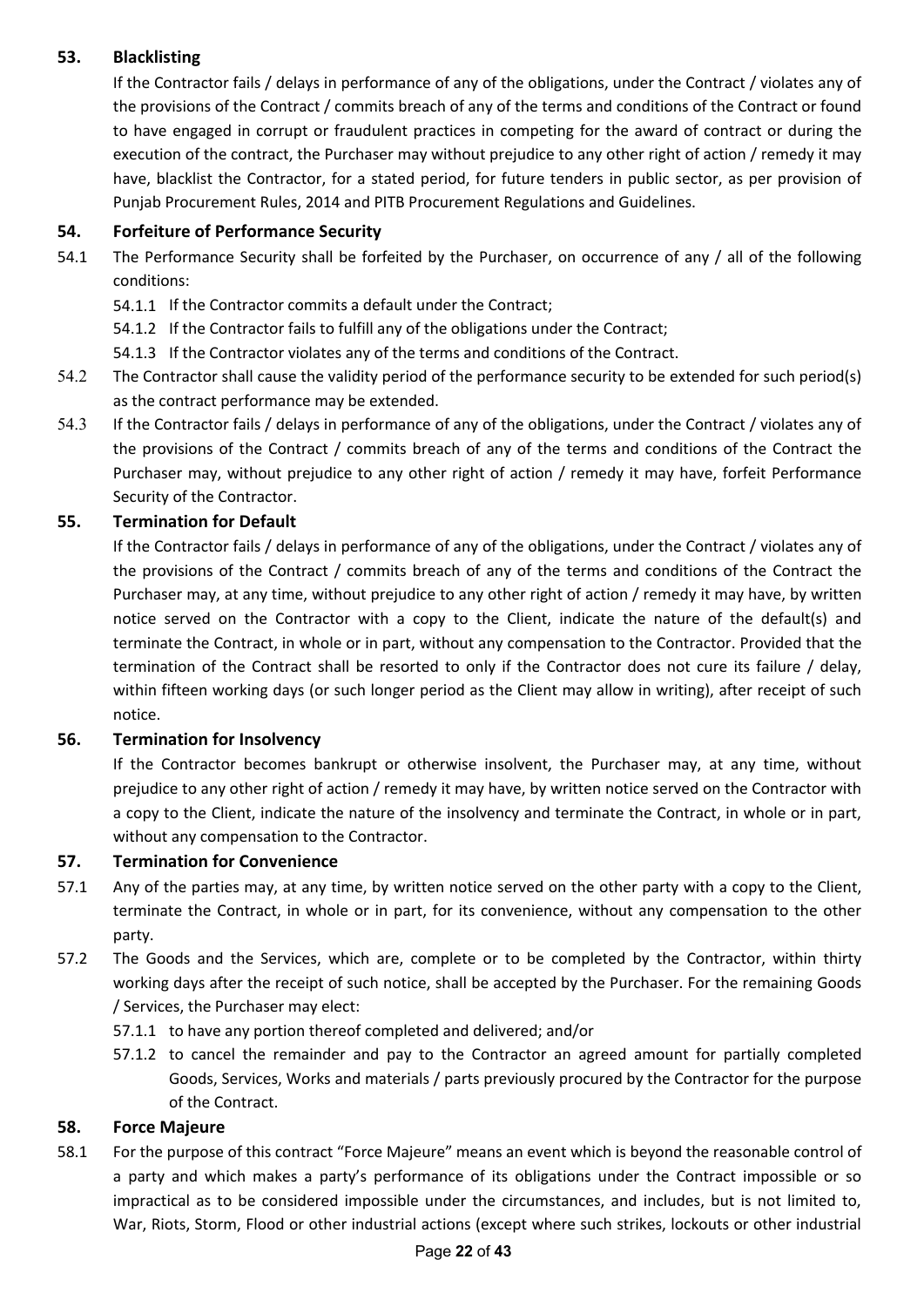are within the power of the party invoking Force Majeure), confiscation or any other action by Government agencies. In all disputes between the parties as to matters arising pursuant to this Contract, the dispute be referred for resolution by arbitration under the Pakistan Arbitration Act, 1940, as amended, by one or more arbitrators selected in accordance with said Law. The place for arbitration shall be Lahore, Pakistan. The award shall be final and binding on the parties.

- 58.2 The Contractor shall not be liable for liquidated damages, forfeiture of its Performance Security, blacklisting for future tenders, termination for default, if and to the extent his failure / delay in performance /discharge of obligations under the Contract is the result of an event of Force Majeure.
- 58.3 If a Force Majeure situation arises, The Contractor shall, by written notice served on The Purchaser, indicate such condition and the cause thereof. Unless otherwise directed by The Purchaser in writing, The Contractor shall continue to perform under the Contract as far as is reasonably practical, and shall seek all reasonable alternative means for performance not prevented by the Force Majeure event.
- 58.4 Force Majeure shall not include (i) any event which is caused by the negligence or intentional action of a Party or Agents or Employees, nor (ii) any event which a diligent Party could reasonably have been expected to both (A) take into account at the time of the conclusion of this Contract and (B) avoid or overcome in the carrying out of its obligations here under.
- 58.5 Force Majeure shall not include insufficiency of funds or failure to make any payment required hereunder.

## **59. Dispute Resolution**

- 59.1 The Purchaser and the Contractor shall make every effort to amicably resolve, by direct informal negotiation, any disagreement or dispute arising between them under or in connection with the Contract.
- 59.2 If, after thirty working days, from the commencement of such informal negotiations, the Purchaser and the Contractor have been unable to amicably resolve a Contract dispute, either party may, require that the dispute be referred for resolution by arbitration under the Pakistan Arbitration Act, 1940, as amended, by one or more arbitrators selected in accordance with said Law. The place for arbitration shall be Lahore, Pakistan. The award shall be final and binding on the parties.

## **60. Statutes and Regulations**

- 60.1 The Contract shall be governed by and interpreted in accordance with the laws of Pakistan.
- 60.2 The Contractor shall, in all matters arising in the performance of the Contract, conform, in all respects, with the provisions of all Central, Provincial and Local Laws, Statutes, Regulations and By-Laws in force in Pakistan, and shall give all notices and pay all fees required to be given or paid and shall keep the Purchaser indemnified against all penalties and liability of any kind for breach of any of the same.
- 60.3 The Courts at Lahore shall have the exclusive territorial jurisdiction in respect of any dispute or difference of any kind arising out of or in connection with the Contract.

## **61. The Client**

- 61.1 The Client shall only carry out such duties and exercise such authority as specified in the Contract. The Client shall have no authority to relieve the Contractor of any of his obligations under the Contract, except as expressly stated in the Contract.
- 61.2 The Contractor shall proceed with the decisions, instructions or approvals given by the Client in accordance with these Conditions.
- 61.3 The Client shall conform to all the relevant clauses of this Tender Document to carry out all responsibilities assigned thereto in a timely manner.

## **62. Authorized Representative**

- 62.1 The Purchaser, the Client or the Contractor may, at their exclusive discretion, appoint their Authorized Representative and may, from time to time, delegate any / all of the duties / authority, vested in them, to their authorized Representative(s), including but not limited to, signing on their behalf to legally bind them, and may, at any time, revoke such delegation.
- 62.2 The Authorized Representative shall only carry out such duties and exercise such authority as may be delegated to him, by the Purchaser, the Client or the Contractor.
- 62.3 Any such delegation or revocation shall be in writing and shall not take effect until notified to the other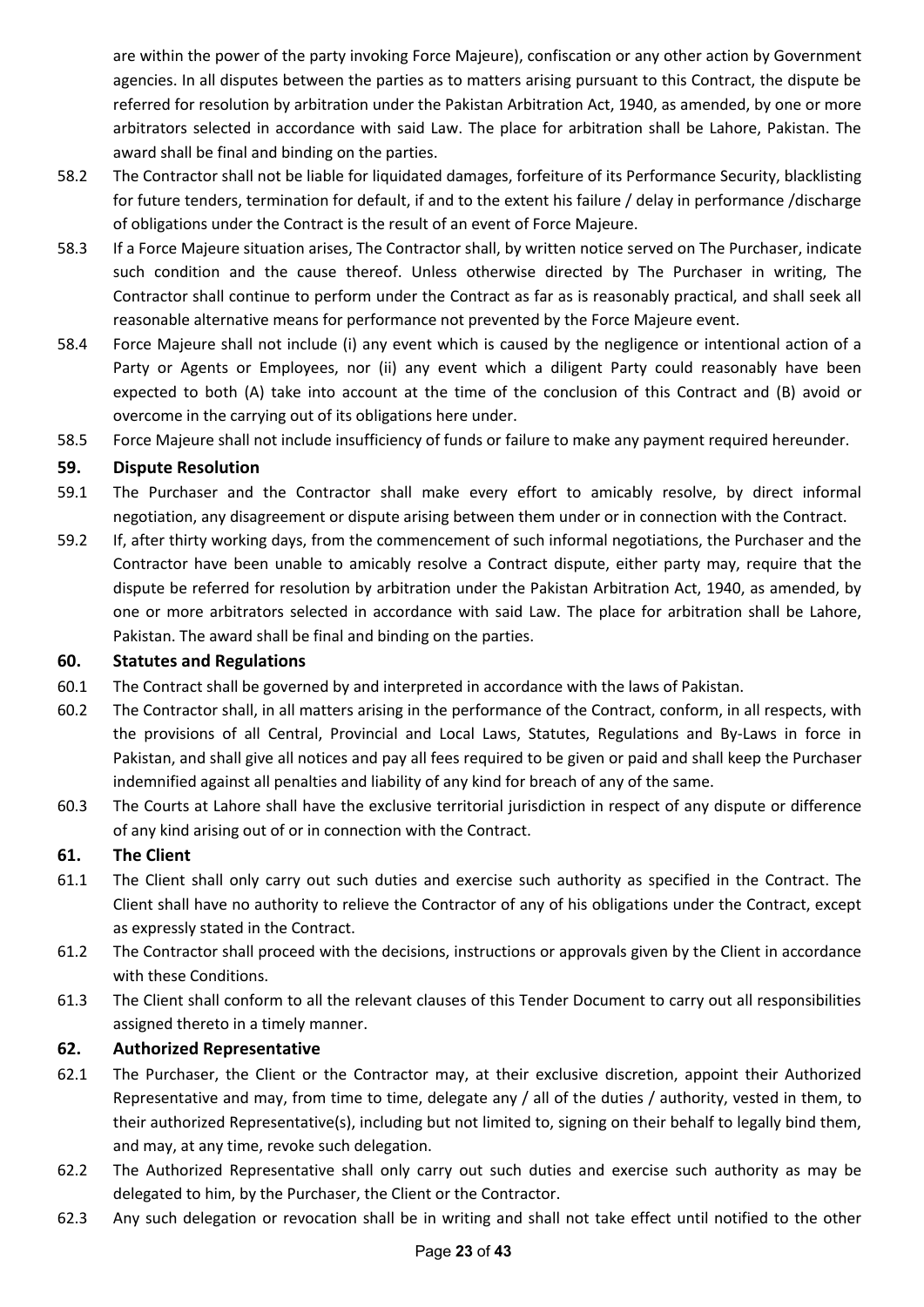parties to the Contract.

- 62.4 Any decision, instruction or approval given by the Authorized Representative, in accordance with such delegation, shall have the same effect as though it had been given by the Principal.
- 62.5 Notwithstanding Clause 62.2, any failure of the Authorized Representative to disapprove any Goods or Services or Works shall not prejudice the right of the Client to disapprove such Goods or Services or Works and to give instructions for the rectification thereof.
- 62.6 If the Contractor questions any decision or instruction of the Authorized Representative of the Purchaser / the Client, the Contractor may refer the matter to the Purchaser / the Client who shall confirm, reverse or vary such decision or instruction.

## **63. Waiver**

Failure of either party to insist upon strict performance of the obligations of the other party, under the Contract, shall in no way be deemed or construed to affect in any way the right of that party to require such performance.

## **64. Documentation**

The Contractor shall furnish the user documentation, the operation manuals, and service manuals for each appropriate unit of the supplied Goods and other information pertaining to the performance of the Goods, in hard copy format, in soft copy format and in the form of on-line help, before the Goods are taken over by the Purchaser.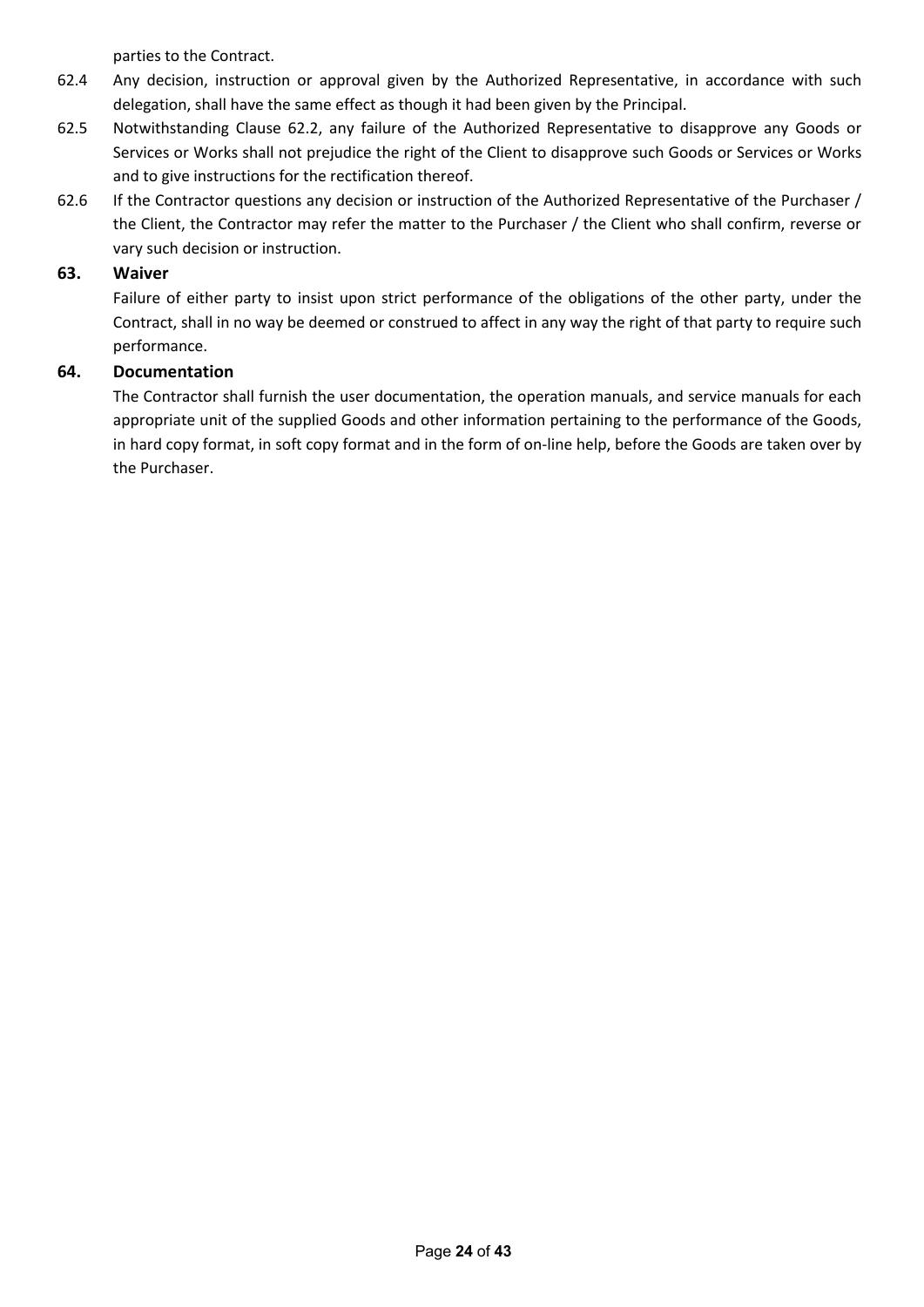# **ANNEXURE-A**

## **TECHNICAL SPECIFICATIONS**

**NOTE: Duly filled technical specifications sheets with required information must be enclosed in their respective technical bids against relevant lot(s), by the bidder(s).**

|             | <b>LOT #1</b>                     |                                                                                                        |                                                                                                                                                                                                                                                                                                                                                                                                                                                                                                                                                                                                                                                                                                                                                                                                                                                                                                                                                                                               |     |                                        |                                 |  |
|-------------|-----------------------------------|--------------------------------------------------------------------------------------------------------|-----------------------------------------------------------------------------------------------------------------------------------------------------------------------------------------------------------------------------------------------------------------------------------------------------------------------------------------------------------------------------------------------------------------------------------------------------------------------------------------------------------------------------------------------------------------------------------------------------------------------------------------------------------------------------------------------------------------------------------------------------------------------------------------------------------------------------------------------------------------------------------------------------------------------------------------------------------------------------------------------|-----|----------------------------------------|---------------------------------|--|
|             | <b>LAPTOPS</b>                    |                                                                                                        |                                                                                                                                                                                                                                                                                                                                                                                                                                                                                                                                                                                                                                                                                                                                                                                                                                                                                                                                                                                               |     |                                        |                                 |  |
| Item<br>No. | Item<br><b>Name</b>               | Sr.                                                                                                    | <b>Description (Minimum Specifications)</b>                                                                                                                                                                                                                                                                                                                                                                                                                                                                                                                                                                                                                                                                                                                                                                                                                                                                                                                                                   | Qty | Quoted<br>Item(s)<br>(Make &<br>Model) | <b>Offered Specification(s)</b> |  |
| 1           | Laptop<br>Core i7<br>$(11th$ Gen) | $\mathbf{1}$<br>$\overline{2}$<br>3<br>4<br>5<br>6<br>$\overline{7}$<br>8<br>9<br>10<br>11<br>12<br>13 | Processor: 11 <sup>th</sup> Gen, Intel Core i7 (4.7 GHz<br>max turbo frequency) (12 MB cache)<br>Chipset: Intel, Integrated with TPM 2.0<br>Graphics: Dedicated Graphic Card (2 GB or<br>higher)<br>Operating System: Windows 10 64-Bit (Pre-<br>Installed)<br>RAM: 16GB DDR4 (3200 MHz) or higher<br>upgradable up to 32GB<br>Hard-disk Drive: 512GB SSD or higher<br><b>Display:</b> Min $14" - 15.6"$ FHD (1920 x 1080),<br>IPS, anti-glare, 250 nits<br>Keyboard & Touchpad: Backlit Keyboard<br>with precision touchpad<br>WIFI & Bluetooth: 802.11a/b/g/n/ac (2x2)<br>Wi-Fi <sup>®</sup> and Bluetooth <sup>®</sup> 5<br>I/O Ports: $2 \times$ USB 3.0/3.1, 1 USB Type C<br>Port, 1 X Audio / Microphone Jack, 1 x HDMI<br>/ VGA<br>Network Adaptor: On-Board 10/100/1000<br>base-T Ethernet card<br>Carrying Case: Soft carrying case of same<br>brand with damage protection (padded<br>multi-fit laptop compartment) (with part no.)<br><b>Mouse:</b> Wireless Optical Mouse of same | 13  |                                        |                                 |  |
|             |                                   | 14                                                                                                     | brand (with part no.)<br><b>Audio: Built-in Speakers</b>                                                                                                                                                                                                                                                                                                                                                                                                                                                                                                                                                                                                                                                                                                                                                                                                                                                                                                                                      |     |                                        |                                 |  |
|             |                                   | 15<br>16                                                                                               | Battery & Adaptor: Primary battery 3-cell,<br>41 Wh Lithium-ion Battery or higher, 3-4<br>hours battery backup or higher<br>Camera: Built-in HD camera                                                                                                                                                                                                                                                                                                                                                                                                                                                                                                                                                                                                                                                                                                                                                                                                                                        |     |                                        |                                 |  |
|             |                                   |                                                                                                        |                                                                                                                                                                                                                                                                                                                                                                                                                                                                                                                                                                                                                                                                                                                                                                                                                                                                                                                                                                                               |     |                                        |                                 |  |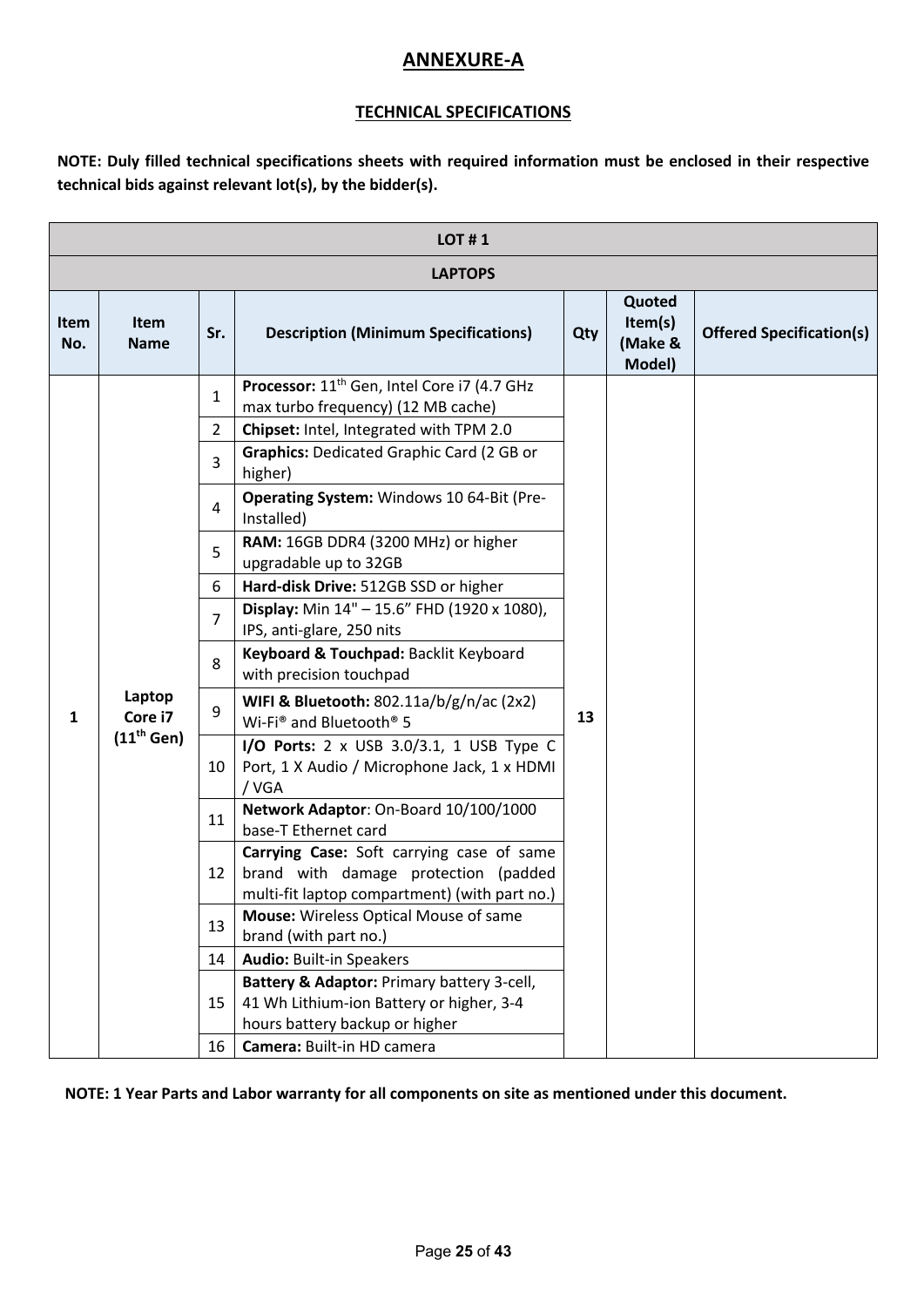|             | <b>LOT #2</b>                                           |    |                                                                                                                                                                                                                            |     |                                         |                                    |  |  |
|-------------|---------------------------------------------------------|----|----------------------------------------------------------------------------------------------------------------------------------------------------------------------------------------------------------------------------|-----|-----------------------------------------|------------------------------------|--|--|
|             | <b>ANDROID TABLETS</b>                                  |    |                                                                                                                                                                                                                            |     |                                         |                                    |  |  |
| Item<br>No. | Item<br><b>Name</b>                                     | Sr | <b>Description (Minimum Specifications)</b>                                                                                                                                                                                | Qty | <b>Quoted Item(s)</b><br>(Make & Model) | <b>Offered</b><br>Specification(s) |  |  |
|             |                                                         | 1  | Display: Super AMOLED, 120Hz, HDR10+,<br>Screen > 12 inches - 17520 x 2800 pixels,<br><b>Corning Gorilla Glass 5</b>                                                                                                       |     |                                         |                                    |  |  |
|             |                                                         | 2  | Operating System: Android 12 One UI 4.1                                                                                                                                                                                    |     |                                         |                                    |  |  |
|             |                                                         | 3  | Chipset: Qualcomm SM8450 Snapdragon 8<br>Gen 1 (4 nm)                                                                                                                                                                      |     |                                         |                                    |  |  |
|             |                                                         | 4  | CPU / Processor: Octa-core (1x3.00 GHz<br>Cortex-X2 & 3x2.50 GHz Cortex-A710 & 4x1.80<br>GHz Cortex-A510)                                                                                                                  |     |                                         |                                    |  |  |
|             |                                                         | 5  | GPU: Adreno 730                                                                                                                                                                                                            |     |                                         |                                    |  |  |
|             |                                                         | 6  | Memory: 128GB, 8GB RAM, 1 Dedicated card<br>slot                                                                                                                                                                           |     |                                         |                                    |  |  |
|             | $\overline{7}$<br><b>Android</b><br><b>Tablets</b><br>8 |    | Main Camera: 13 MP, f/2.0, 26mm (wide), 6<br>MP, f/2.2, (ultrawide), LED flash, HDR,<br>panorama, Video: 4K@30/60fps, 1080p@30fps<br>Front Camera: 12 MP, f/2.4, 120° (ultrawide),<br>HDR, Video: 4K@30/60fps, 1080p@30fps | 4   |                                         |                                    |  |  |
| 1           |                                                         |    | Sensors: Fingerprint (under display, optical),<br>accelerometer, gyro, proximity, compass                                                                                                                                  |     |                                         |                                    |  |  |
|             |                                                         | q  | Battery: Non-removable Li-Ion 10090 mAh<br>battery, Fast charging 45W,                                                                                                                                                     |     |                                         |                                    |  |  |
|             |                                                         | 10 | Connectivity: 2G: GSM 850 / 900 / 1800 / 1900<br>MHz, 3G: HSDPA 850 / 900 / 1700(AWS) / 1900<br>/ 2100, 4G: LTE, Speed: HSPA 42.2/5.76 Mbps,<br>5G                                                                         |     |                                         |                                    |  |  |
|             |                                                         | 11 | Wi-Fi: 802.11 $a/b/g/n/ac/6e$ , dual-band, Wi-Fi<br>Direct, hotspot                                                                                                                                                        |     |                                         |                                    |  |  |
|             |                                                         | 12 | Sound: Loudspeakers - Yes, with stereo<br>speakers, 3.5mm Jack                                                                                                                                                             |     |                                         |                                    |  |  |
|             |                                                         | 14 | Communication: Bluetooth: 5.0 or higher,<br>A2DP, GPS: Yes, with A-GPS, GLONASS, BDS,<br>GALILEO - USB: Type-C 3.2, magnetic<br>connector                                                                                  |     |                                         |                                    |  |  |
|             |                                                         | 15 | SIM Card: Nano SIM e                                                                                                                                                                                                       |     |                                         |                                    |  |  |
|             |                                                         | 16 | Stylus: 6.2ms latency (Bluetooth integration,<br>accelerometer, gyro)                                                                                                                                                      |     |                                         |                                    |  |  |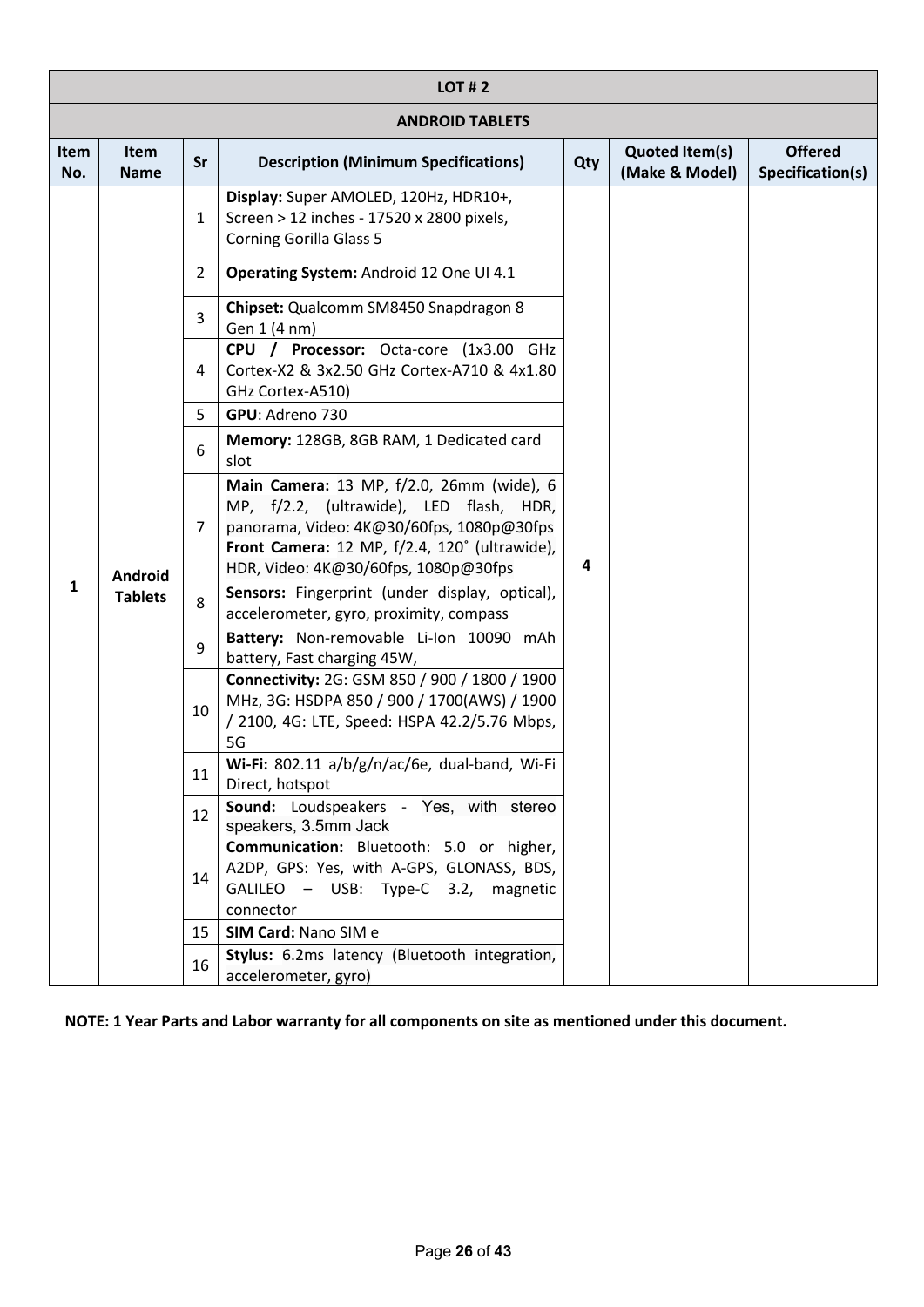|                    | LOT#3                        |                                                                                                                                                                                                                                                                                                                                                                                                                                                                                                                                                                                       |     |                                        |                                 |  |
|--------------------|------------------------------|---------------------------------------------------------------------------------------------------------------------------------------------------------------------------------------------------------------------------------------------------------------------------------------------------------------------------------------------------------------------------------------------------------------------------------------------------------------------------------------------------------------------------------------------------------------------------------------|-----|----------------------------------------|---------------------------------|--|
|                    |                              | Item No. 1                                                                                                                                                                                                                                                                                                                                                                                                                                                                                                                                                                            |     |                                        |                                 |  |
|                    |                              | <b>PRINTER</b>                                                                                                                                                                                                                                                                                                                                                                                                                                                                                                                                                                        |     |                                        |                                 |  |
| <b>Item</b><br>No. | <b>Item</b><br><b>Name</b>   | <b>Description (Minimum Specifications)</b>                                                                                                                                                                                                                                                                                                                                                                                                                                                                                                                                           | Qty | Quoted<br>Item(s)<br>(Make &<br>Model) | <b>Offered Specification(s)</b> |  |
| 1                  | <b>Heavy Duty</b><br>Printer | Print technology: Laser Printing B&W, Duplex<br>Print speed: 38 PPM (A4 size) or higher, black<br>and white<br>Print resolution: 1200x1200 dpi minimum<br><b>Interface:</b> USB 2.0 or higher, Ethernet<br>Memory: 256 MB RAM minimum<br><b>Processor: 600 MHz minimum</b><br>Media size supported: A4, Legal, Letter<br>Paper Tray: Minimum 2:1 Standard, 1<br>Multipurpose<br>Duty Cycle: 4,000 pages/monthly<br><b>Duplex printing: Yes automatic</b><br><b>Operating Systems:</b> Windows 10 / Windows<br>8.1 / Windows 8 along with USB cable and<br>other standard accessories. | 1   |                                        |                                 |  |

|                    | Item No. 2                          |                                                                                                    |     |                                        |                                 |  |
|--------------------|-------------------------------------|----------------------------------------------------------------------------------------------------|-----|----------------------------------------|---------------------------------|--|
|                    |                                     | <b>SCANNER</b>                                                                                     |     |                                        |                                 |  |
| <b>Item</b><br>No. | <b>Item</b><br><b>Name</b>          | <b>Description (Minimum Specifications)</b>                                                        | Qty | Quoted<br>Item(s)<br>(Make &<br>Model) | <b>Offered Specification(s)</b> |  |
|                    |                                     | <b>Document Feeding: ADF</b>                                                                       |     |                                        |                                 |  |
|                    |                                     | Document Size: Up to Legal on ADF                                                                  |     |                                        |                                 |  |
|                    |                                     | <b>Duplex Scanning: Yes</b>                                                                        |     |                                        |                                 |  |
|                    |                                     | Scanning Resolution 600 by 600 or higher.                                                          |     |                                        |                                 |  |
| $\mathbf{1}$       | <b>Heavy Duty</b><br><b>Scanner</b> | Scanning modes B/W & Color.                                                                        | 1   |                                        |                                 |  |
|                    |                                     | Scanning Speed 25ppm (A4 size) or higher.<br>With other standard features along with USB<br>cable. |     |                                        |                                 |  |
|                    |                                     | Drivers Microsoft windows 7/8/10 or latest<br>version                                              |     |                                        |                                 |  |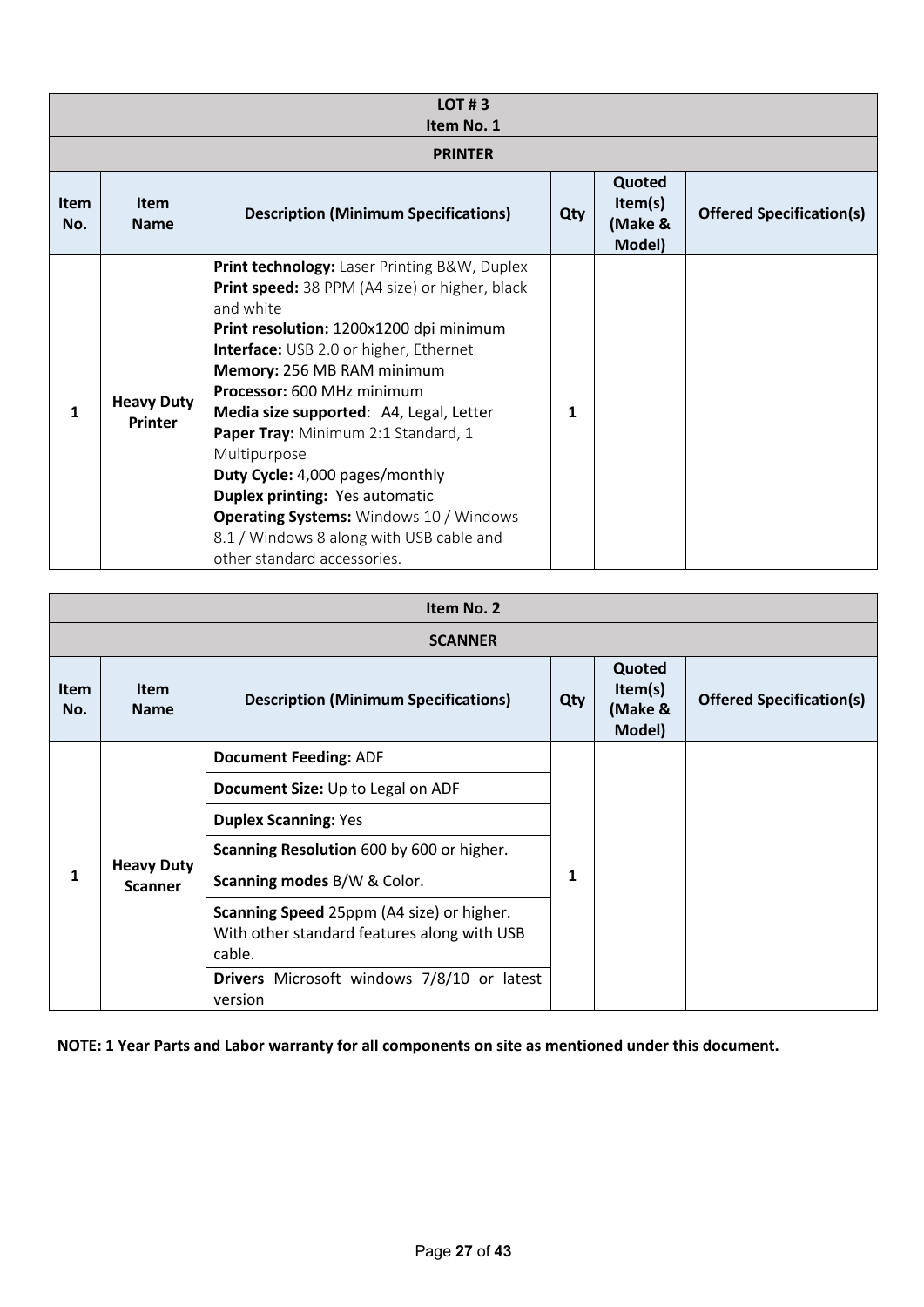| LOT#4              |                            |                                                                                                                                                                                                                                                                                                            |     |                                        |                                 |  |  |
|--------------------|----------------------------|------------------------------------------------------------------------------------------------------------------------------------------------------------------------------------------------------------------------------------------------------------------------------------------------------------|-----|----------------------------------------|---------------------------------|--|--|
|                    | <b>LED</b>                 |                                                                                                                                                                                                                                                                                                            |     |                                        |                                 |  |  |
| <b>Item</b><br>No. | <b>Item</b><br><b>Name</b> | <b>Description (Minimum Specifications)</b>                                                                                                                                                                                                                                                                | Qty | Quoted<br>Item(s)<br>(Make &<br>Model) | <b>Offered Specification(s)</b> |  |  |
| 1                  | <b>Android LED</b>         | Screen Size 65" or above, Smart TV, Google<br>Assistant, Google Chromecast, Google Play<br>store, YouTube, Netflix, IOT HUB, WIFI,<br>Ethernet LAN, HDMI, USB, 4K Resolution,<br>Headphone Jack, 8BG Internal storage, 1.5GB<br>RAM, CPU: ARM, A53*4@1.2GHz, Contrast<br>Ratio 5000:1, Speakers 10*2 Watts | 1   |                                        |                                 |  |  |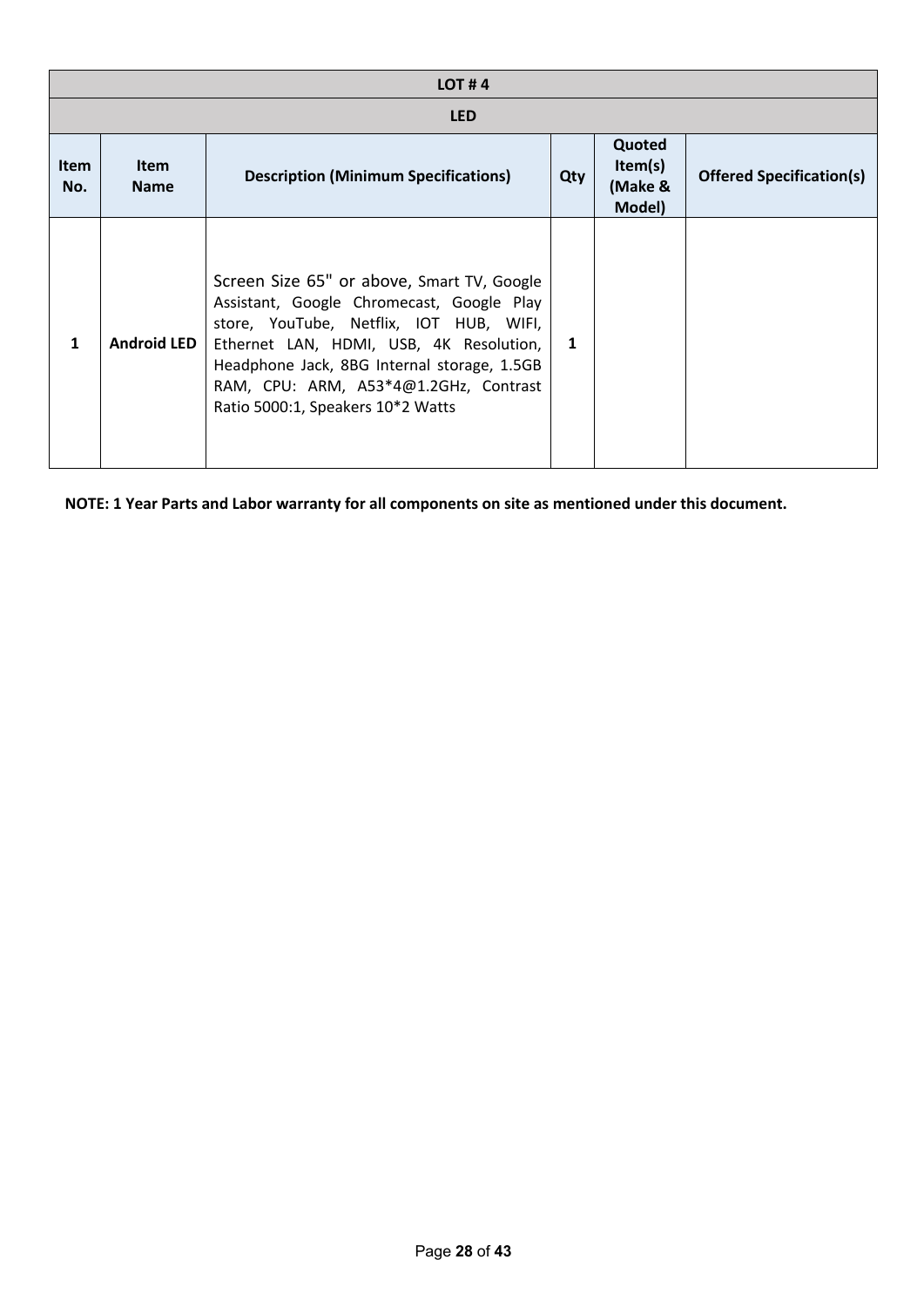# **FORMS & OTHER REQUIRED DOCUMENTS**

# **ANNEXURE-B**

## **TECHNICAL PROPOSAL SUBMISSION FORM**

[Location, Date]

To

(Name and address of Client / Purchaser)

Dear Sir,

We, the undersigned, offer to provide the *linsert title of assignment*) in accordance with your Request for Proposal/Tender Document No. (insert number) dated (insert date) and our Proposal. We are hereby submitting our Proposal, which includes the Technical Proposal and the Financial Proposal sealed in two separate envelopes.

We undertake, if our Proposal is accepted, to provide *linsert procurement title*) related to the assignment.

We also confirm that the Government of Pakistan / Punjab has not declared us, or any Sub-Contractors for any part of the Contract, ineligible on charges of engaging in corrupt, fraudulent, collusive or coercive practices. We furthermore, pledge not to indulge in such practices in competing for or in executing the Contract, and we are aware of the relevant provisions of the Proposal Document.

We understand you are not bound to accept any Proposal you receive.

Yours sincerely,

Authorized Signature (Original) (In full and initials) Name and Designation of Signatory Name of Firm Address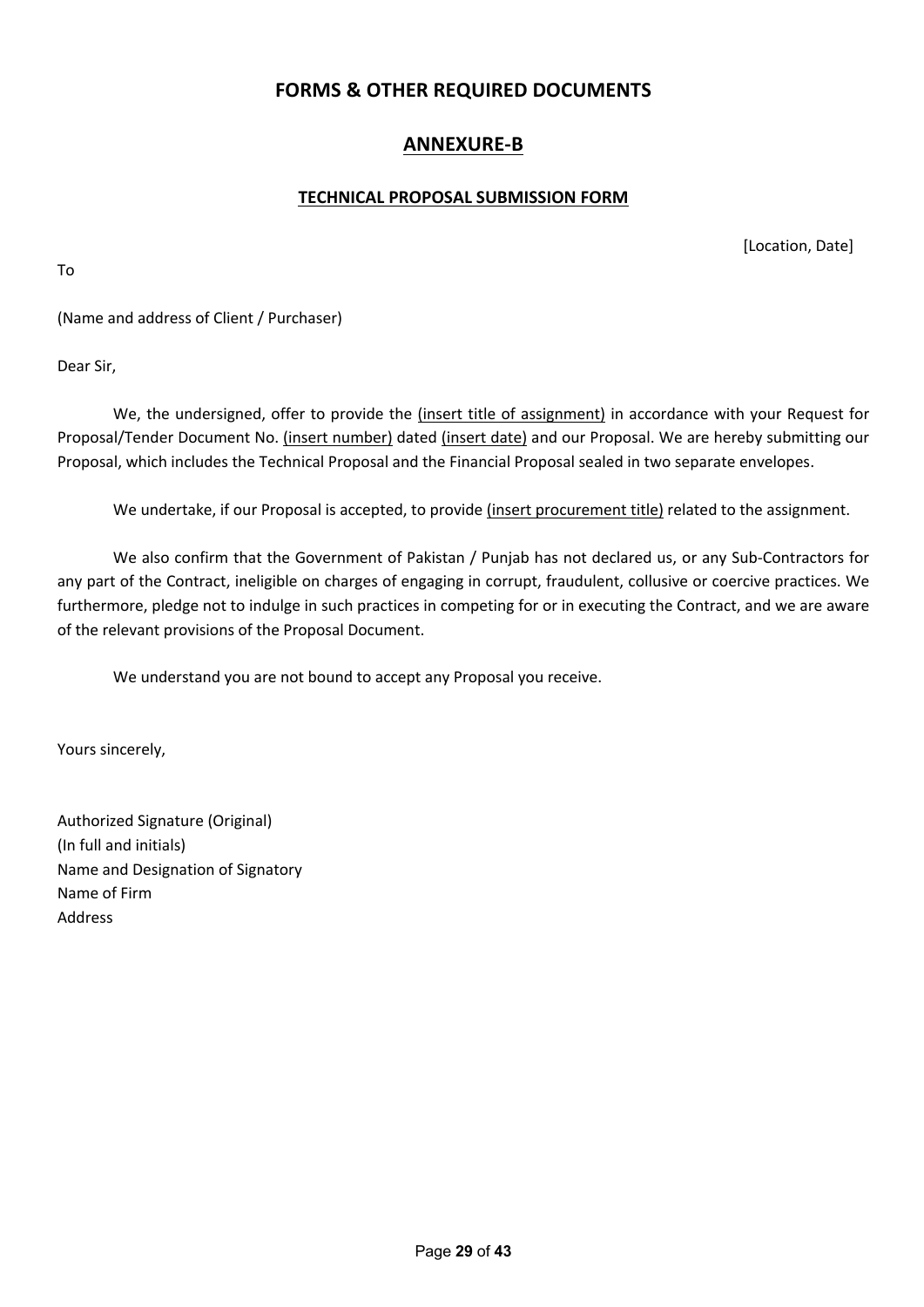# **ANNEXURE-C**

# **FINANCIAL PROPOSAL SUBMISSION FORM (PART OF FINANCIAL BID ENVELOPE)**

[Location, Date]

To

(Name and address of Client / Purchaser)

Dear Sir,

We, the undersigned, offer to provide the (insert title of assignment) in accordance with your Request for Proposal/Tender Document No. (insert number) dated (insert date) and our Proposal. Our attached Financial Proposal is for the sum of (insert amount in words and figures). This amount is inclusive of all taxes.

Our Financial Proposal shall be binding upon us up to expiration of the validity period of the Proposal, i.e., before the date indicated in (insert clause No.) of the Proposal Data Sheet.

We also declare that the Government of Pakistan / Punjab has not declared us or any Sub-Contractors for any part of the Contract, ineligible on charges of engaging in corrupt, fraudulent, collusive, or coercive practices. We furthermore, pledge not to indulge in such practices in competing for or in executing the Contract, and are aware of the relevant provisions of the Proposal Document.

We understand you are not bound to accept any Proposal you receive.

Yours sincerely,

Authorized Signature (Original) (In full and initials) Name and Designation of Signatory Name of Firm Address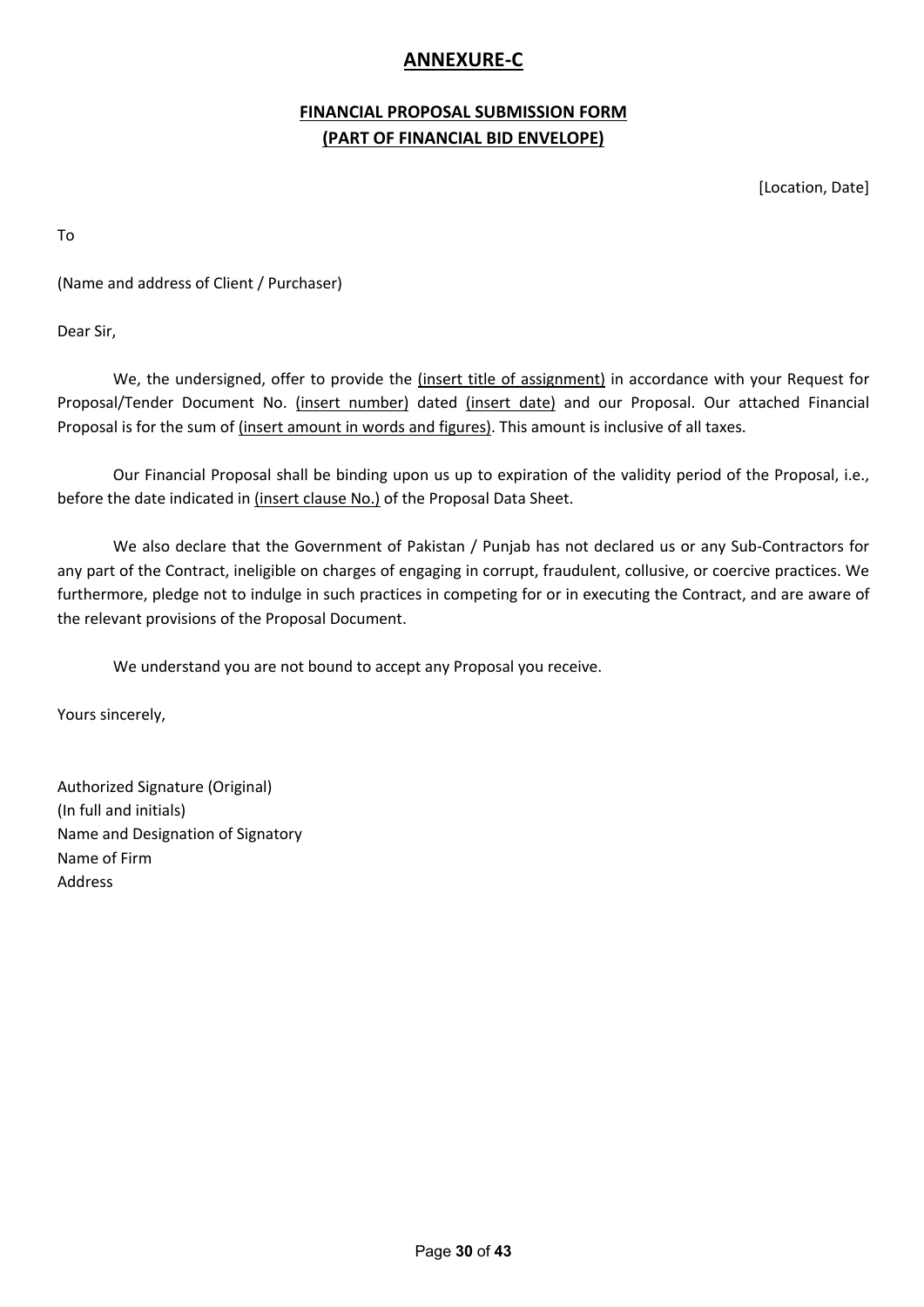# **ANNEXURE-D**

# **PRICE SCHEDULE/ FINANCIAL COST SHEET (FOR EACH LOT SEPARATELY)**

## **LOT NO. 1**

| Item<br><b>No</b>     | <b>Description (Minimum Specifications)</b> | Quoted<br>Item (s)<br>(Make &<br>Model) | <b>No. of Units</b><br>(1)<br>$\mathbf{1}$ | <b>Price Per</b><br>Unit (Incl. all<br>Tax) if<br>applicable,<br><b>PKR</b><br>$\overline{2}$ | <b>Total Cost</b><br>(No. of Units<br>$\ast$<br><b>Per Unit</b><br>Price incl. all<br>Taxes)<br>$3 = (1 * 2)$ |
|-----------------------|---------------------------------------------|-----------------------------------------|--------------------------------------------|-----------------------------------------------------------------------------------------------|---------------------------------------------------------------------------------------------------------------|
|                       | Laptops                                     |                                         | 13                                         |                                                                                               |                                                                                                               |
| <b>Total Bid Cost</b> |                                             |                                         |                                            |                                                                                               | X                                                                                                             |

#### **NOTE:**

- **(i)** X will determine the total bid cost for all items under each Lot.
- **(ii)** Prices must be quoted for all items under each Lot.
- **(iii)** The Purchaser reserves exclusive rights to increase / decrease the quantities of the items mentioned vide this tender document.
- **(iv)** Standard Warranty for one (01) year after purchase of items mentioned vide this tender document.

Total Cost (in words) PKR

Date \_\_\_\_\_\_\_\_\_\_\_

Signature of authorized person Name:

(Company Seal)

In the capacity of Duly authority by

\_\_\_\_\_\_\_\_\_\_\_\_\_\_\_\_\_\_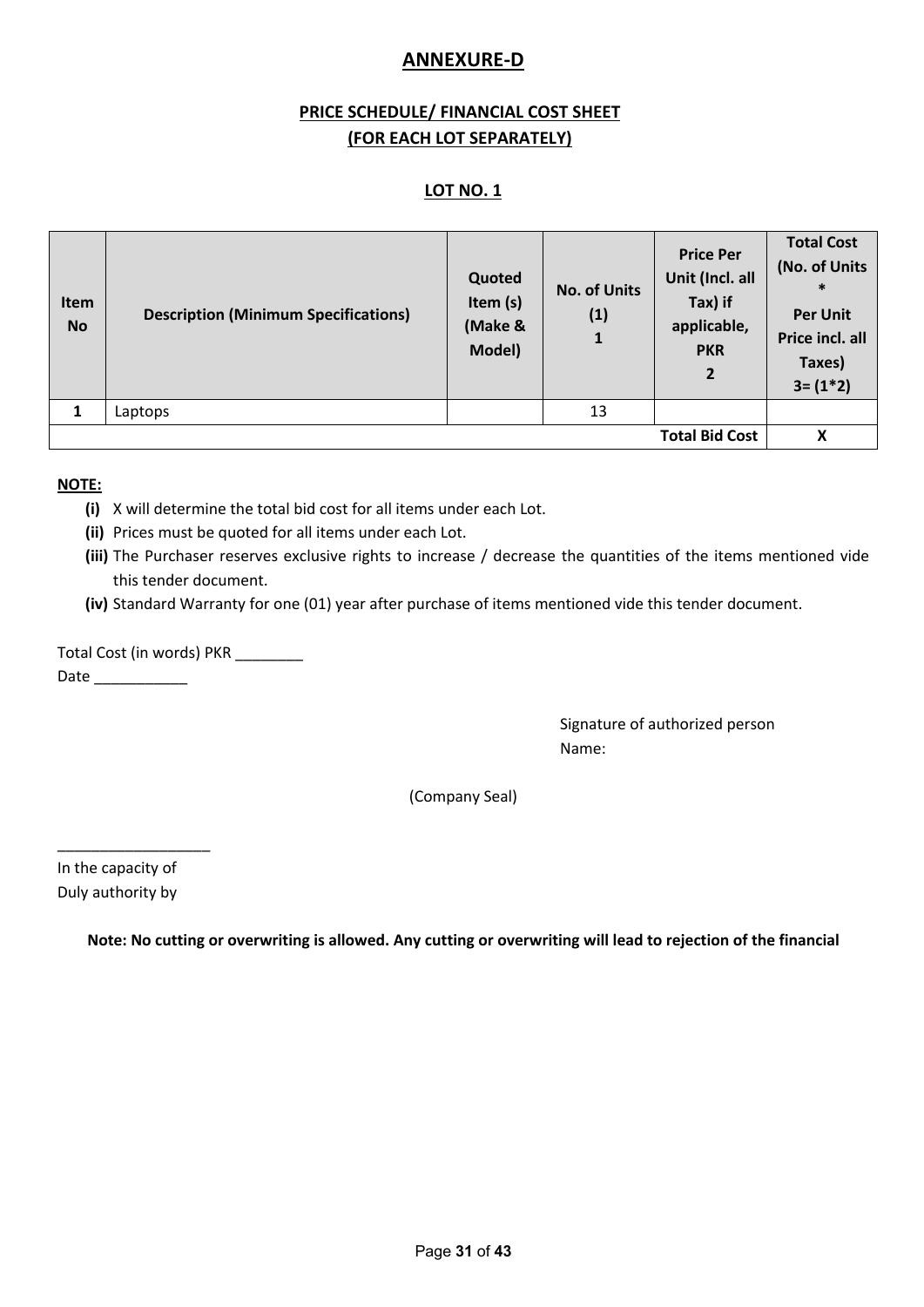## **LOT NO. 2**

| Item<br><b>No</b>     | <b>Description (Minimum Specifications)</b> | Quoted<br>Item (s)<br>(Make &<br>Model) | <b>No. of Units</b><br>(1)<br>1 | <b>Price Per</b><br>Unit (Incl. all<br>Tax) if<br>applicable,<br><b>PKR</b><br>$\overline{2}$ | <b>Total Cost</b><br>(No. of Units<br>$\ast$<br><b>Per Unit</b><br>Price incl. all<br>Taxes)<br>$3 = (1 * 2)$ |
|-----------------------|---------------------------------------------|-----------------------------------------|---------------------------------|-----------------------------------------------------------------------------------------------|---------------------------------------------------------------------------------------------------------------|
| 1                     | <b>Android Tablets</b>                      |                                         | 4                               |                                                                                               |                                                                                                               |
| <b>Total Bid Cost</b> |                                             |                                         |                                 |                                                                                               | X                                                                                                             |

**NOTE:**

- **(i)** X will determine the total bid cost for all items.
- **(ii)** Prices must be quoted for all items.
- **(iii)** The Purchaser reserves exclusive rights to increase / decrease the quantities of the items mentioned vide this tender document.
- **(iv)** Standard Warranty for one (01) year after purchase of items mentioned vide this tender document.

Total Cost (in words) PKR \_\_\_\_\_\_\_\_

Date \_\_\_\_\_\_\_\_\_\_\_

Signature of authorized person Name:

(Company Seal)

In the capacity of

\_\_\_\_\_\_\_\_\_\_\_\_\_\_\_\_\_\_

Duly authority by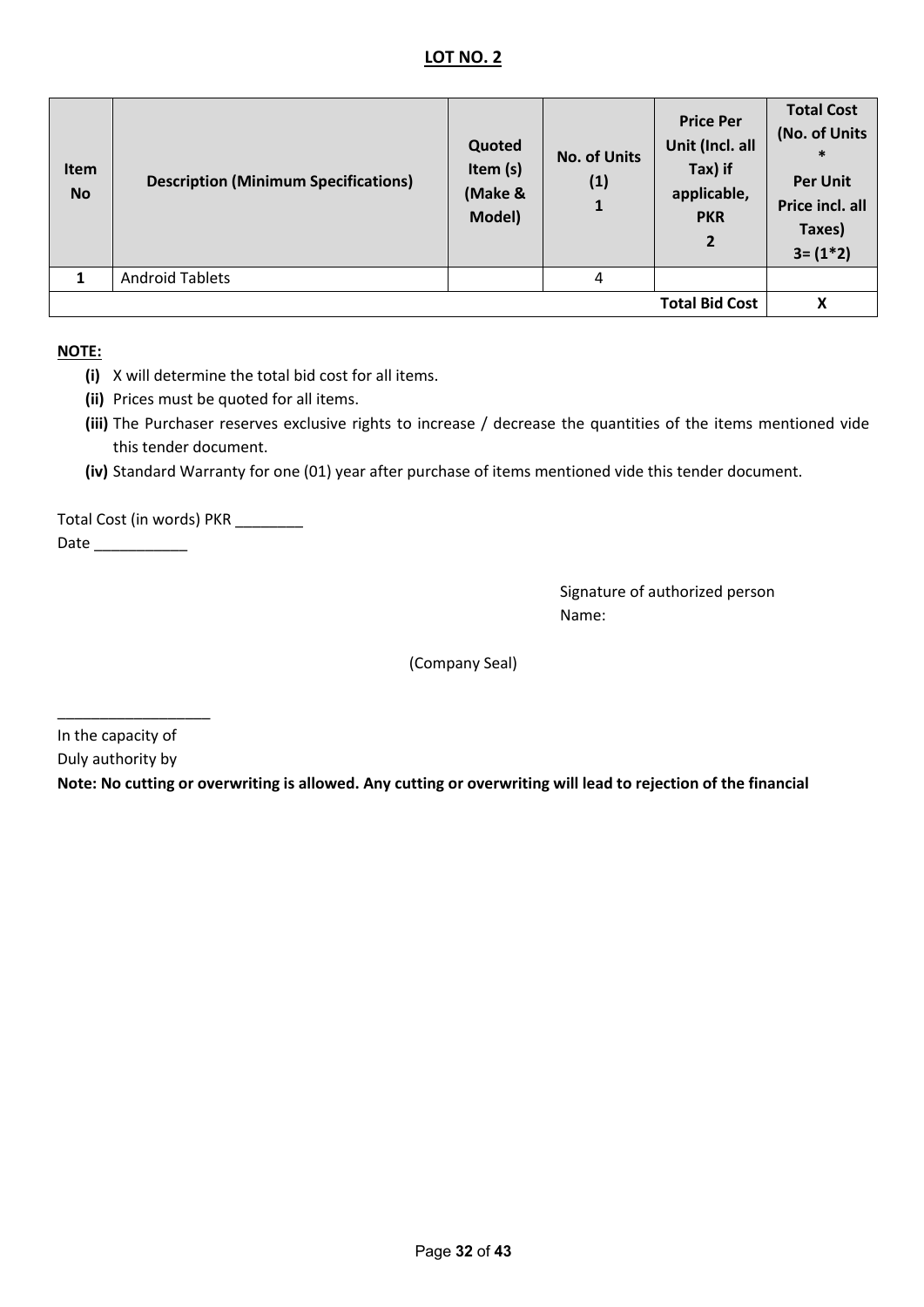## **LOT NO. 3**

| Item<br><b>No</b>     | <b>Description (Minimum Specifications)</b> | Quoted<br>Item $(s)$<br>(Make &<br>Model) | <b>No. of Units</b><br>(1)<br>1 | <b>Price Per</b><br>Unit (Incl. all<br>Tax) if<br>applicable,<br><b>PKR</b><br>$\overline{2}$ | <b>Total Cost</b><br>(No. of Units<br>$\ast$<br><b>Per Unit</b><br>Price incl. all<br>Taxes)<br>$3 = (1 * 2)$ |
|-----------------------|---------------------------------------------|-------------------------------------------|---------------------------------|-----------------------------------------------------------------------------------------------|---------------------------------------------------------------------------------------------------------------|
| $\mathbf{1}$          | <b>Heavy Duty Printer</b>                   |                                           |                                 |                                                                                               |                                                                                                               |
| $\overline{2}$        | Scanner                                     |                                           |                                 |                                                                                               |                                                                                                               |
| <b>Total Bid Cost</b> |                                             |                                           |                                 |                                                                                               | X                                                                                                             |

#### **NOTE:**

- **(i)** X will determine the total bid cost for all items under each Lot.
- **(ii)** Prices must be quoted for all items under each Lot.
- **(iii)** The Purchaser reserves exclusive rights to increase / decrease the quantities of the items mentioned vide this tender document.
- **(iv)** Standard Warranty for one (01) year after purchase of items mentioned vide this tender document.

Total Cost (in words) PKR \_\_\_\_\_\_\_\_

Date  $\qquad \qquad$ 

Signature of authorized person Name:

(Company Seal)

In the capacity of Duly authority by

\_\_\_\_\_\_\_\_\_\_\_\_\_\_\_\_\_\_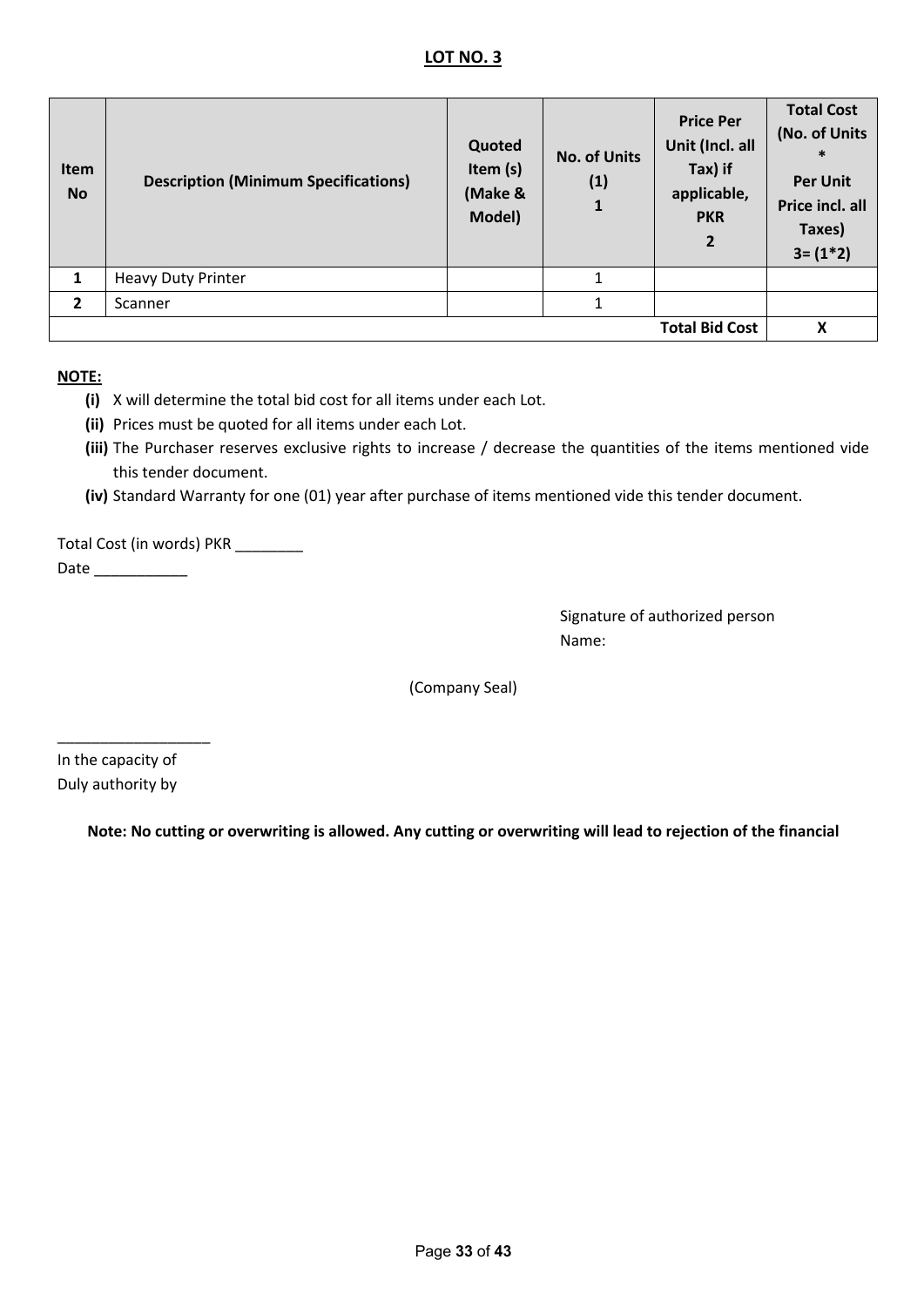## **LOT NO. 4**

| Item<br><b>No</b> | <b>Description (Minimum Specifications)</b> | Quoted<br>Item (s)<br>(Make &<br>Model) | <b>No. of Units</b><br>(1)<br>1 | <b>Price Per</b><br>Unit (Incl. all<br>Tax) if<br>applicable,<br><b>PKR</b><br>$\overline{2}$ | <b>Total Cost</b><br>(No. of Units<br>$\ast$<br><b>Per Unit</b><br>Price incl. all<br>Taxes)<br>$3 = (1 * 2)$ |  |
|-------------------|---------------------------------------------|-----------------------------------------|---------------------------------|-----------------------------------------------------------------------------------------------|---------------------------------------------------------------------------------------------------------------|--|
| 1                 | Android LED                                 |                                         |                                 |                                                                                               |                                                                                                               |  |
|                   |                                             | <b>Total Bid Cost</b>                   |                                 |                                                                                               |                                                                                                               |  |

**NOTE:**

- **(i)** X will determine the total bid cost for all items under each Lot.
- **(ii)** Prices must be quoted for all items under each Lot.
- **(iii)** The Purchaser reserves exclusive rights to increase / decrease the quantities of the items mentioned vide this tender document.
- **(iv)** Standard Warranty for one (01) year after purchase of items mentioned vide this tender document.

Total Cost (in words) PKR \_\_\_\_\_\_\_\_

Date \_\_\_\_\_\_\_\_\_\_\_

Signature of authorized person Name:

(Company Seal)

In the capacity of Duly authority by

\_\_\_\_\_\_\_\_\_\_\_\_\_\_\_\_\_\_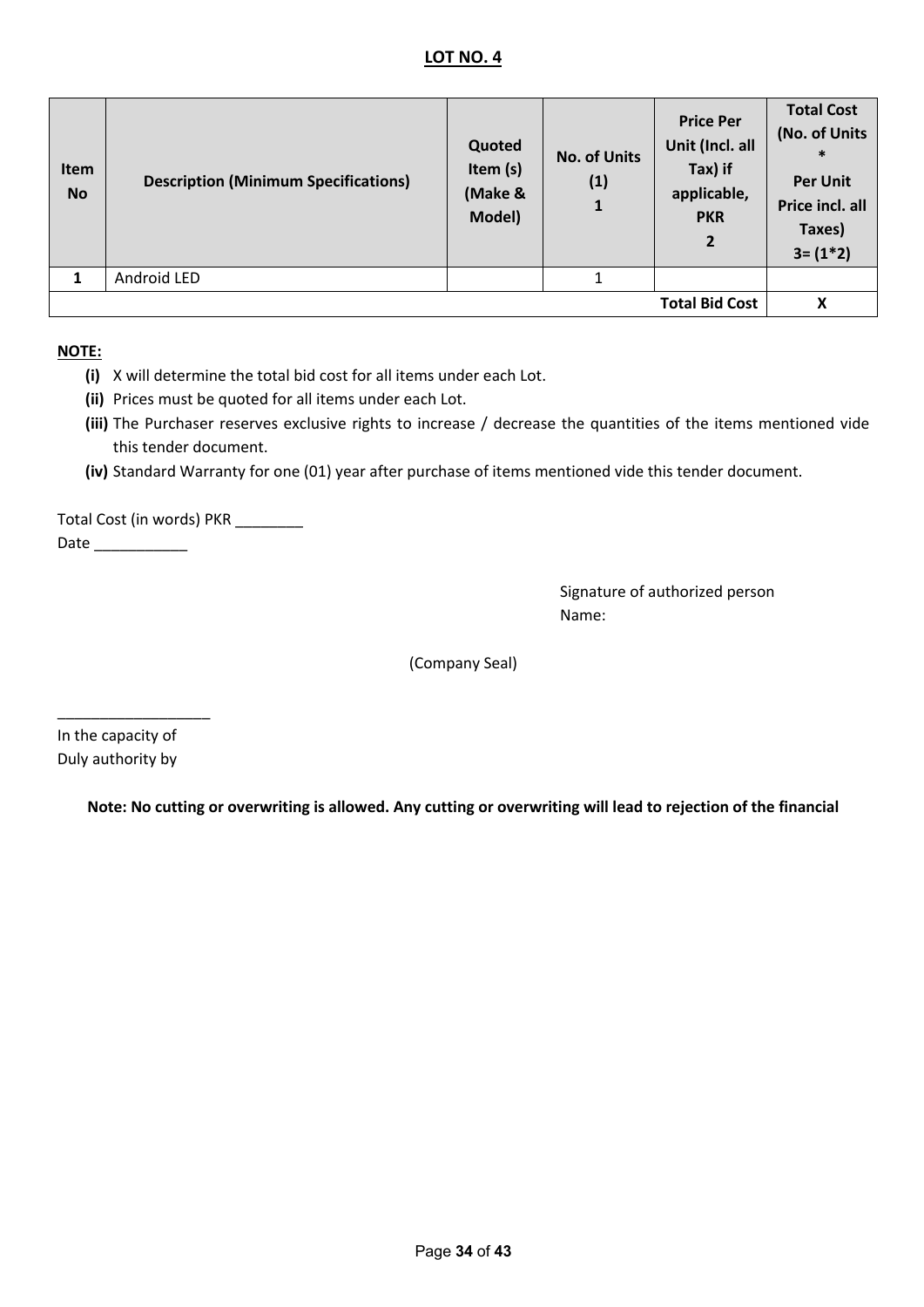# **ANNEXURE-E**

# **FORMAT FOR COVER LETTER**

To

(Name and address of Purchaser)

**Sub: \_\_\_\_\_\_\_\_\_\_\_\_\_\_\_\_\_\_\_\_\_\_\_\_\_\_\_\_\_\_\_\_\_\_\_\_\_\_\_\_\_\_\_\_\_\_\_\_.** 

Dear Sir,

- **a)** Having examined the tender document and Appendixes we, the undersigned, in conformity with the said document, offer to provide the said items / Services on terms of reference to be signed upon the award of contract for the sum indicated as per financial bid.
- **b)** We undertake, if our proposal is accepted, to provide the items/services comprise in the contract within time frame specified, starting from the date of receipt of notification of award from the client Department / Office.
- **c)** We agree to abide by this proposal for the period of \_\_\_\_ days (as per requirement of the project) from the date of bid opening and it shall remain binding upon us and may be accepted at any time before the expiration of that period.
- **d)** We agree to execute a contract in the form to be communicated by the (insert name of the Purchaser), incorporating all agreements with such alterations or additions thereto as may be necessary to adapt such agreement to the circumstances of the standard.
- **e)** Unless and until a formal agreement is prepared and executed this proposal together with your written acceptance thereof shall constitute a binding contract agreement.
- **f)** We understand that you are not bound to accept a lowest or any bid you may receive, not to give any reason for rejection of any bid and that you will not defray any expenses incurred by us in biding.

\_\_\_\_\_\_\_\_\_\_\_\_\_\_\_\_\_\_\_\_\_\_\_\_\_\_\_\_\_\_\_\_\_ Authorized Signatures with Official Seal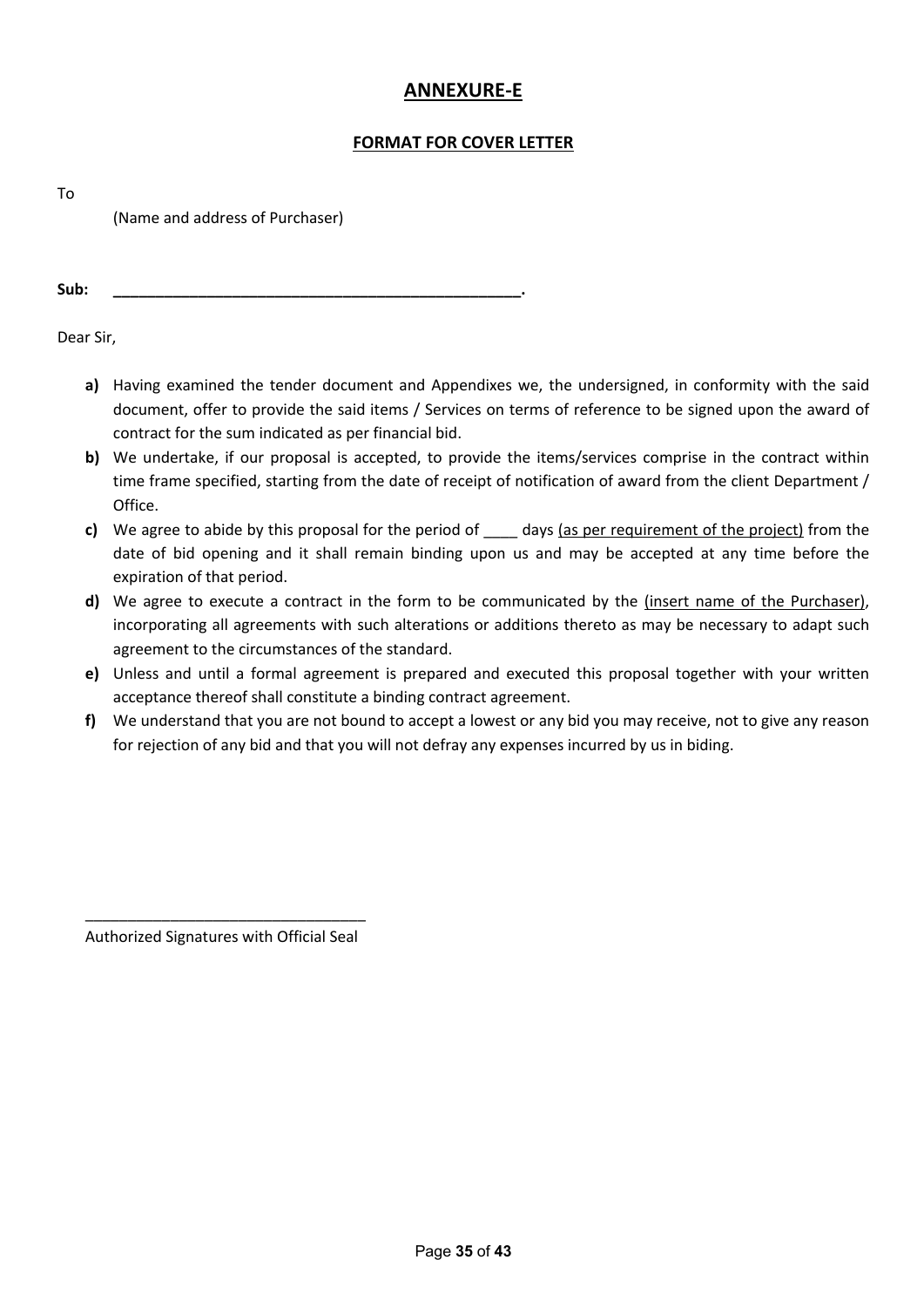# **ANNEXURE-F**

## **INSTRUCTION FOR PREPARATION OF POWER OF ATTORNEY**

- **a)** To be executed by an authorized representative of the bidder.
- **b)** The mode of execution of the Power of Attorney should be in accordance with the procedure, if any, laid down by the applicable law and the charter documents of the executants and when it is so required the same should be under common seal affixed in accordance with the required procedure.
- **c)** Also, wherever required, the Bidder should submit for verification the extract of the charter documents and documents such as a resolution/power of attorney in favor of the Person executing this Power of Attorney for the delegation of power hereunder on behalf of the Bidder.
- **d)** In case the Application is signed by an authorized Director / Partner or Proprietor of the Applicant, a certified copy of the appropriate resolution / document conveying such authority may be enclosed in lieu of the Power of Attorney.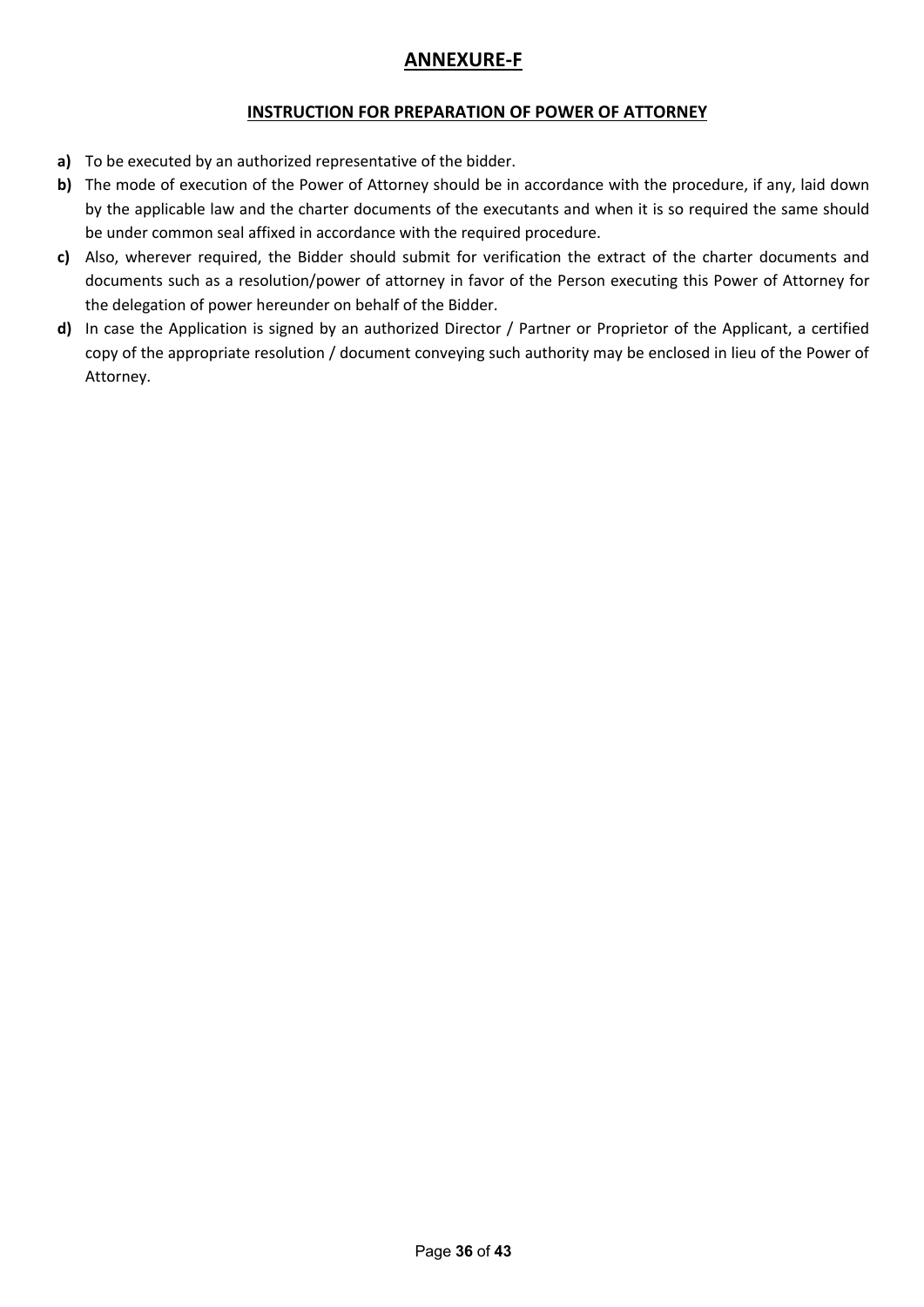#### **FORMAT OF POWER-OF-ATTORNEY**

## **POWER OF ATTORNEY**

(On Stamp Paper of relevant value)

Know all men by these presents, we (name of the company and address of the registered office) do hereby appoint and authorize Mr. / Ms. (full name and residential address) who is presently employed with us and holding the position of as our attorney, to do in our name and on our behalf, all such acts, deeds and things necessary in connection with or incidental to our proposal for (name of the project) in response to the tenders invited by the (name of the Purchaser) including signing and submission of all documents and providing information/responses to (name of the Purchaser) in all matters in connection with our Bid.

We hereby agree to ratify all acts, deeds and things lawfully done by our said attorney pursuant to this Power of Attorney and that all acts, deeds and things done by our aforesaid attorney shall and shall always be deemed to have been done by us.

Dated this \_\_\_\_\_ day of \_\_\_\_\_\_\_\_\_\_\_\_\_\_\_\_\_\_\_\_ 20\_\_

 $For \qquad \qquad$ 

(Signature) (Name, Designation and Address) Accepted

(Signature) (Name, Title and Address of the Attorney) Date: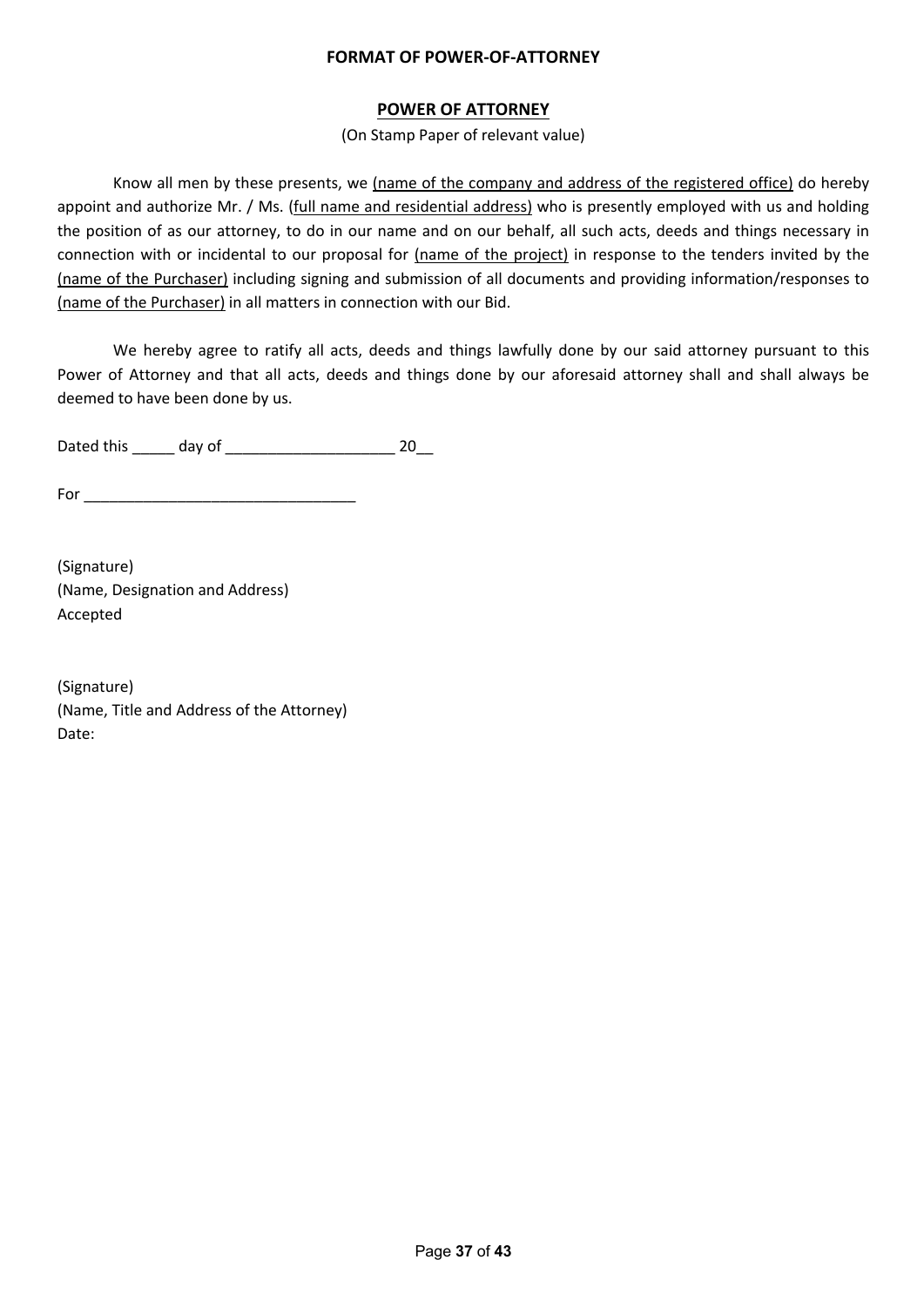# **ANNEXURE-G**

## **UNDERTAKING**

It is certified that the information furnished here in and as per the document submitted is true and correct and nothing has been concealed or tampered with. We have gone through all the conditions of tender and are liable to any punitive action for furnishing false information / documents.

Dated this \_\_\_\_\_ day of \_\_\_\_\_\_\_\_\_\_\_\_\_\_\_\_\_\_\_\_ 20\_\_

Signature

(Company Seal)

In the capacity of

\_\_\_\_\_\_\_\_\_\_\_\_\_\_\_\_\_\_

Duly authorized to sign bids for and on behalf of: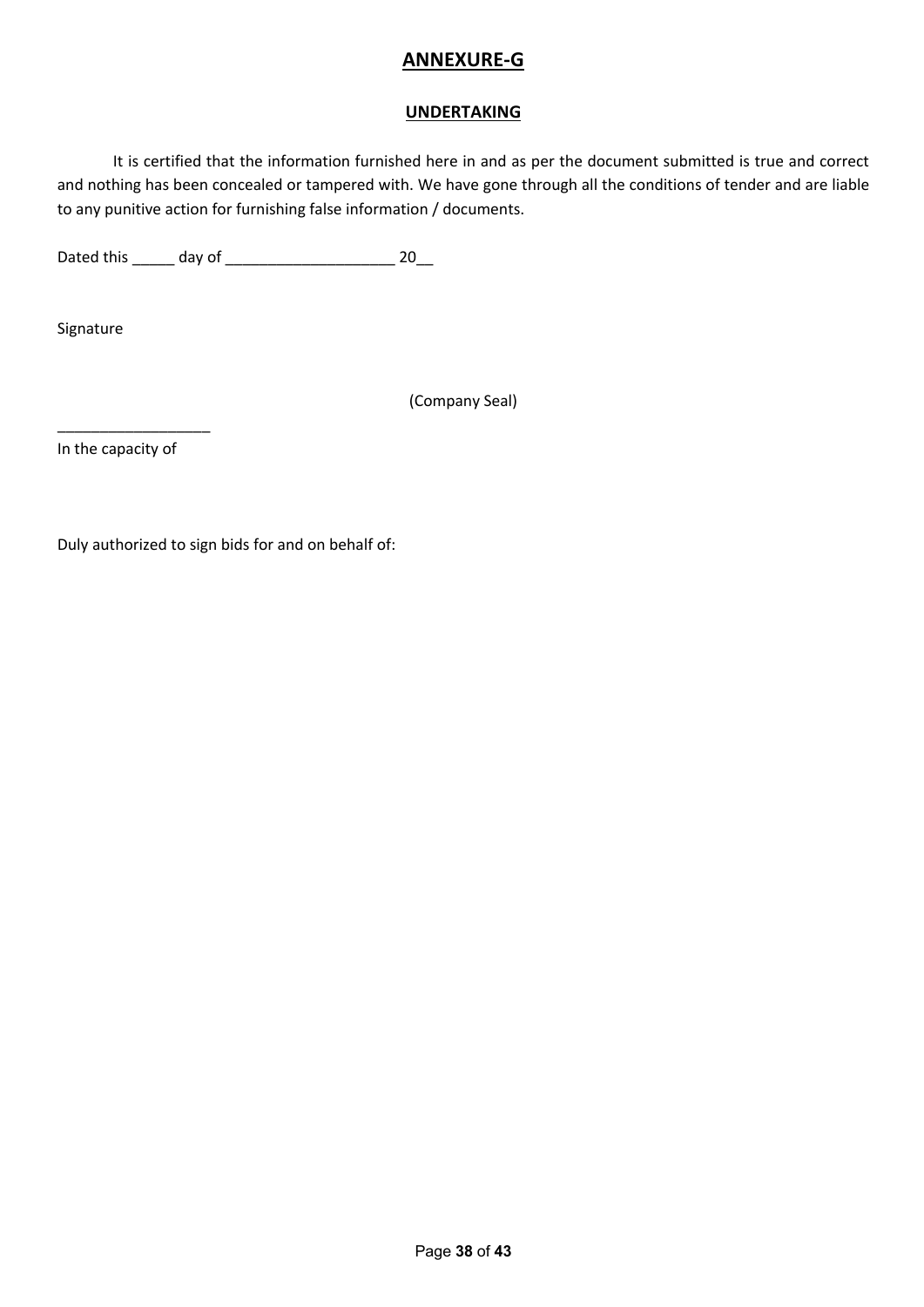# **ANNEXURE-H**

# **AFFIDAVIT (To be submitted on legal stamp paper)**

## **(INTEGRITY PACT)**

We (Name of the bidder / supplier / service provider) being the first duly sworn on oath submit, that Mr. / Ms. (if participating through agent / representative) is the agent / representative duly authorized by (Name of the bidder company), hereinafter called the Contractor to submit the attached bid to the (Name of the Purchaser). Affiant further states that the said M/s (Bidding Firm/Company Name) has not paid, given or donate or agreed to pay, given or donate to any line officer or employee of the (Name of the Purchaser) any money or thing of value, either directly or indirectly, for special consideration in the letting of the contract, or for giving undue advantage to any of the bidder in the bidding and in the evaluation and selection of the bidder for contract or for refraining from properly and thoroughly maintaining projects implementations, reporting violation of the contract specification or other forms of non-compliance.

[The Seller/Supplier/Contractor] certifies that it has made and will make full disclosure of all agreements and arrangements with all persons in respect of or related to the transaction with the Purchaser and has not taken any action or will not take any action to circumvent the above declaration, representation or warranty.

[The Seller/Supplier/Contractor] accepts full responsibility and strict liability for making any false declaration, not making full disclosure, misrepresenting facts or taking any action likely to defeat the purpose of this declaration, representation and warranty. It agrees that any contract, right, interest, privilege or other obligation or benefit obtained or procured as aforesaid shall, without prejudice to any other right and remedies available to the Purchaser under any law, contract or other instrument, be voidable at the option of the Purchaser.

Notwithstanding any rights and remedies exercised by the Purchaser in this regard, [the Seller/Supplier/Contractor] agrees to indemnify the Purchaser for any loss or damage incurred by it on account of its corrupt business practices and further pay compensation to the Purchaser in an amount equivalent to ten time the sum of any commission, gratification, bribe, finder's fee or kickback given by [the Seller/Supplier/Contractor] as aforesaid for the purpose of obtaining or inducing the procurement of any contract, right, interest, privilege or other obligation or benefit in whatsoever form from the Purchaser.

> $\overline{\phantom{a}}$  ,  $\overline{\phantom{a}}$  ,  $\overline{\phantom{a}}$  ,  $\overline{\phantom{a}}$  ,  $\overline{\phantom{a}}$  ,  $\overline{\phantom{a}}$  ,  $\overline{\phantom{a}}$  ,  $\overline{\phantom{a}}$  ,  $\overline{\phantom{a}}$  ,  $\overline{\phantom{a}}$  ,  $\overline{\phantom{a}}$  ,  $\overline{\phantom{a}}$  ,  $\overline{\phantom{a}}$  ,  $\overline{\phantom{a}}$  ,  $\overline{\phantom{a}}$  ,  $\overline{\phantom{a}}$ Signature & Stamp

Subscribed and sworn to me this \_\_\_\_\_\_\_ day of \_\_\_\_\_ 20\_

Notary Public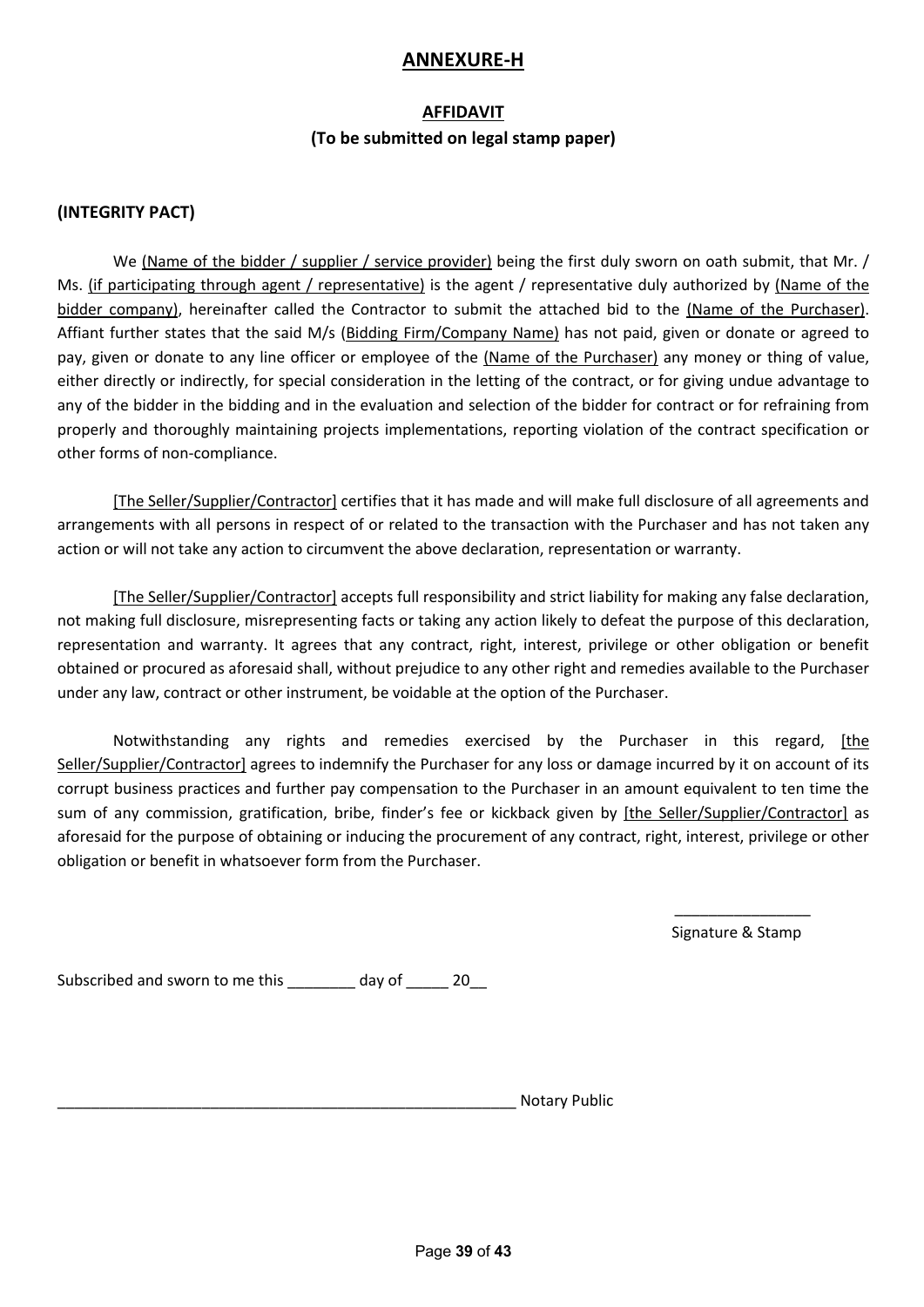# **ANNEXURE-I**

#### **PERFORMANCE SECURITY**

## **Issuing Authority: Date of Issuance: Date of Expiry:**

**WHEREAS** [Name and Address of the Contractor] (hereinafter called "the Contractor") has agreed to supply the Goods and render the Services against Tender Name. (insert procurement title), Tender No. (insert tender document No.), (hereinafter called "the Contract") for the Contract Value of PKR (in figures  $\sum_{i=1}^{n}$  (in words  $\sum_{i=1}^{n}$  ).

AND WHEREAS it has been stipulated in the Tender Document that the successful Contractor shall furnish Performance Security, within twenty eight (28) days of the receipt of the Acceptance Letter (Letter of Intent) from the Purchaser, in the form of a Bank Guarantee, issued by a scheduled bank operating in Pakistan, as per this format, for a sum equivalent to Rs.  $(10\%$  of the contract value) valid from the date of issue until all obligations have been fulfilled in accordance with the Contract;

AND WHEREAS [Name of the Bank] having registered office at [Address of the Bank], (hereinafter called "the Guarantor") has agreed to give the Contractor a Guarantee;

THEREFORE the Guarantor hereby affirms to bind himself, his successors and his assigns to the Purchaser, for the sum of PKR (in figures \_\_\_\_\_\_\_\_\_\_\_\_\_\_\_\_\_\_\_\_) (in words \_\_\_\_\_\_\_\_\_\_\_\_\_\_\_\_\_\_\_\_\_\_\_\_\_\_\_\_\_\_\_\_\_\_\_) and undertakes to pay to the Purchaser, upon receipt of his written demand(s), any sum(s) as specified by him, not exceeding the above limit in aggregate, without cavil / argument and without the Purchaser having to substantiate / prove or to show grounds / reasons for such claim(s), on the occurrence of any / all of the following conditions:

- 1. If the Contractor commits a default under the Contract;
- 2. If the Contractor fails to fulfill any of the obligations under the Contract;
- 3. If the Contractor violates any of the provisions of the Contract.

Provided that the Purchaser shall specify the occurred condition(s) owing to which the said sum is due to him.

Provided further that any demand(s) / claim(s) from the Purchaser shall reach the Guarantor before the expiry of the Guarantee.

This guarantee shall remain valid up to \_\_\_\_\_\_\_\_\_\_\_\_\_\_\_\_\_\_\_\_\_\_\_\_\_ or until expiry of warranties / support period or all obligations have been fulfilled in accordance with the Contract, **whichever is later**.

| Date this | day of 2022. |
|-----------|--------------|
|-----------|--------------|

#### **GUARANTOR**

| Signature   |  |
|-------------|--|
| CNIC#       |  |
| Name        |  |
| Designation |  |
| Address     |  |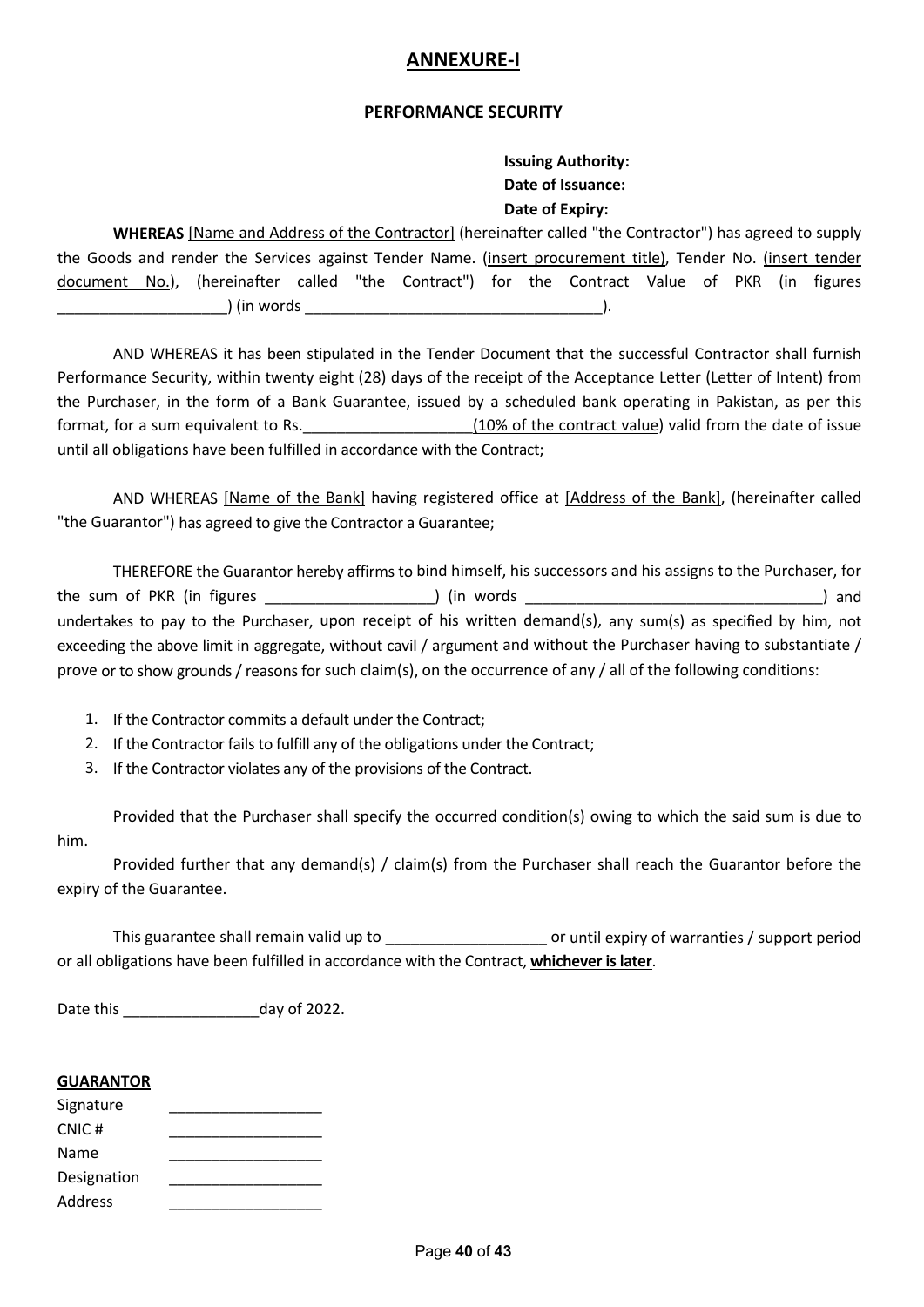# **ANNEXURE-J**

## **CHECKLIST FOR BID SUBMISSION**

### **TECHNICAL PROPOSAL**

#### **PART-A (04 DOCUMENT)**

- **1.** Bid Submission Form/Covering letter duly signed and stamped by authorized representative. **(Annexure-E)**
- **2.** Income Tax Registration certificate **(NTN)**
- **3.** General Sales Tax Registration **(Status = Active with FBR)**
- **4. Single Undertaking**

The compliance, delivery schedule and black listing statement should be made as per mentioned in tender documents. The following six things could be collectively mentioned or given on a paper i.e., **Stamp paper or Letter head of company**.

One Undertaking consisting on the following: -

- A. **Firm Blacklisting** i.e., firm is not blacklisted by any Provincial or Federal Government Department, Agency, Organization or Autonomous Body anywhere in Pakistan.
- B. **Compliance to Terms & condition mentioned in Tender document**, i.e. (All terms & conditions and qualifications listed anywhere in this tender document have been satisfactorily vetted) (**Annexure-G**).
- C. **Compliance to Delivery Schedule & Execution Schedule** as per tender document
- D. **Compliance that the quoted Goods are genuine**, brand new, non- refurbished, un-altered in any way, of the most recent / current model, imported through proper channel, and incorporate all recent improvements in design and materials.
- E. **Compliance to the technical specifications** to be procured mentioned vide (**Annexure-A)**

#### **PART-B (02 DOCUMENT)**

- **1.** Technical Proposal Form **(Annexure-B)**
- **2.** Technical Bid/BOQ clearly mentioned Quoted Model with Technical specification offered, along with Brochures / Literature and online web link.

#### **PART-C (05 DOCUMENTS)**

**1. Qualification Documents:** Authorization Certificates / Documents from principal/manufacturer/authorized dealers as per requirement given in technical evaluation criteria **for relevant lot i.e.**

*Has authorization Certificate/Document from the Principal / Manufacturer / Authorized Dealer to participate in this particular tender and indicating subject tender number (in case of dealer,*

- *A. Authorization document from principal to dealer and*
- *B. Certificate from dealer to the bidder is required*
- **2. Financial Reports**: **Annual Audited Report Last Year**, if required. In case of financial experience audit report or any other financial documents the dates should be considered.
- **3. Relevant Experience Documents:** (Purchase Orders / Contracts) for specified period i.e., 3 year/1 year etc.
- **4. Power of Attorney**: if an authorized representative is appointed, duly signed & stamped. **(Annexure-F)**
- **5. Integrity Pact**.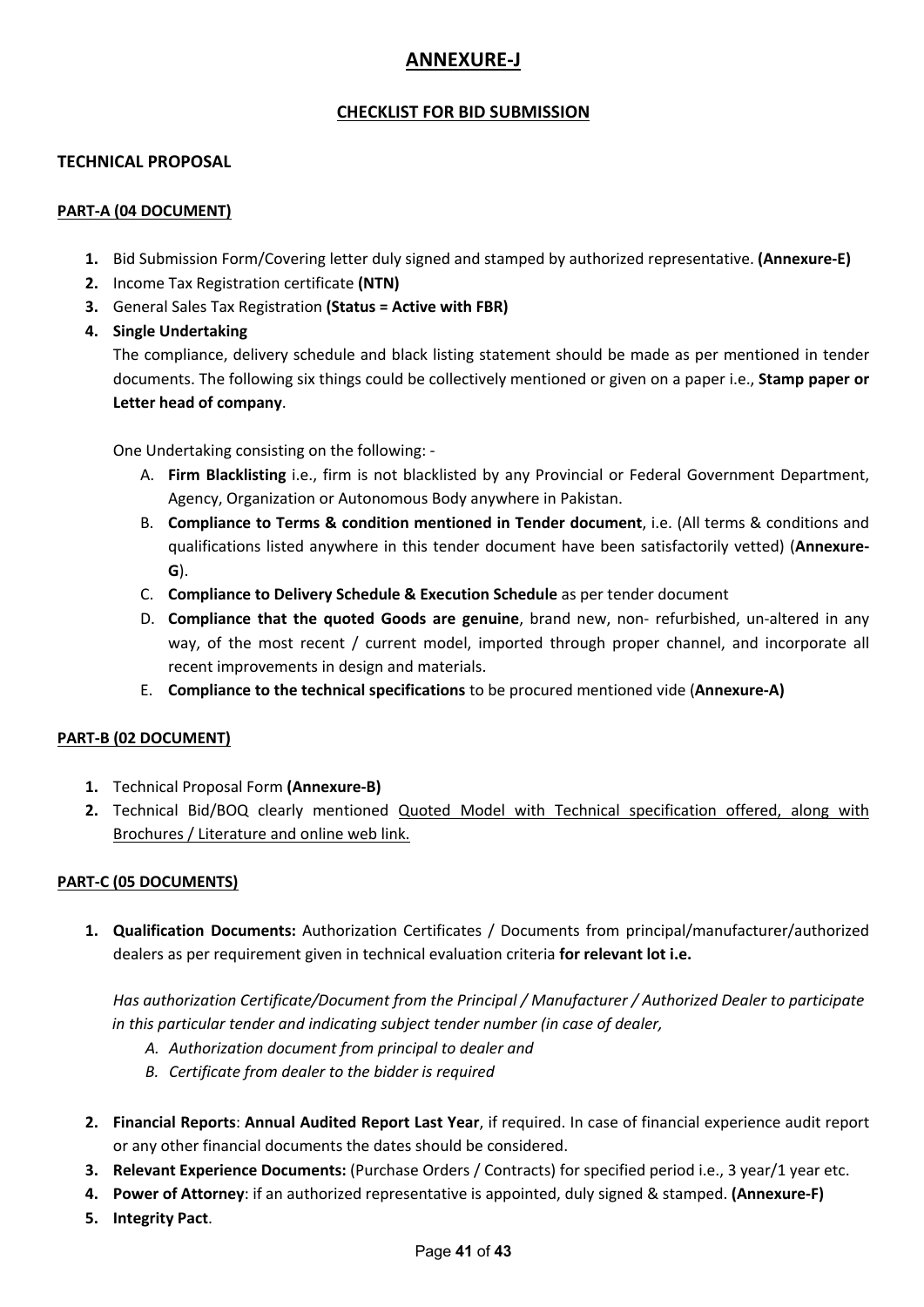**(Note: No extra document will be received during evaluation process. Bidders are requested to send complete bid. Un-conditional Bids required to be submitted.)**

#### **FINANCIAL PROPOSAL**

#### **PART- D (03 DOCUMENTS)**

- **1. Financial Proposal Form (Annexure-C)**, duly signed & stamped. (**AS per tender document)**
- **2. Price Schedule (Annexure-D)**, duly signed & stamped. **(Tax Calculation)**
- **3. Bid Security**, as per provisions of the clause Bid Security of this document.